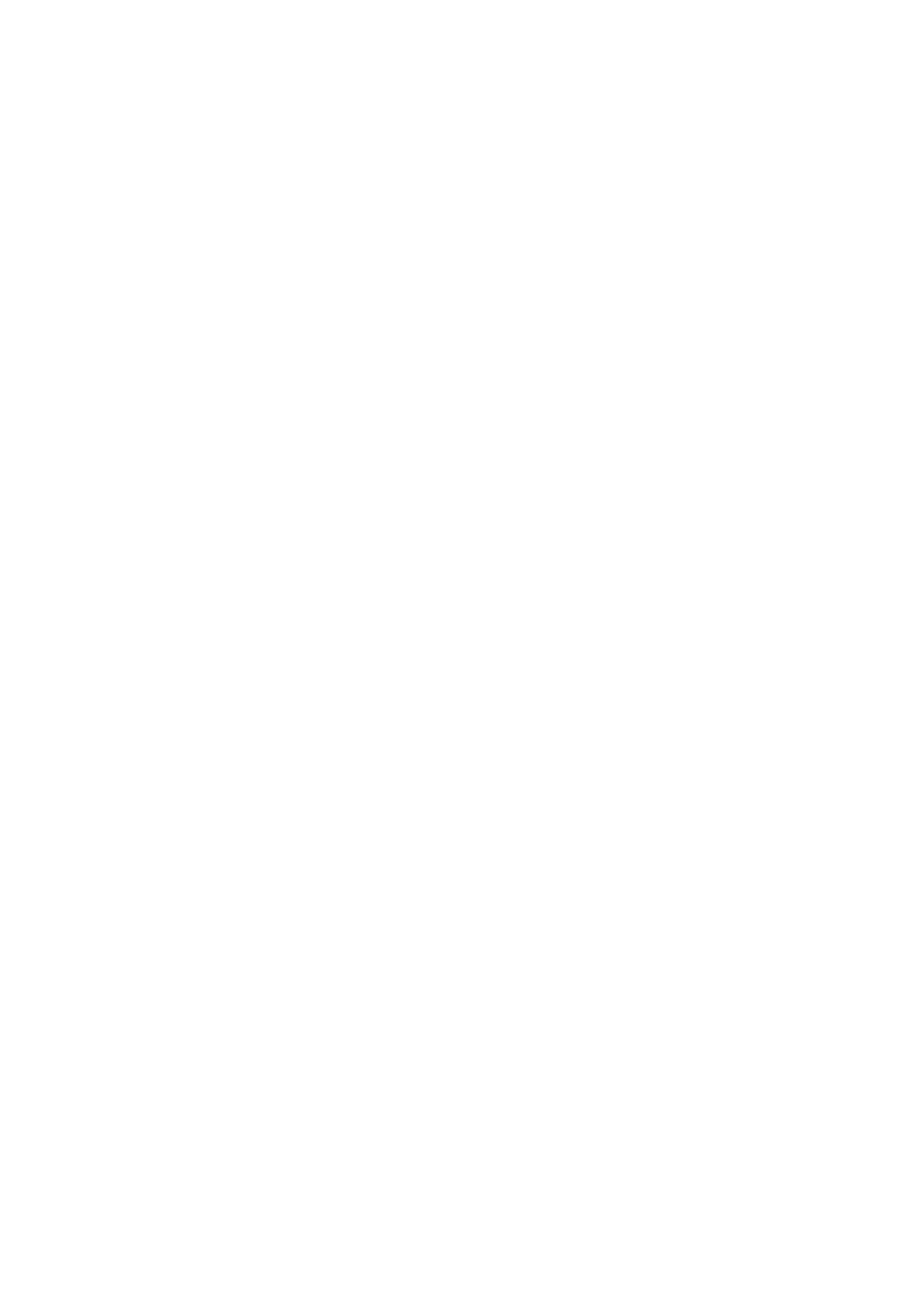# रेवार थ्य क्षेत्रको रणनीति सुधारको लागि कार्यदिशा



नेपाल सरकार स्वास्थ्य तथा जनसङ्ख्या मन्त्रालय काठमाडौं, नेपाल

२०६१ (सन् २००४ अक्टुवर)

समसामयिक संशोधनसहित परिमार्जित अनुवाद (२०६५ आश्विन)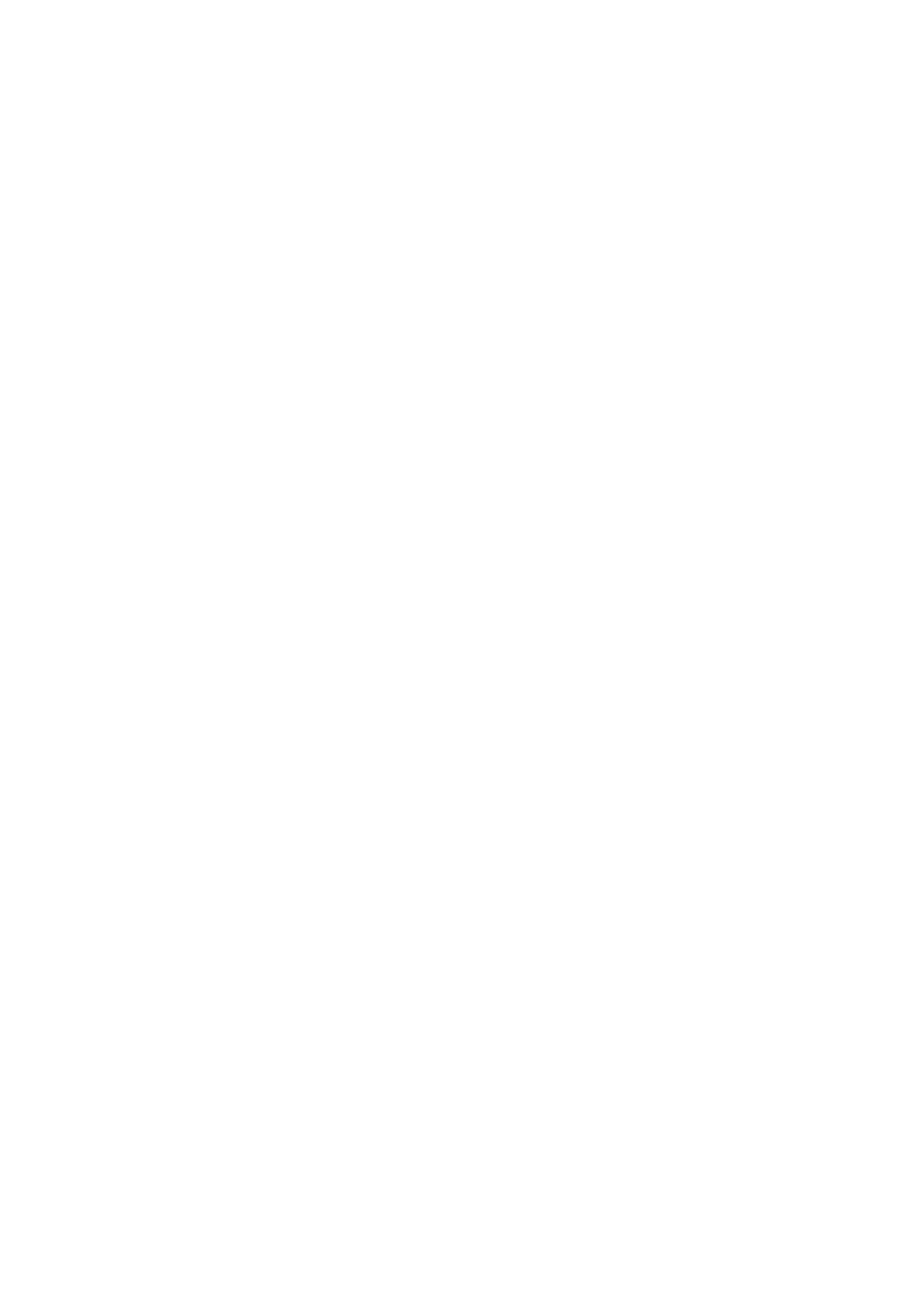विषयसूची

| प्राक्कथन                           |                                                                                                           | $\mathsf{v}$  |
|-------------------------------------|-----------------------------------------------------------------------------------------------------------|---------------|
| शब्द संक्षेप                        |                                                                                                           |               |
| कार्यकारी सारांश                    |                                                                                                           | vii           |
|                                     |                                                                                                           |               |
| विषय प्रवेश                         |                                                                                                           | ۹             |
| स्थिति विश्लेषण                     |                                                                                                           | २             |
|                                     | स्वास्थ्य क्षेत्र र सहस्राब्दी विकास लक्ष्यहरू                                                            | $\mathcal{L}$ |
| स्वास्थ्य क्षेत्रका मुख्य मुद्दाहरू |                                                                                                           | ٯا            |
| रणनीतिका मुख्य तत्वहरू              |                                                                                                           | ٩o            |
|                                     | कार्यक्रम प्रतिफलहरू (Programme Outputs)                                                                  | go            |
|                                     | क्षेत्रगत व्यवस्थापन प्रतिफलहरू (Sector Management Outputs)                                               | ٩o            |
|                                     | कार्यक्रम प्रतिफल १: अत्यावश्यक स्वास्थ्य सेवाहरू                                                         | 99            |
|                                     | कार्यक्रम प्रतिफल २ः विकोन्द्रित स्वास्थ्य व्यवस्थापन                                                     | 95            |
|                                     | कार्यक्रम प्रतिफल ३: सार्वजनिक निजी सार्फदारी                                                             | 97            |
|                                     | क्षेत्रगत व्यवस्थापन प्रतिफल १: समन्वित तथा सङ्गतियुक्त क्षेत्रगत व्यवस्थापन                              | $9\bar{z}$    |
|                                     | क्षेत्रगत व्यवस्थापन प्रतिफल २ः वित्तव्यवस्था तथा श्रोत विनियोजन                                          | 98            |
|                                     | क्षेत्रगत व्यवस्थापन प्रतिफल ३ः भौतिक सम्पत्ति, औषधि तथा औजार उपकरणको                                     |               |
|                                     | व्यवस्थापन                                                                                                | 98            |
|                                     | क्षेत्रगत व्यवस्थापन प्रतिफल ४ः मानव संसाधन विकास                                                         | 98            |
|                                     | क्षेत्रगत व्यवस्थापन प्रतिफल ४ः एकीकृत सूचना व्यवस्थापन प्रणाली र गुणस्तर                                 |               |
|                                     | सूनिश्चितता नीति                                                                                          | 98            |
| अन्य क्रियाकलापहरू                  |                                                                                                           | ۹ξ            |
| रणनीतिको कार्यान्वयन                |                                                                                                           | Jε            |
| अनुसूची १ः                          | समयानुक्रमअनुसार प्रमुख सन्दर्भ सामग्रीहरू                                                                | $e/\rho$      |
| अनुसूची २ः                          | योगदानकर्ताहरूको नामावली                                                                                  | $9\pi$        |
|                                     |                                                                                                           |               |
|                                     |                                                                                                           |               |
| अनुसूची ३:                          | स्वास्थ्य क्षेत्र सुधार रणनीतिलाई कार्यान्वयनमा ल्याउने सम्बन्धमा<br>नेपाल सरकार, मन्त्रिपरिषदको स्वीकृति | 98            |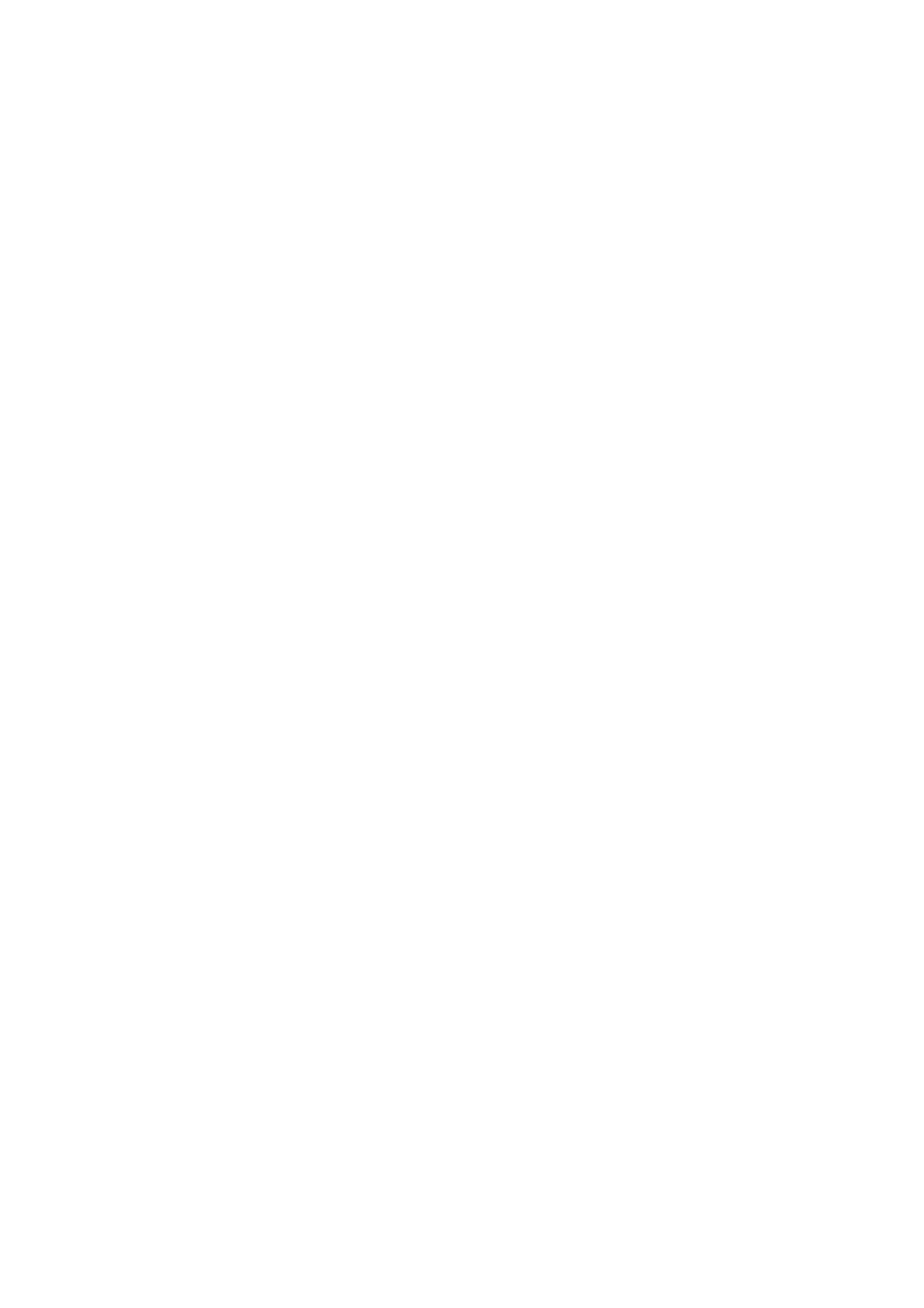स्वास्थ्य क्षेत्र रणनीति सधारको लागि कार्यदिशा

## प्राक्कथन

श्रोत र साधनको थप समतामुखी वितरणद्वारा स्वास्थ्यलाई स्वीकार्यस्तरमा पुऱ्याउने तथा जनताको जीवनस्तरमा सुधार ल्याउने उद्देश्यले स्वास्थ्यमा समतामुखी पहुँचको व्यवस्था गर्नु आजको नेपालको निम्ति प्रमुख चासोको विषय हो। यसै बमोजिम राष्ट्रिय स्वास्थ्य पद्धतिलाई सुधार गर्नका लागि नीति निर्माणस्तरबाट प्रयासहरू भइरहेका छन्। बितेका पछिल्ला केही वर्षहरूमा स्वास्थ्य क्षेत्रमा विभिन्न विश्लेषणात्मक कार्यहरू भएका छन् । उदाहरणको लागि, कार्य सञ्चालनस्तरका मुद्दाहरू तथा स्वास्थ्य क्षेत्रमा श्रोतको प्राथमिकीकरण, सार्वजनिक खर्च पुनरावलोकन, २० वर्षे दोस्रो दीर्घकालीन स्वास्थ्य योजनालाई कार्यान्वयन गर्ने रणनीतिक विश्लेषण, मध्यमकालीन रणनीतिक योजना, मध्यावधि खर्च संरचना तथा नेपालको पहिलो गरिबी न्यूनीकरण रणनीतिपत्रको रूपमा रहेको दशौँ पञ्चवर्षीय योजनाभित्रको स्वास्थ्य खण्डका लागि गरिएका अभ्यासहरूलाई लिन सकिन्छ। माथिका मध्ये धेरैजसो तथा अन्य यस्तै प्रतिवेदनहरूले पनि एउटा निस्कर्ष निकालेका छन्। त्यो निस्कर्षमा के भनिएको छ भने स्वास्थ्य तथा जनसङ्ख्या मन्त्रालयले त्यस्ता समस्याहरूलाई बढी ध्यान दिनुपर्छ जसले अति उच्चदरको मृत्यु (Mortality) तथा रोग भार (Burden of Dieseases) बढाउनका लागि असमानुपातिक र अधिकतम योगदान गरिरहेका छन् । ती सबै समीक्षा र अध्ययनले स्वास्थ्य क्षेत्रमा एउटा त्यस्तो सङ्गतियुक्त रणनीति (Coherent Strategy) को विकास गर्नुपर्ने कुरामा सङ्केत गरेका छन् जहाँ सम्पूर्ण इच्छुक पक्षहरूले स्वास्थ्यमा राम्रो असर (Better Health Outcomes) हासिल गर्ने कार्यमा सघाउ पुऱ्याउन सकून् ।

उपर्युक्त पृष्ठभूमिको सन्दर्भमा प्रस्तुत "स्वास्थ्य क्षेत्रको रणनीति: सुधारका लागि कार्यदिशा" तयार गरिएको हो । यो रणनीति तयार गर्दा नीति निर्माता, कानुन निर्माता, विकासका बाह्य साभ्रेदार, गैरसरकारी संस्था, प्राज्ञ, निजी क्षेत्रलगायत अन्य सम्बन्धित सरोकारवालाहरू गहनरूपमा संलग्न भई कार्यशाला, बैठक, सेमिनार, समूह कार्य गरिनुका साथै राष्ट्रिय एवम् अन्तर्राष्ट्रिय परामर्शदाताहरूको समेत उपयोग गरिएको थियो ।

अतः प्रस्तुत स्वास्थ्य क्षेत्र रणनीति तर्जुमाको प्रकियामा सरोकारवालाहरूको बृहत् संलग्नता हुन सकेकोमा मन्त्रालय सन्तुष्ट रहेको छ । साथै प्रस्तुत रणनीति तयार गर्ने सिलसिलामा योगदान दिनुहुने सबै महानुभावहरू तथा विशेषतः सांसदहरू, राष्ट्रिय योजना आयोगका सदस्य एवम् पदाधिकारीहरू, अर्थ मन्त्रालय, स्थानीय विकास मन्त्रालय, स्वास्थ्य तथा जनसङ्ख्या मन्त्रालय र स्वास्थ्य सेवा विभागका पदाधिकारीहरू तथा यस कार्यमा संलग्न अन्तर्राष्ट्रिय, द्विपक्षीय, बहुपक्षीय एवम् दातृसंस्था एवम् तिनका प्रतिनिधिहरूलाई मन्त्रालयले धन्यवाद ज्ञापन गर्दछ । साथै मुख्य कार्यदल (Core Group) का सदस्यहरू तथा कार्य समूहहरू (Working Groups) का सम्पूर्ण सदस्यहरूको प्रयासप्रति मन्त्रालयले आभार प्रकट गर्न चाहन्छ । प्रस्तुत रणनीति मस्यौदा एवम् तयारीमा सघाउनुहुने अन्तर्राष्ट्रिय परामर्शदाताहरू तथा यो प्रयासलाई सफल बनाउन निकै कडा मिहिनेत गर्ने स्थानीय परामर्शदाताहरू, परामर्शदातृ संस्थाहरू तथा समन्वयकर्तालाई हामी खुलेर प्रशंसा गर्न चाहन्छौ । प्रस्तुत रणनीतिको प्रकाशनमा सघाउनुहुने जिल्ला स्वास्थ्य सुदृढीकरण परियोजना (District Health Strengthening Project- DHSP) प्रति हामी निकै कृतज्ञ छौं ।

प्रस्तुत रणनीतिलाई स्वास्थ्य तथा जनसङ्ख्या मन्त्रालयले सन् २००२ मा स्वीकृत गरेको र पछि नेपाल सरकार मन्त्रिपरिषद्ले सन् २००३ को डिसेम्बरमा त्यसलाई अनुमोदन गरेको छ ।

> डा. महावीरकृष्ण मल्ल प्रमुख विशेषज्ञ नीति, योजना तथा अन्तर्राष्ट्रिय सहयोग महाशाखा स्वास्थ्य तथा जनसङ्ख्या मन्त्रालय सन् २००४ जन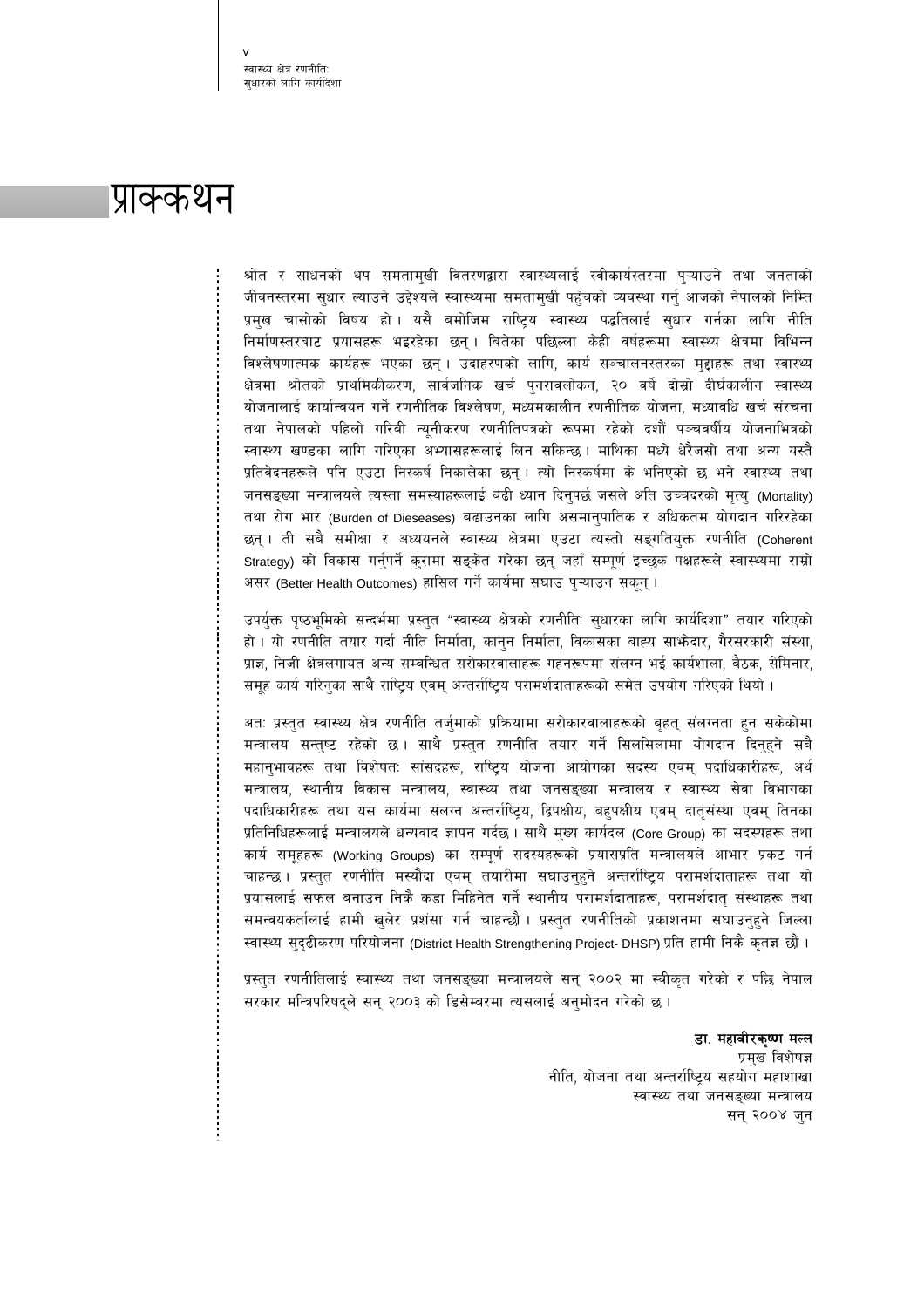vi स्वास्थ्य क्षेत्र रणनीति: सुधारको लागि कार्यदिशा



| स्वाजमं       | स्वास्थ्य तथा जनसङ्ख्या मन्त्रालय                                                    |
|---------------|--------------------------------------------------------------------------------------|
| गैसस          | गैरसरकारी संस्था                                                                     |
| गाविस         | गाउँ विकास समिति                                                                     |
| <b>DALYs</b>  | Disability Adjusted Life Years (दुर्बलता समायोजित जीवन वर्षहरू)                      |
| <b>DHS</b>    | Demographic and Health Survey (जनसाइख्यिक तथा स्वास्थ्य सर्वेक्षण)                   |
| <b>DHSP</b>   | District Health Strengthening Project (जिल्ला स्वास्थ्य सुदृढीकरण परियोजना)          |
| <b>EDP</b>    | External Development Partner (विकासका बाह्य साफ़ेदार)                                |
| <b>EHCS</b>   | Essential Health Care Services (अत्यावश्यक स्वास्थ्य सेवा)                           |
| GoN           | Government of Nepal (नेपाल सरकार)                                                    |
| <b>HSRC</b>   | Health Sector Reform Committee (स्वास्थ्य क्षेत्र सुधार समिति)                       |
| <b>HuRDIS</b> | Human Resource Development Information System (मानवीय स्रोत विकास सूचना              |
|               | पद्धति)                                                                              |
| <b>LSM</b>    | Living Standard Measurement (जीवनस्तर मापन)                                          |
| <b>MDGs</b>   | Millenium Development Goals (सहस्राब्दी विकास लक्ष्यहरू)                             |
| <b>MTEF</b>   | Medium Term Expenditure Framework (मध्यावधि खर्च संरचना)                             |
| NHSP-IP       | Nepal Health Sector Program- Implementation Plan (नेपाल स्वास्थ्य क्षेत्र कार्यक्रम- |
|               | कार्यान्वयन योजना)                                                                   |
| <b>PPNP</b>   | Public Private NGO Partnership (सार्वजनिक, निजी तथा गैरसरकारी संस्था साभ्रेदारी)     |
| <b>PRSP</b>   | Poverty Reduction Strategy Paper (गरिबी न्यूनीकरण रणनीतिपत्र)                        |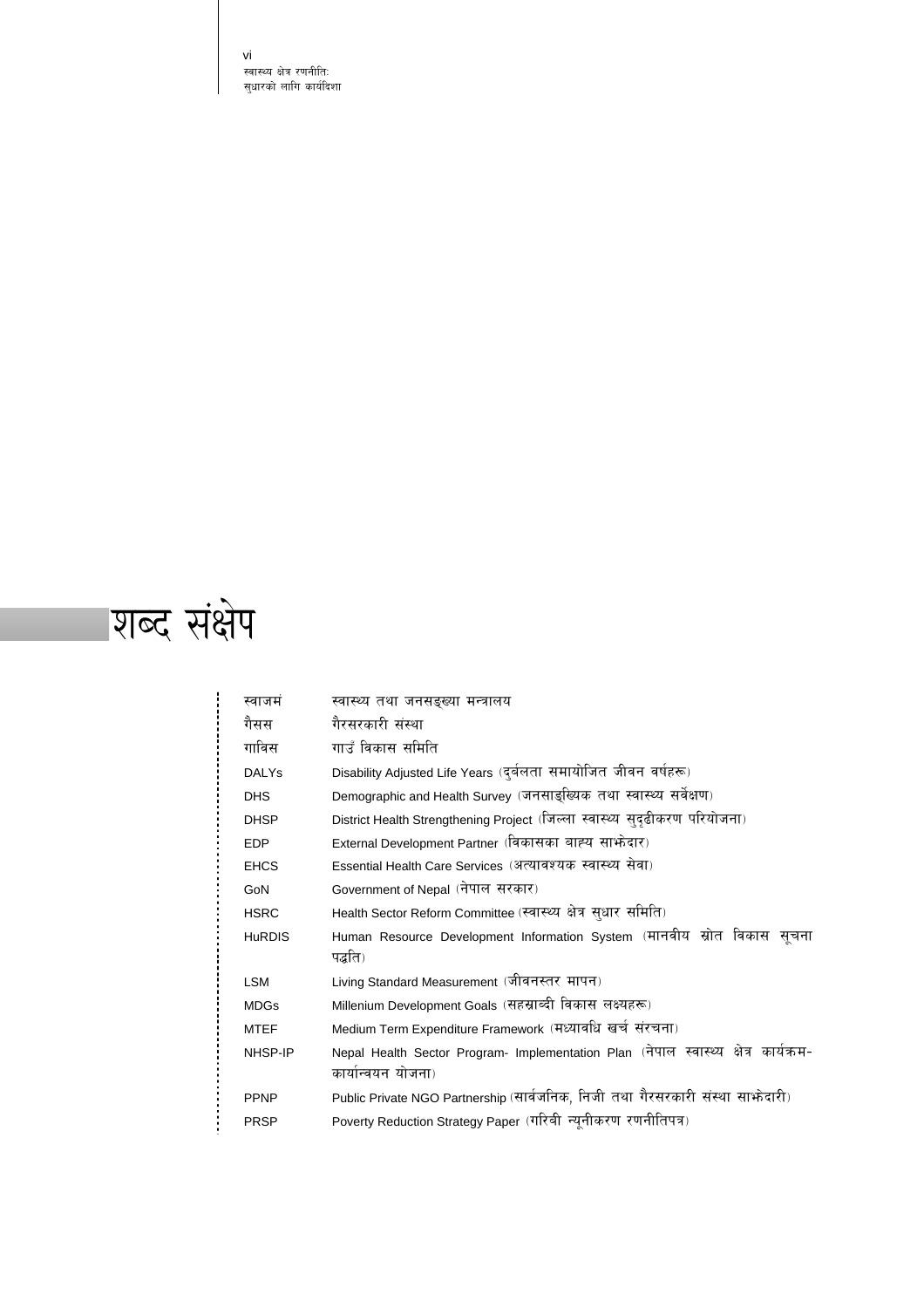# कार्यकारी सारांश

यो स्वास्थ्य क्षेत्र सम्बन्धी रणनीतिको निर्माण नेपाल सरकार, गैरसरकारी संघसंस्थाहरू, निजी क्षेत्र तथा विकासका बाह्य साभेदारहरू (External Development Partners) को गत तीन वर्षको महत्वपूर्ण प्रयासको परिणाम हो। यसको तर्जुमा राष्ट्रिय स्वास्थ्य नीति (सन् १९९१) र दोस्रो दीर्घकालीन स्वास्थ्य योजना (सन् १९९७-२०१७) लगायतका सरकारका स्वास्थ्य क्षेत्र सम्बन्धी विभिन्न महत्वपूर्ण दस्तावेजहरूमा आधारित छ।

नेपाल सरकारको गरिबी न्यूनीकरण रणनीतिपत्र (Poverty Reduction Strategy Paper) मा निर्धारित गरिएअनुसार सरकार र यसका विकासका बाह्य साभ्रेदारहरूका तर्फबाट गरीबी न्युनीकरण र सहस्राब्दी विकास लक्ष्य प्राप्तिका लागि गहकिलो प्रतिबद्धता जनाइएको छ। यो रणनीति समष्टिगतरूपमा स्वास्थ्य क्षेत्रका लागि भए तापनि यो विशेषत: स्वास्थ्य क्षेत्रले गरीबी न्यूनीकरणका साथै गरीब एवम् दुर्गम क्षेत्रका बासिन्दाहरूको स्वास्थ्य स्थिति सुधार गर्नमा कसरी योगदान प्ऱ्याउन सक्छ भन्नेमा केन्द्रित छ।

नेपाल संसारका गरिबतम देशहरूमध्येको एउटा देश हो जसको प्रतिव्यक्ति प्रतिवर्ष आय करीव २३५ अमेरिकी डलर छ। यसको जनसङ्ख्या वृद्धिदर उच्च छ, जुन २.३ प्रतिशत प्रतिवर्ष छ। आगामी २० वर्षमा अहिले करीव २ करोड ३० लाखको हाराहारीमा रहेका जनसङ्ख्यामा लगभग ६० प्रतिशतले वृद्धि हुने अनुमान गरिएको छ । सन्तान जन्माउन सक्ने उमेरका महिलाहरूको सङ्ख्यामा ७१ प्रतिशतले वृद्धि हुने अनुमान गरिएको छ । औसत आयु ज्यादै न्यून अर्थात ५९ वर्ष रहेको छ । तर यसमा पनि उल्लेखनीय क्षेत्रीय असमानताहरू छन् । काठमाडौं उपत्यकामा औसत आयु ७४.४ वर्ष रहेको देखिएको छ र शहरी क्षेत्रको प्रौढ जनसङ्ख्यामा तीन गुणाभन्दा बढी वृद्धि हुन जाने अपेक्षा गरिएकोले नसर्ने खालका (Noncommunicable) रोगहरूको उपचारको माग बढ्दै जाने देखिन्छ। अभ्र यसमा सुर्ती र मदिरा सेवनसँग सम्बन्धित रोगहरू ज्यादै ठुलो समस्याको रूपमा थपिदै जाने स्थिति छ। १९ वर्षभन्दा माथि उमेरका ६० देखि ८५ प्रतिशत जनसङ्ख्याले धुम्रपान गर्ने गर्दछन् भन्ने अनुमान गरिएको छ र यसको सबैभन्दा बढी प्रभाव पर्वतीय क्षेत्रमा देखिन्छ । त्यस्तै जनसङ्ख्याको ५० प्रतिशतभन्दा बढीले मदिरा सेवन गर्ने गरेको पाइन्छ ।

नेपालमा रोगको ढाँचा (Pattern of Morbidity) सङ्क्रामक रोगहरू, पोषणजन्य विकारहरू (Nutritional Disorders) तथा मातृ एवम् प्रसूतिजन्य रोगहरूबाट बढी प्रभावित भएको पाइएको छ (समूह १)। मृत्य् सङ्ख्याको आधा भाग र दुर्बलता समायोजित जीवन वर्ष (Disability Adjusted Live Years/DALYs) को दुई तिहाई भाग उपर्युक्त रोगकै कारणबाट भएको पाइएको छ। तथापि कतिपय न्यून आय भएका मुलुकहरूको स्तरमा नै नपुगिसकेको भए पनि नसर्ने खालका रोगहरू तुलनात्मक महत्वका साथ वृद्धि हुन शुरु भइसकेको छ।

सबैभन्दा बढी खतरायुक्त समूहहरूमा पाँच वर्षमुनिका बालबालिकाहरू, मुख्यत: बालिकाहरू, रहेका छन् जुन सबै महिला मृत्य सङ्ख्याको ५२.५ प्रतिशत रहेको छ । त्यस्तै त्यसपछि यस्तो खतरायुक्त समुहमा सन्तान जन्माउन सक्ने उमेरका महिलाहरू पर्दछन्। पाँच वर्षमुनिको उमेरका बालबालिकाहरूको सङ्ख्या कुल जनसङ्ख्याको १६ प्रतिशत मात्र रहेको भए तापनि यसले गुमेको DALYs को कूल सङ्ख्यामध्ये ५० प्रतिशतभन्दा बढी हिस्सा ओगटेको छ । यसैगरी पाँच वर्षम्निका बालबालिकाहरूको मृत्य् सङ्ख्याको ८० प्रतिशत कारण समूह १ अर्न्तगतका रोगहरू हुन् । १५ देखि ४४ वर्ष उमेरका महिलाहरूले समान उमेरका पुरुषहरूको तुलनामा २६ प्रतिशत बढी DALYs गुमाएका हुन्छन् । यो थप क्षतिको बढी कारण गर्भधारण सम्बन्धी समस्याहरूसँग गासिएको छ।

स्वास्थ्य सेवामा पहुँचको समता (Equity of Access) को मुद्दा (Issue) ले यी रोगहरूको प्रभावको सन्दर्भलाई जटिल त्ल्याउछ । दुर्गम क्षेत्रमा आवतजावत गर्न लाग्ने खर्च गरिबहरूका लागि स्वास्थ्य सेवासम्म पहुँचका लागि उल्लेखनीय अवरोधक (Deterrent) हो । त्यसैले समतासम्बन्धी सबैभन्दा ठूलो विभेद सिर्जना गर्नुमा बसोबासको क्षेत्रले अहम् भूमिका खेल्ने गरेको पाइन्छ ।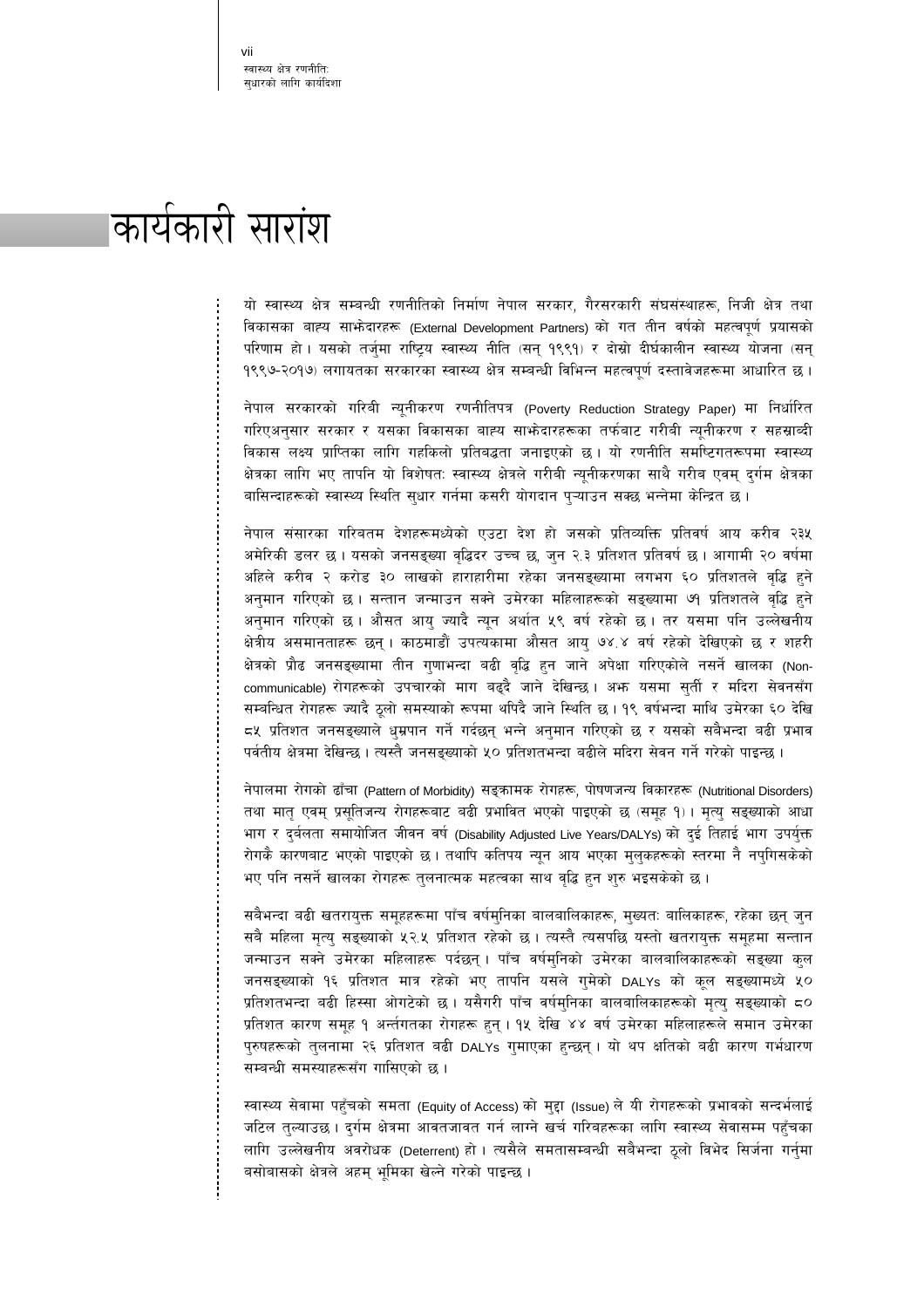हालका वर्षहरूमा केही वास्तविक वृद्धिका बाबज्**द अ**भै पनि नेपालको स्वास्थ्य क्षेत्रमा लगानी (Health Expenditure) निकै कम छ । हाल प्रतिव्यक्ति प्रतिवर्ष कूल लगानी करीव १०.५० अमेरिकी डलर रहेको छ, जसमध्ये ७.४० अमेरिकी डलर निजी क्षेत्रको लगानी रहेको छ । निजी क्षेत्रको लगानीको ठूलो भाग पनि व्यक्तिको आफ्नो खल्तीबाट व्यहोरिने खर्च (Out of Pocket Expenditure) हो जसको करीब ७० प्रतिशत त औषधिमै खर्च गरिन्छ । यस्तो खर्च या त सरकारी संस्थाहरूको सुविधा प्रयोग या निजी क्षेत्रसँग लागत साभ्रेदारीमा खर्च गर्ने गरिन्छ।

नेपालको स्वास्थ्य क्षेत्रले सामना गर्नुपरेका चुनौतीहरू अन्य न्यून आय भएका मुलुकहरूका भैं छन् - जस्तो कि एउटा अपर्याप्त श्रोत भएको सरकारी स्वास्थ्य क्षेत्र र एउटा तीव्र गतिले विस्तारित हुँदै गइराखेको तर नियमन नगरिएको (Unregulated) निजी क्षेत्र । एकातिर जहाँ सरकारले गरीब र जोखिममा रहेकाहरू (Vulnerable) ले अत्यावश्यक स्वास्थ्य सेवा (EHCS) पाउन् भनी सुनिश्चित गर्न ध्यान केन्द्रित गर्नु जरुरी छ भने अर्कातिर यो तब मात्र सफल हुन सक्छ जब सरकारले अत्यावश्यक स्वास्थ्य सेवा (EHCS) भन्दा बाहिरका स्वास्थ्य सेवा लिन चाहने जनताको अपेक्षासमेत धान्ने गरी वित्तीय र नियमनसम्बन्धी दुवै पद्धतिहरूलाई उपयुक्तरूपले सुनिश्चितता प्रदान गर्दछ । अतः रणनीतिमा सम्बोधन गरिनुपर्ने विषयहरू निम्नबमोजिम रहेका छन्:

- सरकार र साभ्रेदारहरूले स्वास्थ्यका लागि व्यक्तिले आफ्नो खल्तीबाट गर्ने खर्च (Out of Pocket Expenditure), जुन ७० देखि ७५ प्रतिशतसम्म पर्दछ, को उचित प्रतिफल कसरी उपलब्ध गराउने ?
- सरकार र साभ्रेदारहरूले अत्यावश्यक स्वास्थ्य सेवा (EHCS) मा गरीब र जोखिममा रहेका वर्गहरूको पहुँचलाई कसरी सुनिश्चित गर्ने ?
- सरकारी स्वास्थ्य सेवाहरू अधिकतम किफायती ढङ्गले सञ्चालन गर्नुपर्ने कुरालाई सरकारले कसरी सुनिश्चित गर्ने ?
- अत्यावश्यक स्वास्थ्य सेवा (EHCS) भन्दा बाहिरका सेवाहरूसम्मको पहुँचलाई सरकारले कसरी सुनिश्चित गर्ने ?
- क्षेत्रगत कार्य सम्पादन (Sector Performance) को अनुगमन कसरी गर्ने ?

रणनीतिको जोड प्रतिफल (Outputs) र स्वास्थ्य सम्बन्धी नतिजा (Health Outcomes) हासिल गर्नमा हुनेछ । यद्यपि रणनीतिले दोस्रो दीर्घकालीन योजनाको अन्तसम्मको अवधि अर्थात् आगामी १५ वर्षसम्मको समयावधिलाई समाहित गर्न सक्ने हुन्छ तापनि सरकारले पहिलो पाँच वर्षका लागि निर्दिष्ट गरिएका प्रतिफलहरू यथार्थपरक र हासिल गर्न गर्न सकिने किसिमका हुनुपर्दछ भन्ने स्वीकारेको देखिन्छ। यसको अर्थ हुन्छ ठीकसँग चयन गर्नु र प्राथमिकता निर्धारण गर्नु। सहस्राब्दी विकास लक्ष्यहरू (Millenium Development Goals/MDGs) हासिल गर्न सहयोग पुऱ्याउने कार्यक्रमहरू (Interventions) लाई प्राथमिकता दिन् आवश्यक छ । सरकारले तीनवटा कार्यक्रम प्रतिफलहरू र पाँचवटा क्षेत्रगत व्यवस्थापन प्रतिफलहरू निर्धारित गरेको छ जुन आगामी पाँच वर्षका लागि सुधार कार्यक्रमको केन्द्रमा रहने छन् । ती हुन्:

#### कार्यक्रम प्रतिफलहरू (Program Outputs)

- अत्यावश्यक स्वास्थ्य सेवाका प्राथमिकताप्राप्त तत्वहरू सुरक्षित मातृत्व र परिवार नियोजन, बाल ٩. स्वास्थ्य, सरुवा रोग नियन्त्रण र सुदृढ बहिरङ्ग सेवा (Strengthened Out-patient Care) को लागि आवश्यक लागत निर्धारण गरिनेछ, त्यसको लागि आवश्यक श्रोतहरू विनियोजन गरिनेछ र त्यसको कार्यान्वयन गरिनेछ । गरीब र जोखिममा रहेका वर्गहरूको सेवामाथिको पहुँचलाई प्राथमिकता दिने गरी स्पष्ट प्रणालीहरू कार्यान्वयनमा ल्याइनेछन्।
- $\tilde{\mathcal{R}}$ स्थानीय निकायहरू (Local Bodies) स्वास्थ्य तथा जनसङ्ख्या मन्त्रालय र यसका क्षेत्रगत साभोदारहरूको प्रभावकारी सहयोगबाट सहभागितामूलक, उत्तरदायी र पारदर्शी ढङ्गले स्वास्थ्य संस्थाहरूको व्यवस्थापन गर्न जिम्मेवार र सक्षम हुनेछन् ।
- स्वास्थ्य सेवा प्रदान गर्नमा निजी क्षेत्र र गैरसरकारी संस्था (गैसस) हरूको भूमिकालाई सबै तहमा ३. सहभागितापूर्ण प्रतिनिधित्वका साथ अङ्गिकार गर्दै त्यसको विकास गरिनेछ। उपभोक्ताहरूले पैसा तिरे बापत लागत प्रभावी र उच्च गुणस्तरयुक्त सेवा पाउने सुनिश्चितता सहितको स्पष्ट पद्धति बसालिनेछ।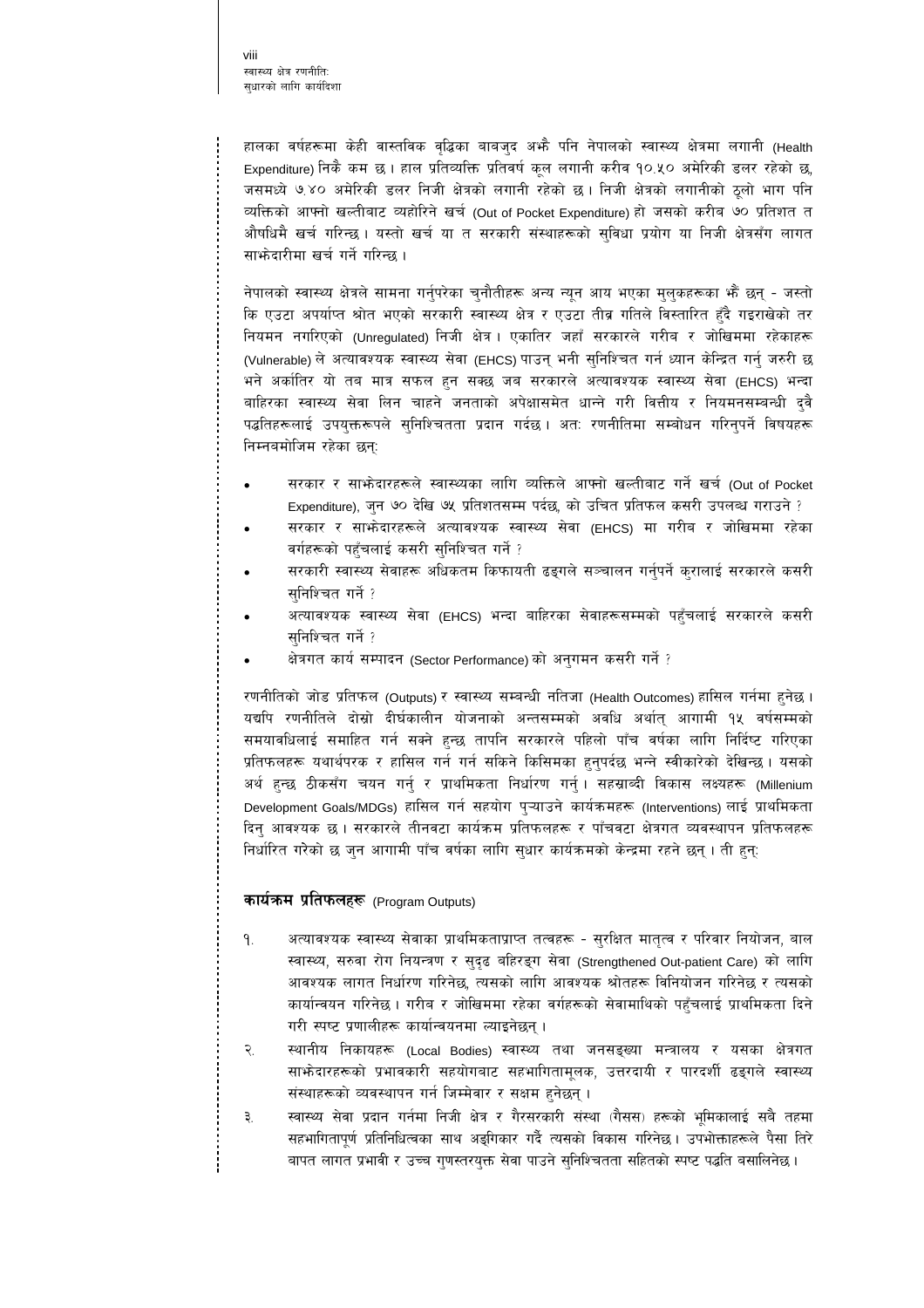#### क्षेत्रगत व्यवस्थापन प्रतिफलहरू (Sector Management Outputs)

- स्वास्थ्य तथा जनसङ्ख्या मन्त्रालयमा विकेन्द्रीकृत सेवा प्रवाहमा सघाउ पऱ्याउनका लागि  $9.$ गैरसरकारी संस्था र निजी क्षेत्रसमेतको संलग्नतामा समन्वित तथा सङ्गतियक्त क्षेत्रगत व्यवस्थापन (योजना र कार्यक्रम तर्जुमा, बजेट, वित्तव्यवस्था एवम् कार्यसम्पादन व्यवस्थापन) स्थापित गरिनेछ ।
- वैकल्पिक वित्तीय श्रोत व्यवस्थाको योजनासहित सम्पूर्ण स्वास्थ्य क्षेत्रका लागि वित्तीय श्रोतको  $\overline{R}$ व्यवस्था र श्रोतको विनियोजन गराउने व्यवस्था दिगोरूपमा विकसित गरिनेछ ।
- स्वास्थ्य तथा जनसङ्ख्या मन्त्रालयभित्र भौतिक सम्पत्तिको प्रभावकारी व्यवस्थापन तथा औषधि तथा ₹. औजार उपकरणको खरिद र वितरणका लागि संरचना र प्रणालीको स्थापना र श्रोतको विनियोजन गरिनेछ ।
- $X^{\dagger}$ मानव संसाधन विकासका लागि स्पष्ट तथा प्रभावकारी नीति. योजना प्रणाली र कार्यक्रमहरूको व्यवस्था गरिनेछ ।
- सम्पूर्ण स्वास्थ्य क्षेत्रको लागि एउटा विस्तृत तथा एकीकृत व्यवस्थापन सूचना प्रणाली तयार पारी ५. सबै तहमा लाग गरिनेछ ।

दोस्रो दीर्घकालीन स्वास्थ्य योजनामा समाविष्ट अन्य क्रियाकलापहरूले पनि अवश्य नै निरन्तरता पाउनेछन तर पहिलो पाँच वर्ष (सन २००२/०३ देखि २००६/०७ सम्म) का लागि माथिका विषयहरू क्षेत्रगत सधार कार्यक्रमको केन्द्रमा रहने छन् भने दशौँ पञ्चवर्षीय योजनाको पहिलो वर्ष (सन् २००२/०३) लाई तयारी अवधि (Preparatory Period) को रूपमा लिइएको छ।

यस रणनीतिको कार्यान्वयनका लागि लागत सहितको क्षेत्रगत योजना तर्जमा गरिनेछ (सन् २००२ को डिसेम्बर सम्ममा) । यसले नेपाल सरकारको दशौँ पञ्चवर्षीय योजना (सन् २००२-२००७) लाई समेट्नेछ र यसको मध्यावधि खर्च संरचना (MTEF) माथि ध्यान प्**ऱ्याउनेछ । उक्त लागत सहितको क्षेत्रगत** योजनाले यस रणनीतिको कार्यान्वयनका लागि थप आर्थिक र प्राविधिक सहयोगको पहिचान गर्नेछ । विकासका बाह्य साभेदार (EDP) हरूसँग त्यस्तो सहयोग कसरी उपलब्ध गराउन सकिन्छ भन्नेबारे सहमतिका लागि वार्ता गरिनेछ। रणनीति कार्यान्वयनको कामको अभिभारा स्वास्थ्य क्षेत्र सुधार समिति (HSRC) र यसको प्रमुख कार्यदल (Core Group) ले लिनेछ। उनीहरूलाई स्वास्थ्य तथा जनसङ्ख्या मन्त्रालयको नीति, योजना तथा अन्तर्राष्ट्रिय सहयोग महाशाखामा रहेको कार्यक्रम तयारी टोली (Program Preparation Team) ले सहयोग गर्नेछ ।

यद्यपि रणनीतिको कार्यान्वयनका लागि प्रमुख सरोकारवालाहरूको संलग्नतालाई सुनिश्चित गर्ने मुख्य मञ्च स्वास्थ्य क्षेत्र सधार समिति र यसको प्रमख कार्यदल हुनेछ तापनि वार्षिक योजना र प्रगति एवम स्वास्थ्य सम्बन्धी नतिजाहरू (Health Outcomes) को वार्षिक समीक्षालगायतका काम मिलेर सँगै गर्ने मार्ग प्रशस्त गर्न यस्तो सम्बन्धलाई एउटा समभन्दारी पत्र (Memorandum of Understanding) मार्फत् औपचारिकता प्रदान गर्न सिफारिस गरिएको छ।

नेपाल, सन् २००२ अगष्ट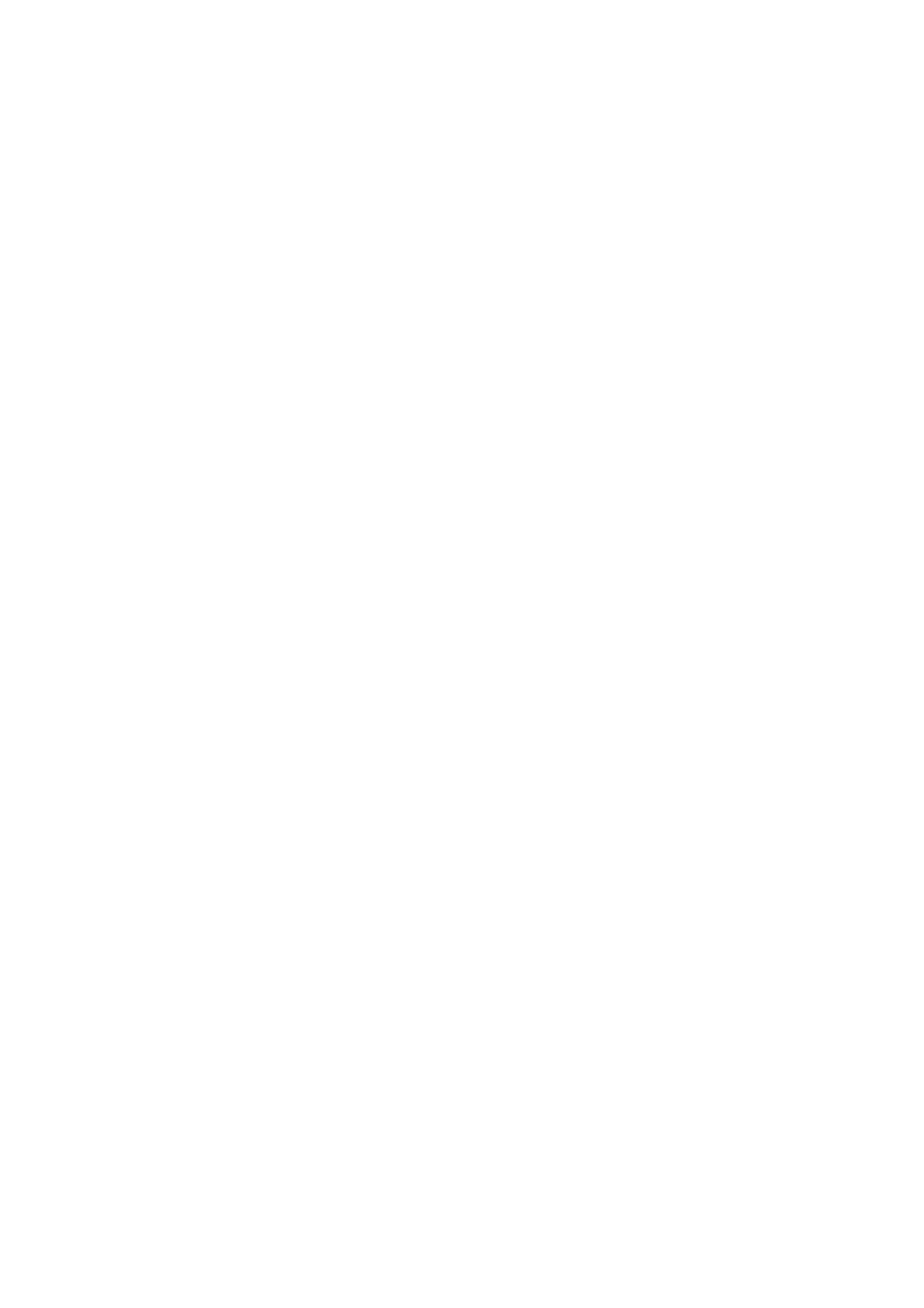# विषय प्रवेश

यो स्वास्थ्य क्षेत्र रणनीतिको निर्माण नेपाल सरकार, गैरसरकारी संघ संस्था, निजी क्षेत्र तथा विकासका बाह्य साभ्रेदारहरूको विगत तीन वर्षको महत्वपूर्ण प्रयासको परिणाम हो। यो कार्य सन् १९९९ को शरद ऋतुमा स्वास्थ्य क्षेत्रको संयुक्त समीक्षाबाट शुरु भयो र यसले स्वास्थ्य मन्त्रीको अध्यक्षतामा गठित स्वास्थ्य क्षेत्र सुधार समिति र सो समितिद्वारा गठन गरिएको एउटा प्रमुख कार्यदल (Core Group) को नेतृत्वमा विभिन्न कार्यशाला गोष्ठी र परामर्शसभाहरूको माध्यमबाट निरन्तरता पाइराखेको छ ।

यस रणनीतिमा नेपाल सरकारका विभिन्न स्वास्थ्य क्षेत्र सम्बन्धी प्रमुख दस्तावेजहरू समाहित गरिएका छन। जस्तै: सन १९९१ को राष्टिय स्वास्थ्य नीति, दोस्रो दीर्घकालीन स्वास्थ्य योजना (सन १९९७-२०१७), सो योजनालाई सहयोग प्ऱ्याउन गरिएको रणनीतिक विश्लेषण (सन् २००० मई), सो योजनालाई कार्यान्वयन गर्न तयार गरिएको सन् २००१ मा स्वीकृत मध्यावधि रणनीतिक योजना, त्यो योजनाको प्रथम तीन वर्षका लागि तयार गरिएको मध्यावधि खर्च संरचनाको मस्यौदा र स्वास्थ्य सेवा विभागले कार्यक्रम विशेषको लागि तयार पारेका नीतिगत दस्तावेजहरू (दशौँ पञ्चवर्षीय योजनाको लागि तयार पारिएको अवधारणापत्र अथवा स्वास्थ्य सम्बन्धी अवधारणापत्र (Health Approach Paper) - नेपाल सरकारको गरिबी निवारण रणनीति पत्र (PRSP) समेत)।

गरिबी निवारण र सहस्राब्दी विकास लक्ष्य प्राप्त गर्नका लाीग नेपाल सरकार र यसका विकासका बाह्य साभेदारहरूको निकै ठुलो प्रतिबद्धता रहेको छ । नेपाल सरकारको गरिबी निवारण रणनीतिपत्र र यसको वित्तीय आधारपत्र (Fiscal Framework) अर्थात् मध्यावधि खर्च संरचना (MTEF) मा यस सम्बन्धी व्यवस्था गरिएको छ। यस दस्तावेजमा निर्धारित गरिएको स्वास्थ्य क्षेत्र रणनीतिबाट, समस्त स्वास्थ्य क्षेत्रको लागि रणनीति निर्धारण गरिनुका साथै स्वास्थ्य क्षेत्रले गरिबी निवारणमा र गरिब तथा दुर्गम क्षेत्रका बासिन्दाहरूको स्वास्थ्य सपार्न के कसरी योगदान पऱ्याउन सक्दछ भनी विशेषरूपमा ध्यान केन्द्रित गरेको देखिन्छ । यसका प्रतिफलहरूले दोस्रो दीर्घकालीन स्वास्थ्य योजनाका प्रथम पाँच वर्षहरूलाई ध्यान दिएको देखिन्छ तर यसका रणनीतिक उद्देश्यहरू योजनाका समष्टिगत उद्देश्यहरूअनुसार नै छन् ।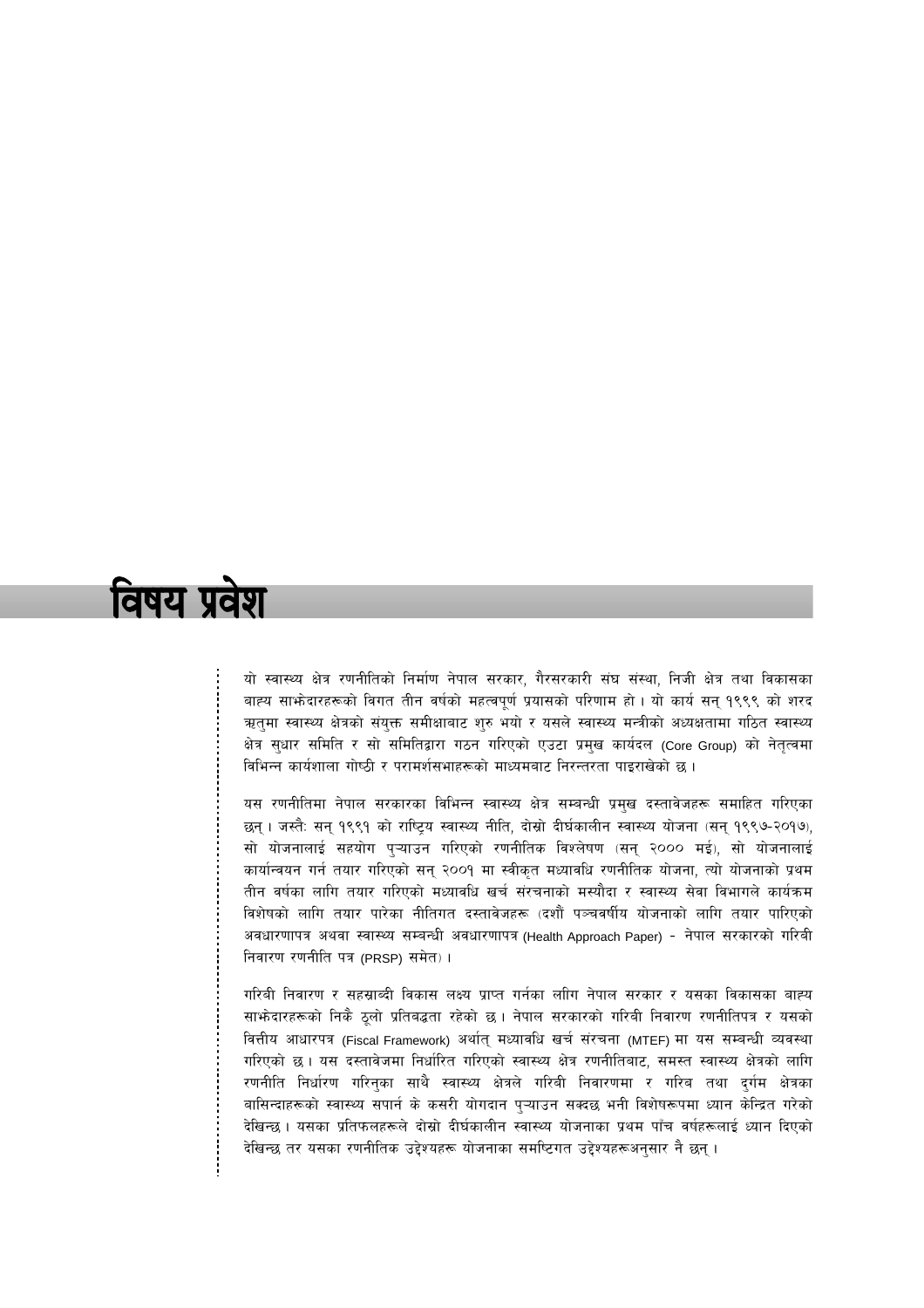# स्थिति विश्लेषण

नेपालमा हालै विस्तृतरूपमा दुईवटा स्थिति विश्लेषणहरू सम्पन्न भएका छन् जसको संक्षिप्त सार यहाँ दिइएको छ । ती हुन्: 'स्वास्थ्य क्षेत्रको संयुक्त समीक्षा' (सन् १९९९ को शरद ऋतुमा) र 'स्वास्थ्य क्षेत्रको कार्य सञ्चालन सम्बन्धी मुद्दाहरू र श्रोतहरूको प्राथमिकता निर्धारण' सम्बन्धी विश्व बैङ्कको प्रतिवेदन (सन् २००० जुन)। नेपाल संसारका सबभन्दा गरिब देशहरूमध्येको एउटा देश हो जसको प्रतिव्यक्ति प्रतिवर्ष आय करीब २३५ अमेरिकी डलर छ। यसको जनसङ्ख्या वृद्धिदर उच्च छ, जुन २.३ प्रतिशत प्रतिवर्ष छ । आगामी २० वर्षमा अहिलेको करिव २ करोड ३० लाखको जनसङ्ख्यामा लगभग ६० प्रतिशतले वृद्धि हुने अनुमान गरिएको छ । सन्तान जन्माउन सक्ने उमेरका महिलाहरूको सङ्ख्यामा ७१ प्रतिशतले वृद्धि हने अनुमान गरिएको छ, जसले गर्दा प्रजनन स्वास्थ्य सेवाहरूको मागमा वृद्धि हनेछ । नेपालको औसत आयु ५९ वर्ष मात्र रहेको छ तर यसमा पनि उल्लेखनीय क्षेत्रीय असमानताहरू छन् । काठमाडौँ उपत्यकाको औसत आयु ७४.४ वर्ष भएको देखिएको छ र शहरी क्षेत्रको प्रौढ जनसङ्ख्या (Elderly Population) मा तीन गुणाभन्दा बढी वृद्धि हुने अपेक्षा गरिएकोले नसर्ने खालका रोगहरू (Non-communicable Diseases) को उपचारको माग बढ्न जानेछ । अफ्न यसमा सुर्ती र मदिरा सेवनसँग सम्बन्धित रोगहरू ज्यादै ठूलो समस्याको रूपमा थपिन जानेछन् । १९ वर्षभन्दा माथिका उमेरका ६० देखि ८५ प्रतिशत जनसङ्ख्याले धुम्रपान गर्ने अनुमान गरिएको र यसको सबैभन्दा बढी प्रभाव पर्वतीय क्षेत्रमा देखिएको छ । त्यस्तै जनसङ्ख्याको ५० प्रतिशतभन्दा बढीले मदिरा सेवन गर्ने गर्दछन्।

पचहत्तरभन्दा बढी जात, जाति र भाषा भएको नेपालको जनसङ्ख्या विविधताले युक्त छ र यद्यपि बहुसङ्ख्यामा हिन्दूहरूको बसोबास (द्रष्टव्य: सन् २००६ देखि धर्मनिरपेक्ष राज्य घोषित) भए तापनि, ठूलै सङ्ख्यामा बौद्ध धर्मावलम्बी र सानो सङ्ख्यामा मुस्लिम समुदायसमेत भएको नेपाल धार्मिक विविधताको दृष्टिले धनी देश हो । पर्वतीय विकटता र भौगोलिक अवस्थाले मुख्यत: धेरैजसो गरिबीको रेखामुनि रहेका ग्रामीण जनसङ्ख्यालाई धेरै कुराबाट अलग्याएको छ । यस्तो अवस्थितिले गर्दा स्वास्थ्य सेवा प्रदान गर्नमा विशेष चुनौतीहरू खडा भएका छन् । वर्तमान अवस्थामा यिनको निराकरण हुन सकेको छैन । अन्य धेरैजसो मुलकहरूमा जस्तै स्वास्थ्यकर्मीहरूलाई ग्रामीण र दुर्गम क्षेत्रमा काम गर्न जान मनाउन गाह्रो छ र यो कुरा यहाँका सरकारी स्वास्थ्य संस्थाहरूमा देखिने गरेको कर्मचारीहरूको न्यून उपस्थितिबाट प्रतिविम्बित हुन्छ । यसका अतिरिक्त मुलुकका धेरैजसो गैरसरकारी संस्थाहरू र निजी क्षेत्रका स्वास्थ्य सेवाप्रदायकहरू मुलुकको सुविस्तापूर्ण क्षेत्रमा केन्द्रित भएको देखिन्छ ।

सङ्कामक रोगहरू, पोषणजन्य विकारहरू (Nutritional Disorders) र मातृ एवम् प्रसूतिजन्य रोगहरूबाट नेपालमा रोगको ढाँचा (Pattern of Morbidity) बढी प्रभावित देखिएको छ । मृत्यु र स्वास्थ्य सम्बन्धी दुर्बलता (Disability) का मुख्य कारणहरूमा सङ्कामक र परजीवीजन्य रोगहरू र प्रसूतिजन्य एवम् रुग्ण प्रजनन स्वास्थ्य (Reproductive III Health) पर्दछन् । तालिका १ ले मृत्यु (Mortality) र दुर्बलता समायोजित जीवन वर्ष (DALYs) को सम्बन्धमा रोग भारलाई देखाउँदछ । यसबाट के देखिन्छ भने, सबै मृत्युहरूको आधा मृत्य् सङ्ख्या समूह १ अन्तर्गत वर्गीकृत रोगहरूको कारणले हुन्छ, र बाँकी आधा भने समूह २ र ३ अन्तर्गतका वर्गीकृत रोगहरूको मेलबाट हुन्छ। त्यस्तै गुमेका सबै DALYs मध्ये दुई तिहाईको कारण समूह १ अन्तर्गतका रोगहरू रहेको पाइएको छ। कतिपय न्यून आय भएका मुलुकहरूको स्तरमा नै पुगी नसकेको भए पनि नसर्ने खालका रोगहरूको तुलनात्मक महत्वका साथ वृद्धि हुन शुरु भइसकेको छ ।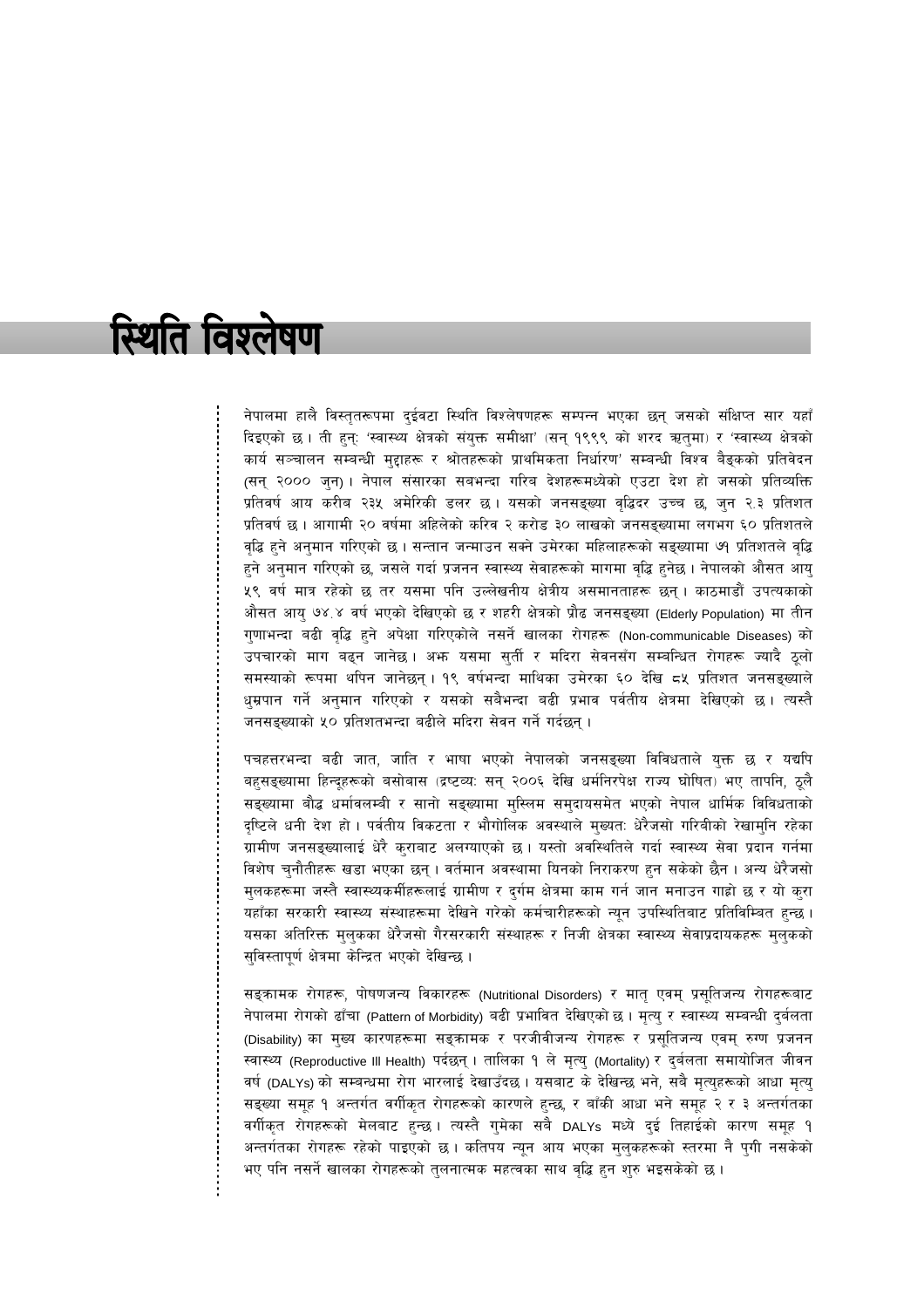| तालिका १<br>मृत्युको कारण र गुमेका DALYs का कारणहरूको तुलनात्मक तालिका |                                                                                    |                                                   | बढी खतरायुक्त समूहमा<br>सबैभन्दा<br>पॉच                                    |  |
|------------------------------------------------------------------------|------------------------------------------------------------------------------------|---------------------------------------------------|----------------------------------------------------------------------------|--|
| मृत्युको कारण                                                          | कारण ? सबै मृत्यु सङ्ख्याको<br>% को रूपमा निर्दिष्ट मृत्युहरू<br>(Specific Deaths) | गुमेका सबै DALYs<br>को % को रूपमा<br>गुमेका DALYs | वर्षमनिका<br>बालबालिकाहरू,<br>मख्यत∶<br>बालिकाहरू, रहेका छन् जुन सबै महिला |  |
| समूह १: सङ्कामक रोगहरू तथा                                             |                                                                                    |                                                   | मृत्यु सङ्ख्याको ५२.५ प्रतिशत रहेको छ।                                     |  |
| मातृ एवम् प्रसूतिजन्य रोगहरू तथा                                       |                                                                                    |                                                   | त्यस्तै, त्यसपछि यस्तो खतरायुक्त समूहमा                                    |  |
| पोषण सम्बन्धी विकारहरू                                                 | ४९.७%                                                                              | ६८.५%                                             | सन्तान जन्माउन सक्ने उमेरका महिलाहरू                                       |  |
| समूह २: नसर्ने खालका र जन्मजात                                         |                                                                                    |                                                   | वर्षम्निका<br>उमेरका<br>पॉच                                                |  |
| समस्याहरू                                                              | ४२.१%                                                                              | २२.८%                                             | पदछन                                                                       |  |
| समूह ३: चोटपटक तथा दुर्घटनाहरू                                         | ६.९%                                                                               | ≂. ಅ%                                             | बालबालिकाहरूको<br>सङख्या<br>कल                                             |  |
| अवर्गीकृत (Unclassified)                                               | $9.0\%$                                                                            | $O_1O\%$                                          | जनसङ्ख्याको १६ प्रतिशत मात्र रहेको भए                                      |  |
| المتشاهد المستنسب المستشاه                                             | $\overline{\phantom{a}}$                                                           | $\frac{1}{2}$                                     |                                                                            |  |

*श्रोत: स्वास्थ्य क्षेत्र रणनीति: परिवर्तनका लागि कार्यदिशा, सन् २००२* तापनि यसले गुमेको DALYs को कुल सङ्ख्यामध्ये ५० प्रतिशतभन्दा बढी हिस्सा

ओगटेको छ । यसै गरी पाँच वर्षमुनिका बालबालिकाहरूको मृत्यु सङ्ख्याको ८० प्रतिशत कारण समूह १ अन्तर्गतका रोगहरू हुन् । १५ देखि ४४ वर्ष उमेरका महिलाहरूले समान उमेरका पुरुषहरूको तुलनामा २६ प्रतिशत बढी DALYs गुमाएका हुन्छन् । यो थप क्षतिको बढी कारण गर्भधारण सम्बन्धी समस्याहरूसँग गासिएको छ ।

| बसोबासको स्थान<br>मत्यदर<br>शिश<br>शहरी क्षेत्र<br>$E^{\circ}$ .8<br>९३.६<br>ग्रामीण क्षेत्र<br>१००.२<br>१४७.०<br>हिमाली क्षेत्र<br>२०१.०<br>932.3 | तालिका २ | बसोबासको क्षेत्रअनुसार मृत्यु (Mortality) को स्थिति |                                  |
|----------------------------------------------------------------------------------------------------------------------------------------------------|----------|-----------------------------------------------------|----------------------------------|
|                                                                                                                                                    |          |                                                     | ५ वर्षमनिका बालबालिकाको मृत्युदर |
|                                                                                                                                                    |          |                                                     |                                  |
|                                                                                                                                                    |          |                                                     |                                  |
|                                                                                                                                                    |          |                                                     |                                  |
| पहाडी क्षेत्र<br>74.4<br>939.3                                                                                                                     |          |                                                     |                                  |
| तराई क्षेत्र<br>908.3<br>989.3                                                                                                                     |          |                                                     |                                  |

स्वास्थ्य सेवामा पहुँचको समता (Equity of Access) को मुद्दा (Issues) ले यी रोगहरूको प्रभावको सन्दर्भलाई जटिल तुल्याउछ । नेपालमा समता सम्बन्धी ठूलो मुद्दा लिङ्ग, उमेर, जात (Caste), जातिगत समूह (Ethnic Groups), आय र *श्रोत: नेपाल डेमोग्राफिक एण्ड हेल्थ सर्भे, सन् २००*१ बसोबासको क्षेत्रसँग सम्बन्धित छ (तालिका

२) । दुर्गम क्षेत्रमा आवतजावत गर्न लाग्ने

खर्च गरिबहरूका लागि स्वास्थ्य सेवासम्म पहुँचका लागि उल्लेखनीय अवरोधक (Deterrent) हो । त्यसैले समता सम्बन्धी सबैभन्दा ठूलो विभेद सिर्जना गर्नमा बसोबासको क्षेत्रले अहम् भूमिका खेल्ने गरेको पाइन्छ ।

हालका केही वर्षहरूमा केही वास्तविक वृद्धिका बाबजुद अभौ पनि नेपालको स्वास्थ्य क्षेत्रमा लगानी (Health Expenditure) निकै कम छ । प्रतिव्यक्ति प्रतिवर्ष कुल लगानी करीव १०.५० अमेरिकी डलर रहेको छ, जसमध्ये ७.४० अमेरिकी डलर निजी क्षेत्रको लगानी रहेको छ । निजी क्षेत्रको लगानीको बहुसङ्ख्यक हिस्सा व्यक्तिहरूको आफ्नो निजी खर्च (Out of Pocket Expenditure) हो । नेपाल सरकारको लगानी करिव १.८० अमेरिकी डलर प्रतिव्यक्ति प्रतिवर्ष रहेको छ भने विकासका बाह्य साभ्गेदार (EDP) को लगानी १.३० अमेरिकी डलर छ (सन् १९९५ ⁄९६ को खर्च विवरणअनुसार) । तथापि, सरकार र विकासका बाह्य साभोदार दुवैद्वारा गराउने जानकारी निकै कम हुन सक्ने हुँदा लगानीको वास्तविक तह योभन्दा बढी हुन सक्छ । व्यक्तिको आफ्नो खल्तीबाट व्यहोरिने खर्च (Out of Pocket Expenditure) मध्ये पनि करिव ७० प्रतिशत रकम औषधि खरिद गर्नमा नै खर्च गरिन्छ । यस्तो खर्च या त सरकारी संस्थाहरूको सुविधा प्रयोग या निजी क्षेत्रसँग लागत साभ्रेदारीमा खर्च गर्ने गरिन्छ ।

स्वास्थ्य सेवामा गरिबहरूको पहुँचलाई लिएर निकै चिन्ता व्यक्त गरिएका छन् । सरकारी र निजी अस्पतालमा भर्ना सम्बन्धी पहुँचको सम्बन्धमा धनी वर्गले गरिबको तुलनामा दुवै सेवा बढी उपयोग गर्ने गरेको पाइन्छ । सरकारी स्वास्थ्य क्षेत्रमा प्राथमिक स्वास्थ्य सेवाको लागि लगातार प्रतिबद्धता जनाइने गरेको भए तापनि श्रोत विनियोजन गर्दा भने सो कुरा प्रतिविम्बित भएको पाइदैन । प्राथमिक सेवामा गरिने विनियोजनको परिमाण घटन गएको र शहरी क्षेत्रमा केन्द्रित रहेका विशिष्टीकृत र अति विशिष्टीकृत अस्पतालहरू (Secondary and Tertiary Hospitals) मा गरिने खर्च बढ्दै गएको देखिन्छ। स्वास्थ्य तथा जनसङ्ख्या मन्त्रालयले विशिष्टीकृत तथा अति विशिष्टीकृत अस्पतालहरूमा गर्ने खर्च सन् १९९१ ⁄९२ मा स्वास्थ्य बजेटको १४.६ प्रतिशत भएकोमा सो बढ्न गई सन् १९९७⁄९८ मा ३७.४ प्रतिशत पुग्न गएको देखिन्छ । जबकि प्राथमिक सेवामा खर्च गरिने रकम सोही अवधिमा ७६.८ प्रतिशतबाट घटेर ५७.२५ प्रतिशत हुन गएको छ । तथापि, हालैका वर्षहरूमा प्राथमिक सेवामा खर्च गरिने रकमको हिस्सामा वृद्धि भएको छ ।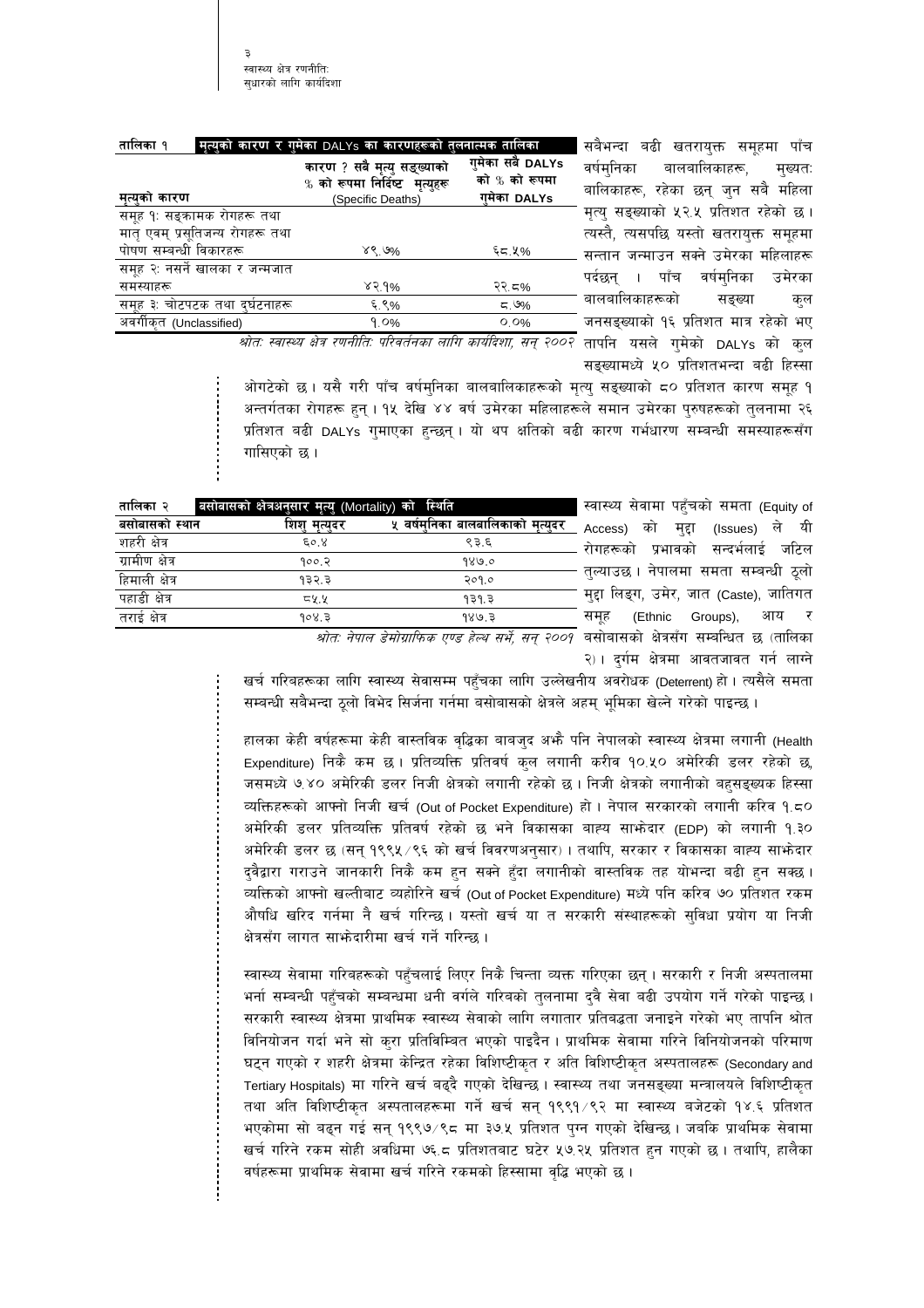स्वास्थ्य क्षेत्र रणनीतिः सुधारको लागि कार्यदिशा

संस्थागत मुद्दाहरू तमाम छन्, जसको उल्लेख स्थिति विश्लेषणका दुईवटा दस्तावेज (स्वास्थ्य क्षेत्रको समीक्षा - सन् १९९९ र नेपालको स्वास्थ्य क्षेत्रका कार्य सञ्चालन सम्बन्धी मुद्दाहरू र श्रोतको विभाजनको प्राथमिकीकरण, सन् २००० जुन - विश्व बैङ्क) मा गरेको देखिन्छ। स्वास्थ्य तथा जनसङ्ख्या मन्त्रालयभित्र योजना तर्जुमा गर्ने र समन्वय गर्ने क्षमताको कमी रहेको; उक्त मन्त्रालय र स्वास्थ्य सेवा विभागबीच भूमिका र जिम्मेवारीको बाँडफाँडमा अस्पष्टता रहेको, अन्तरविषयगत सहकार्य कमजोर रहेको; स्वास्थ्य सेवा प्रवाहका लागि श्रोत र जिम्मेवारी पर्याप्तरूपमा विकेन्द्रीकृत हुन नसकेको र रोगमा आधारित कार्यक्रमहरूलाई एकीकृत ढङ्गमा सञ्चालन गर्न नसकेको जस्ता समस्याहरू उक्त स्थिति विश्लेषणमा औल्याइएको देखिन्छ। त्यसमा औल्याइएको एउटा खास विषयवस्तु नेपाल सरकार र विकासका बाह्य साभेदारहरूबीचको सहकार्य पनि हो। हालका केही वर्षहरूमा यसमा निकै सुधार भएको भए तापनि राष्ट्रिय रणनीतिको परिधिभित्र रही दातृसंस्थाहरूको श्रोतको समन्वय गर्ने हेतुले अभ्गै निकै काम गर्न बाँकी नै छ। विशेषत:, विकासका बाह्य साभेदारहरूमध्ये कतिपयको खर्चको सुचना अभै पनि सरकारलाई दिइने गरेको पाइदैन ।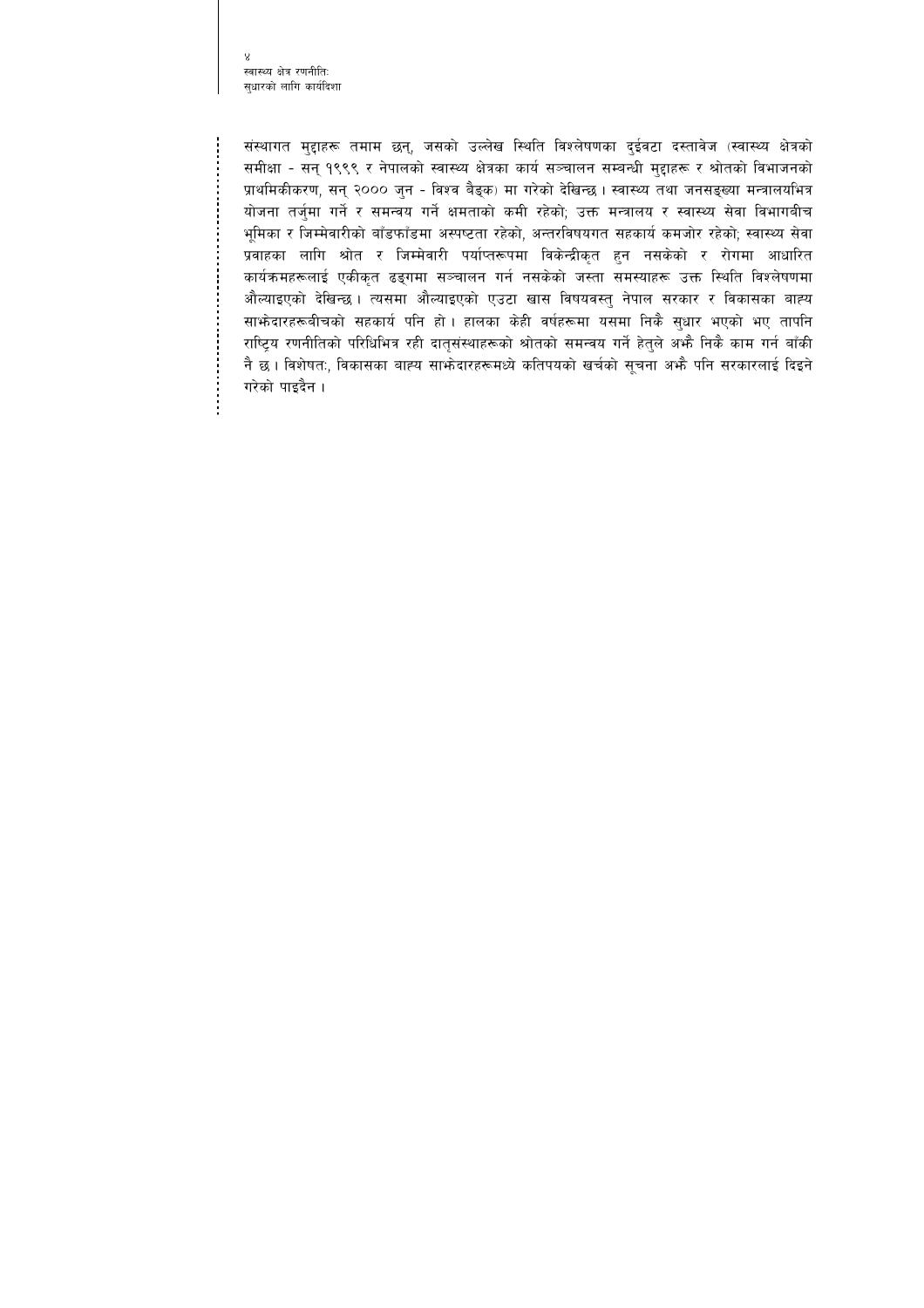# स्वास्थ्य क्षेत्र र सहस्राब्दी विकास लक्ष्यहरू

सहस्राब्दी घोषणाले राष्ट्रिय र अन्तर्राष्ट्रियस्तरमा विकासका लागि उपयुक्त वातावरण सिर्जना गर्न तथा गरिबी निवारण गर्नका लागि आठवटा सहस्राब्दी विकास लक्ष्यहरू (Millenium Development Goals/MDGs) र १८ वटा परिमाणात्मक लक्ष्यहरू (Targets) निर्धारण गऱ्यो । स्वास्थ्य क्षेत्रलाई विशेषतः पाँचवटा परिमाणात्मक लक्ष्यहरूमा सामेल गराइएको छ। ती हन्:

सन् १९९० देखि सन् २०१५ को बीचमा दैनिक एक अमेरिकी डलरभन्दा कम आय हुने व्यक्तिहरूको अंशलाई **आधा पार्ने।** हाल जनसङ्ख्याको भाण्डै ३८ प्रतिशतले दैनिक एक अमेरिकी डलरभन्दा कम आयमा जीवन निर्वाह गर्न् परिरहेको छ । यसलाई घटाएर १७ प्रतिशतमा ल्याउने लक्ष्य छ । ग्रामीण क्षेत्रमा गरिबी अत्यन्त उग्र छ । गरिबी घटाउने समष्टिगत उद्देश्यमा स्वास्थ्य क्षेत्रले निकै ठूलो योगदान पुऱ्याउनुपर्ने हुन्छ । गरिबहरूले आफ्नो घरायसी आम्दानीको उल्लेखनीय अनुपात संदिग्ध किसिमको गुणस्तर भएका स्वास्थ्य सेवाका लागि खर्च गर्ने मात्र होइनन् आफ्नो रुग्ण स्वास्थ्यले तिनीहरूलाई काम गर्नबाट पनि रोक्न सक्छ । गरिबले रुग्ण स्वास्थ्यबाट बढी असमान्पातिकरूपमा पिडित हुनुपर्ने हुन्छ । गरिबी रुग्ण स्वास्थ्यको एउटा प्रमुख कारक तत्व पनि हो । गरीबीले राम्रो गुणस्तरीय स्वास्थ्य सेवासम्मको पहुँचलाई घटाउन सक्दछ । गरिबहरू बढी विरामी हुने सम्भावना रहन्छ र कुनै सुरक्षा कवच (Safety Net) नभएको स्वास्थ्य सेवा पद्धतिले गर्दा घरमा विरामी सदस्य भएको परिवारहरू गरिबीको खाडलमा खस्न सक्दछन्। स्वास्थ्य सम्बन्धी क्षेत्रगत रणनीति गरिबमुखी स्वास्थ्य नीतिहरूको विकास गर्नको लागि हुनुपर्दछ । त्यस्तो नीतिले दुर्गम क्षेत्रलाई विशेष जोड दिँदै जनस्वास्थ्यसम्बन्धी श्रोतहरूलाई प्राथमिक सेवामा केन्द्रित गर्न सक्नुपर्दछ । यसका साथै सेवा प्रदान गर्ने निजी र गैरसरकारी सेवाप्रदायकहरूबाट गरिबले आफ्नो खल्तीबाट स्वास्थ्यको लागि चुक्ता गरेको खर्चको समुचित प्रतिफल (Value for Money) पाउने कुरालाई सुनिश्चित गर्न सरकारले कसरी काम गर्नेछ भन्नेबारे उक्त नीतिमा व्यवस्था गरिएको हुनुपर्छ ।



सन् १९९० देखि सन् २०१५ को बीचमा पाँच वर्षमुनिका बालबालिकाहरूको मृत्युदर दुई तिहाईले घटाउने । गत दशकमा बाल मृत्युदर घटेको छ। सन् १९९० मा बाल मृत्युदर १६२ प्रति १००० जीवित जन्म भएकोमा सन् २००१ मा ९१ प्रति १००० जीवित जन्ममा भरेको छ। अबको लक्ष्य यसलाई घटाएर ३० प्रतिशतमा भार्ने छ। अहिलेसम्म यस सम्बन्धमा हासिल भएको प्रगति सरुवा रोग नियन्त्रणको कारणले हुन गएको हो । मृत्य् (Mortality) विशेषत: ग्रामीण इलाका र हिमाली क्षेत्रमा उच्चतम रहेको देखिन्छ। माथि उल्लिखित गरीबमुखी स्वास्थ्य नीतिहरूका अतिरिक्त विशेष गरी कुपोषणको दर उच्च भएको क्षेत्रलाई लक्षित गर्ने गरी सञ्चालन गरिने स्थानगत संवेदनशील पोषण तथा स्वास्थ्य कार्यक्रमहरूलाई महत्वपूर्ण कार्य (Key Interventions) को रूपमा लिइएको छ।

सन् १९९० देखि सन् २०१५ को बीचमा, मातृ मृत्युदरलाई दुई तिहाईले घटाउने। मातृ मृत्युदर हाल उच्च छ, जुन करिव ५३९ प्रति एक लाख जीवित जन्म छ । अबको लक्ष्य यसलाई घटाएर १३४ मा भार्ने छ । यसका लागि मुख्य कार्यक्रम सुरक्षित मातृत्वका लागि राष्ट्रिय योजनाको कार्यान्वयन गर्न् हुनेछ । उक्त योजनाको उद्देश्य दक्ष स्वास्थ्यकर्मीहरूको सहयोगले जन्माइने बच्चाहरूको सङ्ख्यामा उल्लेखनीयरूपले वृद्धि गर्ने, प्रसव सम्बन्धी आकस्मिक सेवा सम्मको पहुँचमा वृद्धि गर्ने र आमाहरूको पोषणको स्थितिमा सुधार ल्याउनु रहेको छ ।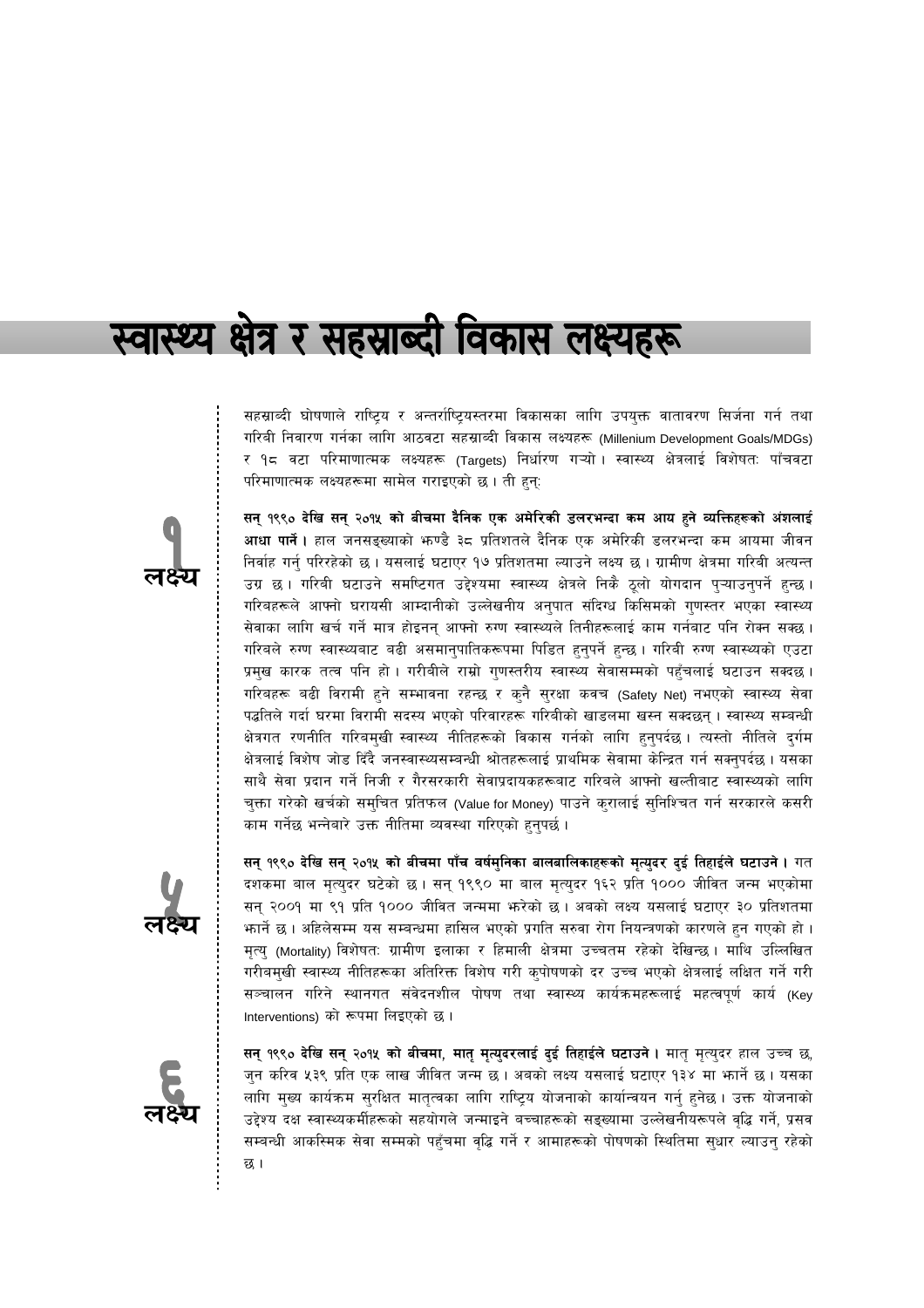स्वास्थ्य क्षेत्र रणनीतिः सुधारको लागि कार्यदिशा



सन् २०१५ सम्ममा एच्आईभी ⁄ एड्स फैलिने कमलाई रोकी त्यो कम उल्टिन शुरु भइसकेको बनाउने । यस सम्बन्धमा तथ्याङ्को कमी छ तर सङ्क्रमणको दर बढिरहेछ। हाल एच्आईभी ∕एड्सबाट प्रभावित दर (Prevalence) ०.२९ प्रतिशत छ, तर यस्तो दर यो जोखिमपूर्ण समूहहरूमा धेरै बढी छ । यस सम्बन्धी परिमाणात्मक लक्ष्य हासिल गर्नको लागि अरु बढी उच्चस्तरीय राजनीतिक प्रतिबद्धता हुनुपर्नेछ र रोकथाममा विशेष केन्द्रित हुँदै हालका कार्यक्रमहरूमा स्तरवृद्धि (Scaling Up) गरिनुपर्दछ ।



सन् २०१५ सम्ममा औलो र अन्य प्रमुख रोगहरूको प्रकोप (Incidence) बढ्ने कमलाई रोकी त्यो कम उल्टिन **शुरु भइसकेको गराउने ।** औलोको दर नाटकीय ढङ्गले घटेको छ - सन् १९९२ मा ९२ प्रति १००,००० रहेकोमा सन् २००० मा यो दर ३७ प्रति १००,००० मा भरेको छ (वार्षिक प्रतिवेदन, स्वास्थ्य सेवा विभाग) । तथापि, अभ्रै यो एउटा समस्याकै रूपमा रहेको छ र यथोचित नियन्त्रण कार्यक्रमहरूलाई निरन्तरता दिइरहनुपर्नेछ । त्यस्तै क्षयरोग एउटा ठूलो चुनौतीको रूपमा रहेको छ । यद्यपि सन् १९९५ देखि सन् १९९८ को बीचमा यसको दर ९२ रोगी प्रति १००,००० व्यक्तिबाट बढेर १०६ रोगी प्रति १००,००० व्यक्ति पुगेको छ । तर यस्तो वृद्धि यस रोग सम्बन्धी जानकारी गराउने पद्धति राम्रो हुँदै गएको कारणले भएको हो । क्षयरोग नियन्त्रणको लागि सञ्चालन गरिएका कार्यक्रमहरू प्रभावकारी नै छन् । तर डट्स कार्यक्रम नपुगेका १५ प्रतिशतलाई समेट्ने किसिमको रणनीति हुनु आवश्यक छ ।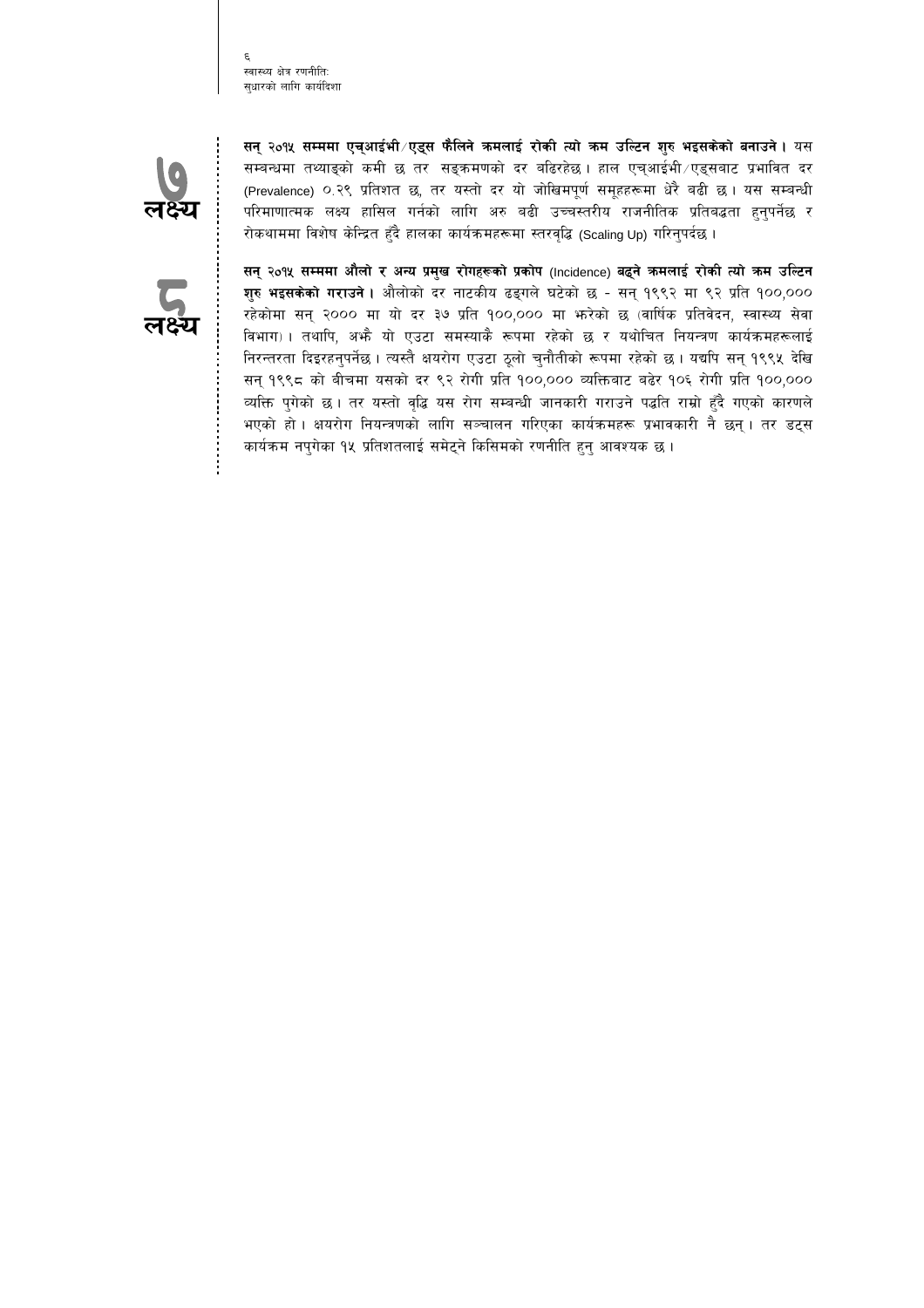# स्वास्थ्य क्षेत्रका मुख्य मुद्दाहरू

नेपालको स्वास्थ्य क्षेत्रले सामना गर्नुपरेका चुनौतीहरू अन्य न्यून आय भएका मुलुकहरूका भेँ छन् -एउटा अपर्याप्त श्रोत भएको सरकारी स्वास्थ्य क्षेत्र र एउटा तीव्र गतिले विस्तारित हुँदै गइराखेको तर नियमन नगरिएको (Unregulated) निजी क्षेत्र । जहाँ एकातिर सरकारले गरिब र जोखिममा रहेकाहरू (Vulnerables) ले अत्यावश्यक स्वास्थ्य सेवा (EHCS) पाऊन् भनी सुनिश्चित गर्न ध्यान केन्द्रित गर्नु जरुरी छ भने त्यहीँ अर्कोतिर तब मात्र यो सफल हुन सक्छ जब सरकारले अत्यावश्यक स्वास्थ्य सेवा (EHCS) भन्दा बाहिरको स्वास्थ्य सेवा लिन चाहने जनताको अपेक्षासमेत धान्ने गरी वित्तीय र नियमन सम्बन्धी दुवै पद्धतिहरूलाई उपयुक्त रूपले सुनिश्चितता प्रदान गर्दछ। मुख्य मुद्दाहरू र तिनका रणनीतिक असरहरू (Strategic Implications) मा निम्नलिखित कुराहरू पर्दछन्:

सरकार र साभोदारहरूले स्वास्थ्य सेवाका लागि व्यक्तिले आफ्**नो खल्तीबाट गर्ने खर्च <sub>(Out of</sub>** Pocket Expenditure) जुन ७० देखि ७५ प्रतिशतसम्म पर्दछ – को उचित प्रतिफल कसरी उपलब्ध गराउने ?

**रणनीतिक प्रभावः** यसले स्वास्थ्य तथा जनसङ्ख्या मन्त्रालय स्वास्थ्य सेवा विभागको भूमिकामा ठुलो परिवर्तन ल्याउन र विकेन्द्रीकृत सेवाहरूमा केन्द्रित हुन सङ्केत गर्दछ । यसका लागि नयाँ सीपहरूको आवश्यकता पर्नेछ । एउटा प्रतिफल सामाजिक र सामुदायिक बीमा कार्यक्रमजस्ता आर्थिक श्रोत उपलब्ध गराउने वैकल्पिक संयन्त्रको विकास गर्नु हुन सक्दछ जसले गर्दा व्यक्तिले आफ्नो खल्तीबाट खर्च गर्ने रकम (Out of Pocket Expenditure) यस्ता कार्यक्रमको माध्यमबाट खर्च होस् जसले राम्रो मूल्य (Better Value) हासिल गर्नको लागि ग्राहकको तर्फबाट एउटा 'सूचित क्रेता' (Informed Purchaser) को कार्य गरोस् । आत्म-नियमन कार्यक्रम (Self-Regulation Scheme) को विकास गर्नुका साथै सेवाप्रदायकहरूको नियमनको आवश्यकता पर्नेछ। तथापि, व्यक्तिले आफ्नो खल्तीबाट खर्च गर्ने रकमको बढी अंश अनौपचारिक क्षेत्रमार्फत् औषधि किन्नमा प्रयोग हुने गरेको छ । केन्द्रीय नियमनलाई सुधार गर्नुको साथै औषधिको गुणस्तर सुनिश्चित गर्नु आवश्यक छ तर मुख्य कार्य चाहिँ सफल सिद्ध भएका कार्यक्रमहरूलाई बढावा दिनु हुनेछ जस्तो कि उपभोक्ता र सेवाप्रदायकलाई शिक्षित तुल्याउनु, पहिल्यै तयार पारेर औषधि राख्नु (Prepackaged Drugs), सेवाप्रदायकहरूलाई क्षेत्राधिकार दिनु (Franchising of Providers), बिल जारी गर्नु आदि । राष्ट्रिय स्वास्थ्य लेखा (National Health Accounts) को माध्यमबाट व्यक्तिले आफ्नो खल्तीबाट खर्च गर्ने रकमको प्रवृत्ति घट्दो वा बढ्दो के छ भनी नियमितरूपले तथ्याइक सङ्कलन गरिन्पर्दछ ।

#### सरकार र सहभागीहरूले गरिब र जोखिममा रहेकाहरूको अत्यावश्यक स्वास्थ्य सेवासम्मको पहुँचलाई कसरी सुनिश्चित गर्ने ?

**रणनीतिक प्रभाव**ः पहिलो कुरा त सरकारी खर्चलाई कसरी अत्यावश्यक स्वास्थ्य सेवा र गरिब तथा जोखिममा रहेका वर्गहरूतिर उन्मुख गराउने भन्ने हो । यसको अर्थ हुन्छ विशेषज्ञ र अति विशेषज्ञ सेवातिर बढी रकम निकासा गरिने हालको प्रवत्तिलाई उल्ट्याउनु । यो तब मात्रै हासिल हुन सक्दछ जब अत्यावश्यक स्वास्थ्य सेवा र गरिब तथा जोखिममा रहेकाहरूप्रति लक्षित यी सेवाहरूका लागि रकम उपलब्ध गराउने श्रोत विभाजन सम्बन्धी सरकारी नीति निर्माणसँगै यसका लागि वैकल्पिक कार्यक्रमहरूको तर्जुमा पनि गरिन्छ। यदि सरकारी स्वास्थ्य संस्थाहरूमा स्वास्थ्य सेवामा लाग्ने खर्चको साभ्रेदारी गराइन्छ भने, यस्ता कार्यक्रमहरूमा गरिबलाई छट दिइने गरी कार्यान्वयन गर्न सकिने खालका नीतिहरू बनाइन्एर्दछ। गरिबहरूले आफ्नो खल्तीबाट गर्ने खर्च माथि उल्लेख गरेअनुसारका कार्यक्रमहरूको माध्यमबाट अत्यावश्यक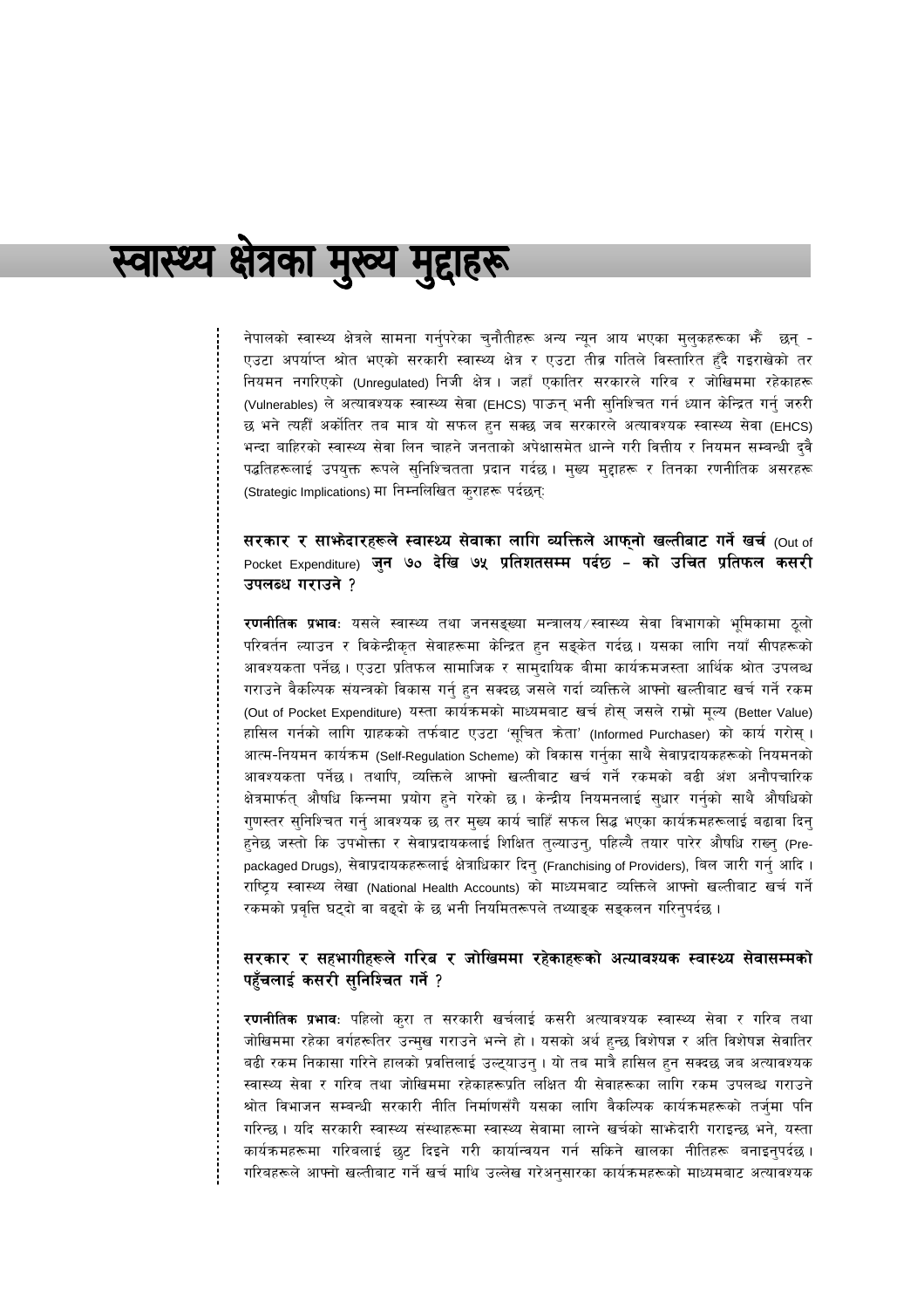स्वास्थ्य सेवाको विशेष अंशका लागि प्रयोगमा ल्याइने गरी व्यवस्था मिलाउनुपर्दछ । अत्यावश्यक स्वास्थ्य सेवाअन्तर्गतका सबै तत्वहरू तुरुन्तै उपलब्ध गराउन सकिन्न। त्यसको प्राथमिकता निर्धारण गरिनुपर्दछ र समष्टिगत रणनीतिका विभिन्न संभागहरू (Components) मा सफलता मिल्दै गएपछि अन्य तत्वहरूको प्रवेश क्रमिक रूपले गराउन्पर्दछ । यस सम्बन्धी प्रगतिको अनुगमन गर्न लाभ प्राप्ति सम्बन्धी अध्ययनहरूबाट समाजका कुन आर्थिक स्थिति भएका समूहहरूको पहुँच स्वास्थ्य सेवाको कुन तहसम्म छ भन्ने बारेका नियमित तथ्याङ्कहरू आवश्यक पर्नेछन् ।

#### जनस्वास्थ्य सेवाहरू अधिकतम दक्ष किसिमले सञ्चालित गरिने कुरा सरकारले कसरी सनिश्चित गर्ने ?

रणनीतिक प्रभावः यसका लागि मुख्य कुरा हो केन्द्रले लक्ष्य निर्धारण गर्ने र त्यसअनुसार परिपालना (Compliance) भए नभएको कुरा अनुगमन गर्ने खालको कार्यसम्पादन व्यवस्थापन पद्धति लागू गर्ने र स्थानीय निकायलाई सेवा प्रवाह सम्बन्धी अधिकार (आर्थिक, प्रशासनिक र कानुनी) र जिम्मेवारीको विकेन्द्रीकरण गर्ने । यसले हाल रोग विशेषमा आधारित कार्यक्रमहरूको आ-आफ्नो छुट्टै बजेट व्यवस्था र कार्यसम्पादन व्यवस्थापन पद्धतिहरू भएकोमा तिनको एकीकरण गर्नेछ। यस्तो एकीकरणको कार्य यी कार्यक्रमहरूको प्रभावकारिता - जुन यिनीहरूको छुट्टै व्यवस्थापन पद्धतिहरूले गर्दा प्राप्त हुन्छ - लाई कायम राख्दै विस्तारै गरिनुपर्दछ जसले गर्दा यसबाट समष्टिगत पद्धतिहरूमा योगदान होस् न कि लोप गराओस् । यसबाहेक सरकारी क्षेत्रले सेवाप्रदायकको आफ्नो भूमिकाबाट अगाडि बढेर कम मूल्यमा प्रभावकारी ढङ्गले सेवा दिन सकिने अवस्था हेरी सरकारी खर्चबाटै आफ्नो र गैरसरकारी क्षेत्रबाट सेवा गराउने गरी करारमा दिनुपर्दछ । विकेन्द्रीकरण र अरु सेवाप्रदायकलाई करारमा काम लगाउने परिपाटी अवलम्बन गरेपछि स्वास्थ्य तथा जनसङ्ख्या मन्त्रालय ⁄स्वास्थ्य सेवा विभाग र स्थानीय निकायका लागि नयाँ भूमिका, जिम्मेवारी र सीपहरूको विकास गरिनुपर्ने हुन्छ । उपर्युक्त कुरा सम्पन्न होस् भन्ने कुरा सुनिश्चित गर्न एउटा उपयुक्त क्षमता विकास कार्यक्रम र एउटा प्रभावकारी अनुगमन पद्धति स्थापित हुनुपर्दछ ।

#### अत्यावश्यक स्वास्थ्य सेवाभन्दा बाहिर पर्ने सेवासम्मको पहुँचलाई सरकारले कसरी सुनिश्चित गर्ने ?

**रणनीतिक प्रभाव**ः धेरैजसो म्**लुकहरूमा गरिबम्**खी स्वास्थ्य रणनीतिहरू असफल भइराखेका छन् किनभने समस्त जनसङ्ख्याको लागि र विशेष गरी जो गरिब छैनन् उनीहरूका लागि अत्यावश्यक स्वास्थ्य सेवा (EHCS) भन्दा बाहिरबाट तिर्न सकिने मूल्यमा राम्रो गुणस्तरयुक्त स्वास्थ्य सेवासम्मको पहुँच सुनिश्चित गर्नेतर्फ ध्यान दिइएको पाइएन । अपेक्षाकृतरुपले सम्पन्न व्यक्तिहरूमध्ये समेत विशेषज्ञता र अति विशेषज्ञता चाहिने सेवाहरू निजी खल्तीबाट व्यहोर्न नसक्नेहरूको सङ्ख्या ठूलो मात्रामा रहेको हुन्छ । निजी क्षेत्रका सेवाप्रदायकहरूले विरामीहरूलाई आधुनिक चिकित्साले उनीहरूको लागि के गर्न सक्दछ भन्नेबारे सचेत गराएका हुन्छन् । जबसम्म यी सेवा सम्मको पहुँचलाई सुनिश्चित गर्ने वैकल्पिक रणनीतिहरूको स्थापना हुँदैन तबसम्म सरकारको धन अत्यावश्यक स्वास्थ्य सेवामा भन्दा तिनीहरूमा नै खर्च हुन जाने हुन्छ । यस सम्बन्धमा आफ्नो भूमिकाबारे सरकार स्पष्ट हुनु आवश्यक छ । यसले वित्तीय श्रोत जुटाउनेतर्फ भन्दा सामर्थ्य बढाउने भूमिकातर्फ आफूलाई केन्द्रित गर्नुपर्दछ। सरकारले उपयुक्त बीमा कार्यक्रमहरू (Appropriate Insurance Schemes) विकास गरिएका छन्, त्यस्ता कार्यक्रमहरूबाट व्यक्ति र परिवारहरू समेटिएका छन् र बीमा बजार सहितको बजारको नियमन भइरहेको छ भन्ने कुरा सुनिश्चित गर्नुपर्दछ । यस क्षेत्रमा सरकारको लगानी पूर्णत: बन्द हुनेछ भन्ने मान्न सकिन्न तर यसलाई उल्लेख्यरूपमा घटाउन सकिन्छ र यसलाई गरिब र जोखिममा रहेका वर्गहरूतिर लक्षित हुने गरी अनुदानको रूपमा उपलब्ध गराउन सकिन्छ। सरकारले अत्यावश्यक स्वास्थ्य सेवाभन्दा पनि अफ्न अगाडि बढेर सकारात्मक विभेद सम्बन्धी एउटा अवधारणाकै विकास गर्नु आवश्यक छ । निजी र गैरसरकारी क्षेत्रले अत्यावश्यक स्वास्थ्य सेवाभन्दा अफ्न अगाडि बढेर प्रभावकारी सेवा प्रदान गर्ने कार्यमा कसरी स्वास्थ्य तथा जनसङ्ख्या मन्त्रालयलाई सघाउन सक्छ भन्नेबारे सरकारले सक्षम नीति तर्ज्मा गर्ने जिम्मेवारी लिन्पर्दछ । निजी क्षेत्रले पनि गरिब र स्वास्थ्य सेवाको पहुँच बाहिर रहेको जनसङ्ख्याका लागि सुरक्षा कवच सम्बन्धी आधारहरू (Safety-Net Criteria) विकास गर्नु आवश्यक छ ।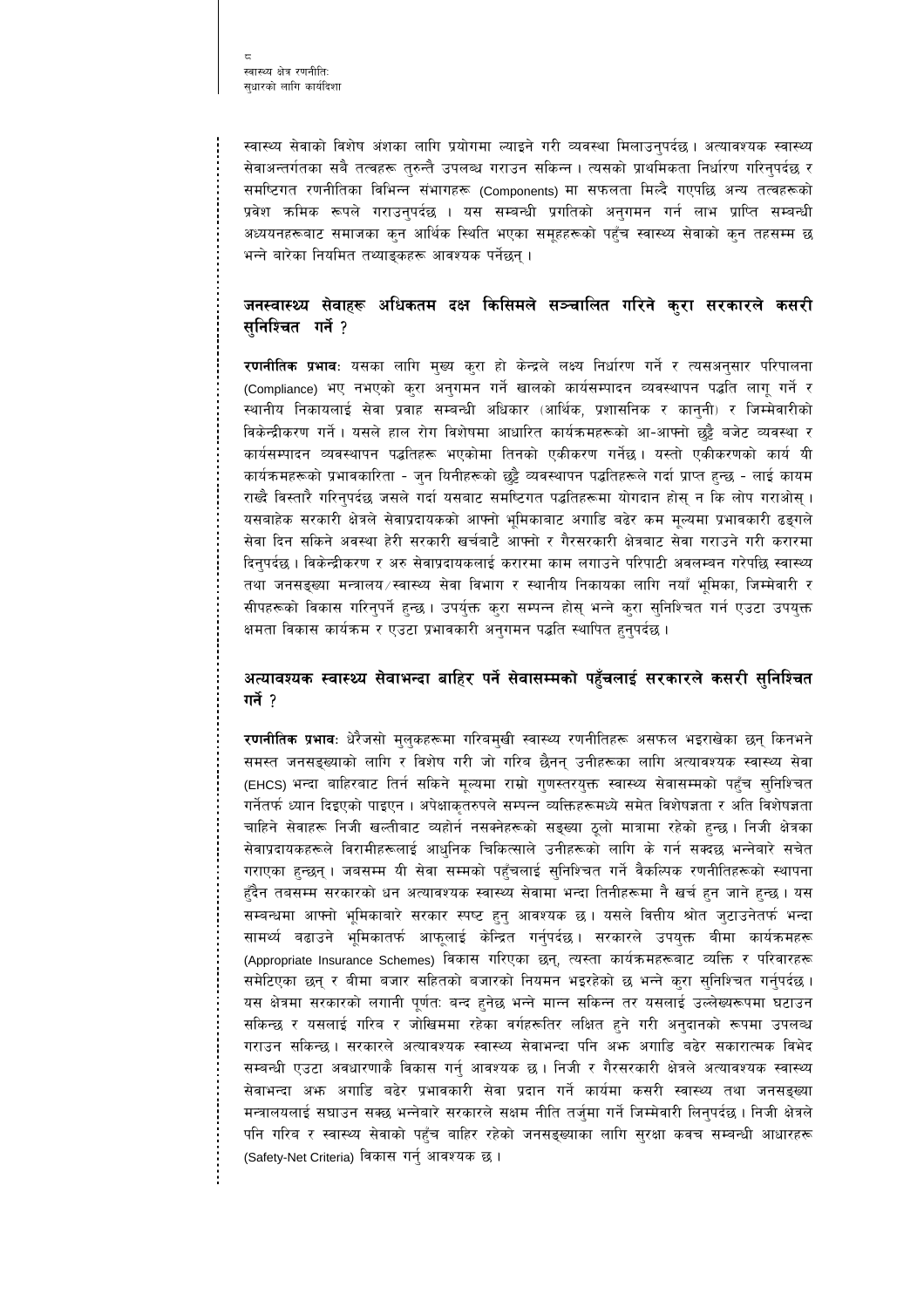#### क्षेत्रगत कार्यसम्पादनको अनुगमन र पछ्याउने कार्य कसरी गर्ने ?

<mark>रणनीतिक प्रभाव</mark>ः प्रभावकारी अनुगमनका लागि प्रमुख पद्धति र कार्यक्रम सूचकाङ्कहरूको पहिचान गरिनु आवश्यक छ र सरकारले विकेन्द्रीकृत सरकारी क्षेत्र र समष्टिगत स्वास्थ्य क्षेत्र दुवैको कार्य सम्पादनको स्थिति अनुगमन गर्नका लागि उपयुक्त सूचना पद्धतिहरू (Information Systems) स्थापना भएको छ भन्ने कुरा सुनिश्चित गर्नुपर्दछ । उक्त पछिल्लो विषय र मृत्यु एवं रोग सम्बन्धी तथ्याइकले स्वास्थ्य श्रोतको लेखा (Health Resource Accounts) को माध्यमबाट स्वास्थ्य सम्बन्धी खर्चको विस्तृत विवरण समाहित गरेको हुनुपर्दछ र लाभको प्रभाव सम्बन्धी अध्ययन (Benefit Incidence Studies) को माध्यमबाट त्यस्तो खर्चबाट कसलाई फाइदा पुगिराखेको छ भन्ने विवरण उजागर गरिनुपर्दछ । यी दुवैले जनसाङ्ख्यिक तथा स्वास्थ्य सर्वेक्षण (Demographic and Health Survey/DHS) र जीवनस्तर मापन (Living Standard Measurement/LSM) जस्ता घरपरिवारमा आधारित भई गरिएका अध्ययनहरूलाई उपयोग गर्न सक्दछन् । तदर्थ अध्ययनहरू गर्नुको सट्टा मुख्य अध्ययनहरूलाई संस्थागत गर्दै स्थानीयस्तरमा नै क्षमता विकास गरी कार्यान्वयन गर्ने परिपाटी बसाल्नपर्दछ ।

#### रणनीतिको कार्यान्वयन भएको छ भनी कसरी सुनिश्चित गर्ने ?

**रणनीतिक प्रभावः** प्रस्तुत रणनीतिले स्वास्थ्य क्षेत्रसँग सम्बन्धित संस्था तथा व्यक्तिहरूको नयाँ भूमिका र जिम्मेवारीहरूलाई भाल्काएको छ। एउटा क्षमता मूल्याइन (Capacity Appraisal) गरी यी कुराहरूको पहिचान गरिन् आवश्यक छ र पुनर्संरचना र तालिमको माध्यमबाट के कुराको क्षमता विकास गर्न् आवश्यक छ भनी निर्धारण गरिनुपर्दछ । यसका अतिरिक्त, जहाँ क्षमता सीमित भएको देखिन्छ त्यहाँ स्थानीय तहमा नै यस्तो क्षमता स्थापित नभएसम्म अस्थायीरूपमा प्राविधिक सहयोग प्ऱ्याई क्षमता विकास गरिनुपर्दछ । अफ्ग सबैभन्दा ठुलो करा त स्वीकृत प्रतिफलहरू र त्यसको कार्यान्वयन सम्बन्धी समय तालिका (Time Table) वास्तविक र सम्पन्न गर्न सम्भव हुने किसिमको हुनुपर्दछ ।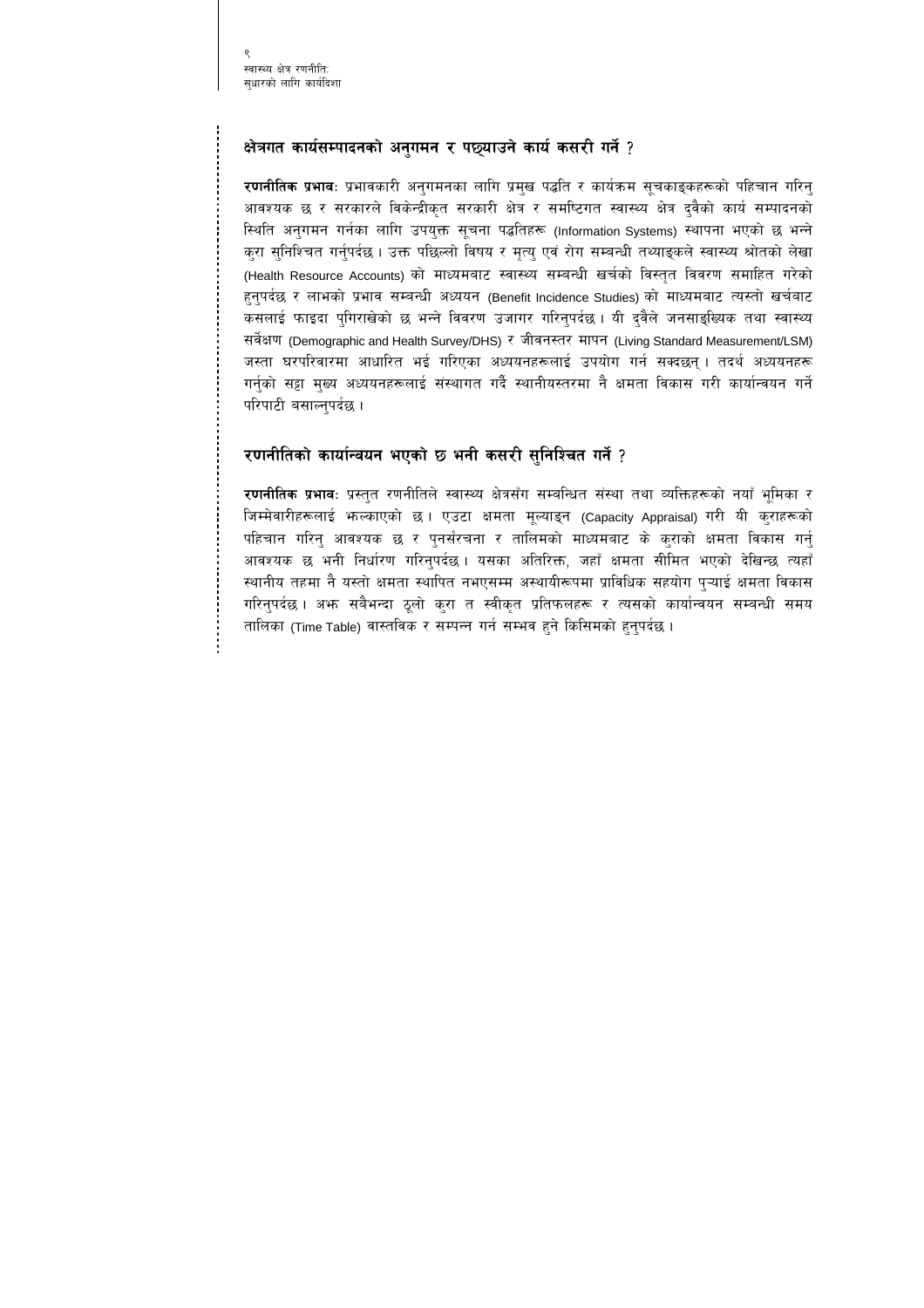# रणनीतिका मुख्य तत्वहरू

रणनीतिको जोड प्रतिफल (Outputs) र स्वास्थ्यसम्बन्धी नतिजा (Health Outcomes) मा हनेछ। यद्यपि यस रणनीतिले दीर्घकालीन स्वास्थ्य योजनाको अन्तसम्मको अवधि अर्थात् आगामी १५ वर्षसम्मको समयावधिलाई समाहित गर्दछ तापनि पहिलो पाँच वर्षको लागि निर्दिष्ट गरिएका प्रतिफलहरू वास्तविक र हासिल गर्न सकिने खालका हुनुपर्नेछ भन्ने कुरा सरकारले स्वीकार गरेको छ। यसको अर्थ हुन्छ ठीकसँग छनौट गर्न् र प्राथमिकता निर्धारण गर्न्। सहस्राब्दी विकास लक्ष्य हासिल गर्न सहयोग प्ऱ्याउने कार्यक्रमहरूलाई प्राथमिकता दिनु आवश्यक छ । नेपाल सरकारले तीनवटा कार्यक्रम प्रतिफल र पाँचवटा क्षेत्रगत व्यवस्थापन प्रतिफलहरू निर्धारण गरेको छ जुन आगामी पाँच वर्षका लागि मुख्य सुधार कार्यक्रमको रूपमा रहने छन् । ती हुन्:

#### कार्यक्रम प्रतिफलहरू (Programme Outputs)

- अत्यावश्यक स्वास्थ्य सेवाका प्राथमिकता प्राप्त तत्वहरू सुरक्षित मातृत्व र परिवार नियोजन,  $9.$ बाल स्वास्थ्य, सरुवा रोग नियन्त्रण र सुदृढ बहिरङ्ग सेवाको लागि आवश्यक लागत निर्धारण गरिनेछ, त्यसका लागि आवश्यक श्रोतहरू विनियोजन गरिनेछ र त्यसको कार्यान्वयन गरिनेछ । गरिब र जोखिममा रहेका वर्गहरूको सेवामाथिको पहँचका लागि प्राथमिकता दिने गरी स्पष्ट प्रणालीहरू कार्यान्वयनमा ल्याइनेछन् ।
- स्वास्थ्य तथा जनसङ्ख्या मन्त्रालय र यसका क्षेत्रगत साभोदारहरूको प्रभावकारी सहायताबाट २. स्थानीय निकायहरू स्वास्थ्य संस्थाहरूको व्यवस्थापन सहभागितापूर्ण, जिम्मेवारीपूर्ण र पारदर्शी ढइगले गर्न जिम्मेवार र सक्षम हनेछन् ।
- स्वास्थ्य सेवा प्रदान गर्नमा निजी क्षेत्र र गैरसरकारी संस्था (गैसस) हरूको भूमिकालाई सबै ३. तहहरूमा सहभागितापूर्ण प्रतिनिधित्वका साथ अङ्गिकार गर्दै त्यसको विकास गरिनेछ। उपभोक्ताहरूले पैसा तिरेबापत लागतप्रभावी र उच्च गुणस्तरयुक्त सेवा पाउने सुनिश्चितता सहितको स्पष्ट पद्धति बसालिनेछ ।

## क्षेत्रगत व्यवस्थापन प्रतिफलहरू (Sector Management Outputs)

- स्वास्थ्य तथा जनसङ्ख्या मन्त्रालयमा विकेन्द्रीकृत सेवाप्रवाहमा सघाउ पुऱ्याउनका लागि गैरसरकारी  $9.$ संस्था र निजी क्षेत्रसमेतको संलग्नतामा समन्वित तथा सङ्गतियुक्त क्षेत्रगत व्यवस्थापन (योजना र कार्यक्रम तर्जुमा, बजेट, वित्तव्यवस्था एवम् कार्यसम्पादन व्यवस्थापन) स्थापित गरिनेछ ।
- वैकल्पिक वित्तीय श्रोत व्यवस्थाको योजनासहित सम्पूर्ण स्वास्थ्य क्षेत्रका लागि वित्तीय श्रोतको  $\tilde{\mathcal{R}}$ व्यवस्था र श्रोतको विनियोजन गराउने दिगो व्यवस्था विकसित गरिनेछ ।
- स्वास्थ्य तथा जनसङ्ख्या मन्त्रालयभित्र भौतिक सम्पत्तिको प्रभावकारी व्यवस्थापन र औषधि तथा ₹. औजार उपकरणको खरिद र वितरणका लागि संरचना र प्रणालीको स्थापना र श्रोतको विनियोजन गरिनेछ ।
- मानव संसाधन विकासका लागि स्पष्ट तथा प्रभावकारी नीति, योजना प्रणाली र कार्यक्रमहरूको  $X$ व्यवस्था गरिनेछ ।
- सम्पूर्ण स्वास्थ्य क्षेत्रको लागि एउटा विस्तृत तथा एकीकृत व्यवस्थापन सूचना प्रणाली तयार पारी 义. सबै तहमा लागू गरिनेछ ।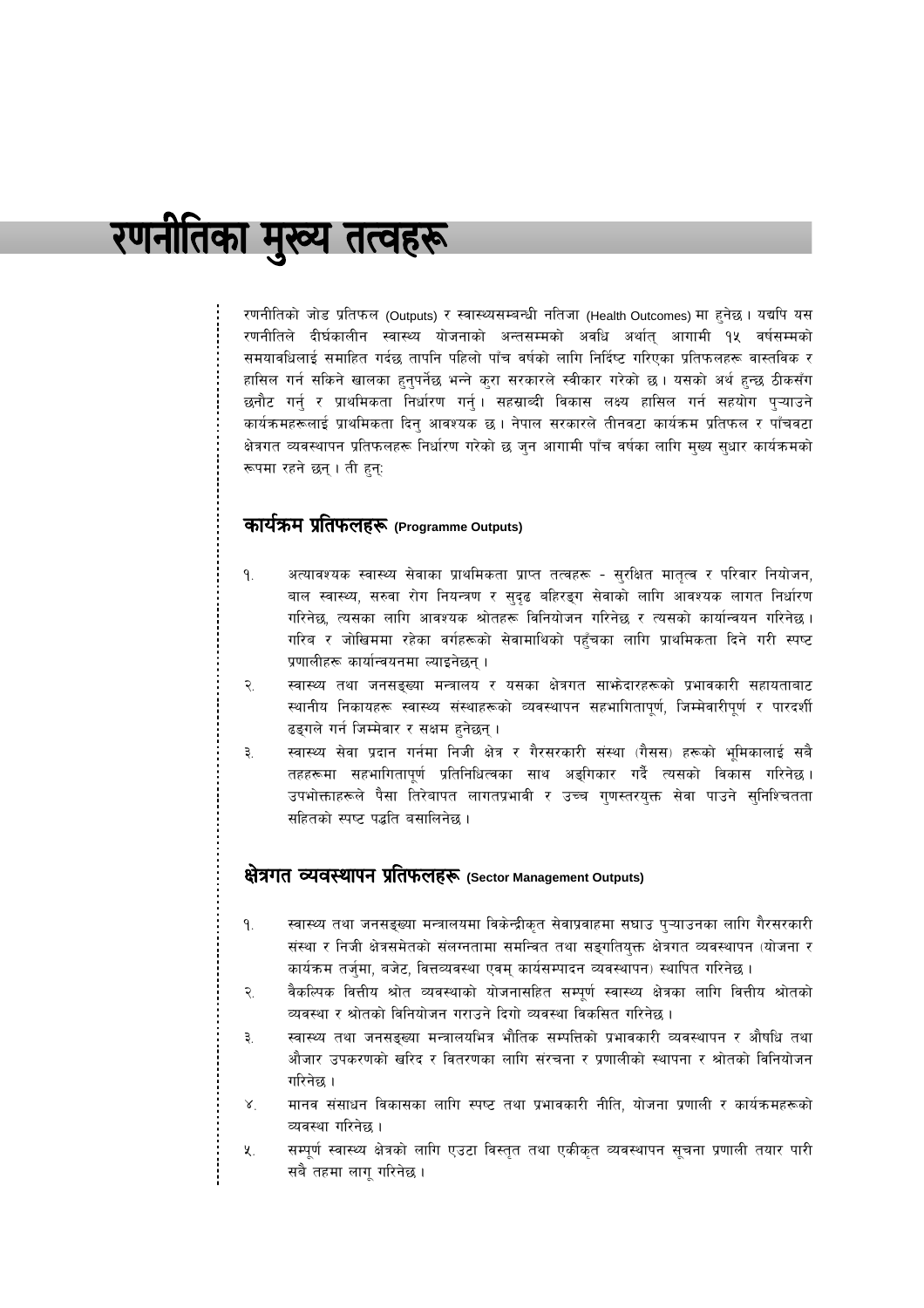۹۹ स्वास्थ्य क्षेत्र रणनीतिः सधारको लागि कार्यदिशा

दोस्रो दीर्घकालीन स्वास्थ्य योजनामा समाविष्ट अन्य क्रियाकलापहरूले पनि अवश्य नै निरन्तरता पाउनेछन् तर, पहिलो पाँच वर्ष (सन् २००२/०३ देखि सन् २००६/०७ सम्म) का लागि माथिका विषयहरू क्षेत्रगत सुधार कार्यक्रमको केन्द्रमा रहने छन् भने दशौँ पञ्चवर्षीय योजनाको पहिलो वर्ष (सन् २००२⁄०३) लाई तयारी अवधि (Preparatory Phase) को रूपमा लिइएको छ।

#### कार्यक्रम प्रतिफल १ः अत्यावश्यक स्वास्थ्य सेवाहरू

सन् १९९९ को सेप्टेम्बरमा मन्त्रिपरिषदले अत्यावश्यक स्वास्थ्य सेवाको प्याकेजलाई दोस्रो दीर्घकालीन स्वास्थ्य योजनाको भागको रूपमा स्वीकृति प्रदान गऱ्यो । त्यसमा कार्यक्रमका २० वटा विस्तृत क्षेत्रहरूको पहिचान गरिएको छ । तथापि, अत्यावश्यक स्वास्थ्य सेवाको पूरै प्याकेजलाई तत्कालै वहन गर्न सकिने सम्भावना भने छैन । त्यसैले, शुरुमा, पहिलो कार्यक्रम प्रतिफलले अत्यावश्यक सेवाका चारवटा मुख्य कार्यक्षेत्रमा सेवा प्रदान गर्नेछः सुरक्षित मातृत्व तथा परिवार नियोजन, बाल स्वास्थ्य, सरुवा रोग नियन्त्रण र सुदृढ बहिरङ्ग सेवा । यसका लागि पहिलो कार्य सबै जिल्लामा अत्यावश्यक स्वास्थ्य सेवा उपलब्ध गराउन आवश्यक पर्ने श्रोतहरूको पहिचान गरी त्यसको लागत निर्धारण गर्नु हुनेछ । यी सेवाहरूलाई गाविस ⁄ उपस्वास्थ्यचौकीको तहमा प्राथमिकता दिनका निम्ति ठूलो मात्रामा श्रोत हस्तान्तरण गर्नुपर्ने हुन्छ। त्यस तहमा कर्मचारी र सीप मिश्रण (Skill Mix) को पुनरावलोकन गरिनुपर्ने हुन्छ, औषधि र उपकरणको नियमित र सामयिक प्रबन्ध गर्नुपर्ने हुन्छ तथा विश्वास एवम् चेतना अभिवृद्धिको निम्ति सेवाको विवरण (Service Protocols) र गुणस्तर निर्धारण गर्नुपर्ने हुन्छ । यो कुरा स्वास्थ्य सेवा विभागद्वारा यी प्राथमिकता प्राप्त क्षेत्रहरूमा गरिसकेका कार्यको आधारमा गरिनेछ । अत्यावश्यक स्वास्थ्य सेवालाई सहयोग प्ऱ्याउन जिल्ला अस्पतालको भूमिकाको थप विकास गरिनु आवश्यक छ, विशेषगरी अत्यावश्यक प्रसवजन्य सेवा (Essential Obstetric Care) र आकस्मिक साधारण जीवन रक्षक उपायहरू (Emergency Simple Life Saving Measures) प्रदान गर्ने कार्यमा तिनीहरूको भुमिकामा । प्राथमिकता प्राप्त कार्यक्रमभन्दा बाहिर पर्ने सेवा प्रदान गर्नका लागि अति गरिबहरूका निम्ति मिनाहा गर्ने संयन्त्र खडा गर्दै वित्तीय श्रोतको प्रबन्ध गर्ने र त्यस्तो सेवा उपलब्ध गराउने गरी स्पष्ट नीति बनाउनुपर्दछ।

शुरुमा १५ वटा जिल्लाका सबै तहहरूमा तीन वर्षभित्र अत्यावश्यक सेवा पूर्णरूपमा पुऱ्याउने गरी कार्यक्रम लक्षित गरिनेछ । गरिब र जोखिममा हुने वर्गहरूलाई सम्पुर्णरूपमा समेटुने दृष्टिले ती जिल्लाहरू छानिनेछन् । आउँदा वर्षहरूमा चार वा पाँच पटकमा गरी यसलाई ७५ वटै जिल्लामा विस्तारित गरिनेछ । यो प्रतिफलको नेतृत्व स्वास्थ्य सेवा विभागका महानिर्देशकबाट गरिनेछ । यसको एउटा प्रमुख विशेषता यी क्षेत्रहरूमा बाह्य विकास साभ्रेदारहरूद्वारा सहयोग गरिएका कार्यक्रमहरूको एकीकरण गर्नु हुनेछ । जहाँ उपयुक्त हुन्छ, त्यस्ता ठाउँमा गैरसरकारी संस्था र निजी क्षेत्रका सेवा प्रदायकहरूलाई करारमा सेवाहरू प्रदान गर्न दिइनेछ । प्रगति सूचकाङ्कहरूको रूपमा कार्यक्रमले ओगट्ने क्षेत्रको विस्तार, सहस्राब्दी विकास लक्ष्य, अत्यावश्यक स्वास्थ्य सेवाका लागि छुट्याइने बजेटको वृद्धि (यथार्थ र समानुपातिक गरी दुवैमा), सेवाहरूको उपलब्धता र पहुँचबारे समुदायको धारणा तथा स्वास्थ्यमा परेको प्रत्यक्ष प्रभाव (Direct Health Impact) लाई समाहित गरिने छ।

अत्यावश्यक स्वास्थ्य सेवाहरू प्रवाह गर्दा मुख्यतया वैयक्तिक रोकथाम र उपचारात्मक सेवामा केन्द्रित गरिनेछ । तथापि, यसलाई एउटा राष्टिय व्यवहार परिवर्तन तथा सञ्चार कार्यक्रम (National Behavior Change and Communication Program) ले सहयोग पुऱ्याउनेछ जसले गर्दा आम रोगहरूका साथै विशेषत: चारवटा प्राथमिकता प्राप्त क्षेत्रमा कम लगानीबाट बढी प्रतिफल दिने खालका उपायहरूको बारेमा उपभोक्ताहरूको ज्ञानमा वृद्धि गराउनेछ । यो कार्यक्रमले अनौपचारिक क्षेत्र (जस्तै: ग्रामीण क्षेत्रका पसलेहरू र औषधि विक्रेताहरू) द्वारा सञ्चालन गरिने मुख्य क्रियाकलापहरूमा जानकारी गराउने क्रामा आफ्नो ध्यान केन्द्रित गर्नेछ । यद्यपि अत्यावश्यक स्वास्थ्य सेवाले शुरुमा नसर्ने खालका रोगहरूलाई प्राथमिकता दिनेछैन तापनि व्यवहार परिवर्तन तथा सञ्चार कार्यक्रमहरूले पहिलो पाँच वर्षमा सुर्ती र मदिरा सेवन घटाउनपट्टि आफ्नो उद्देश्य केन्द्रित गर्नेछन् । यो पछिल्लो विषयको सन्दर्भमा के कस्ता कानुनी व्यवस्था एवम् कर सम्बन्धी नीतिहरू प्रभावकारी हुनेछन् भन्नेबारे सरकारले विचार गर्नेछ।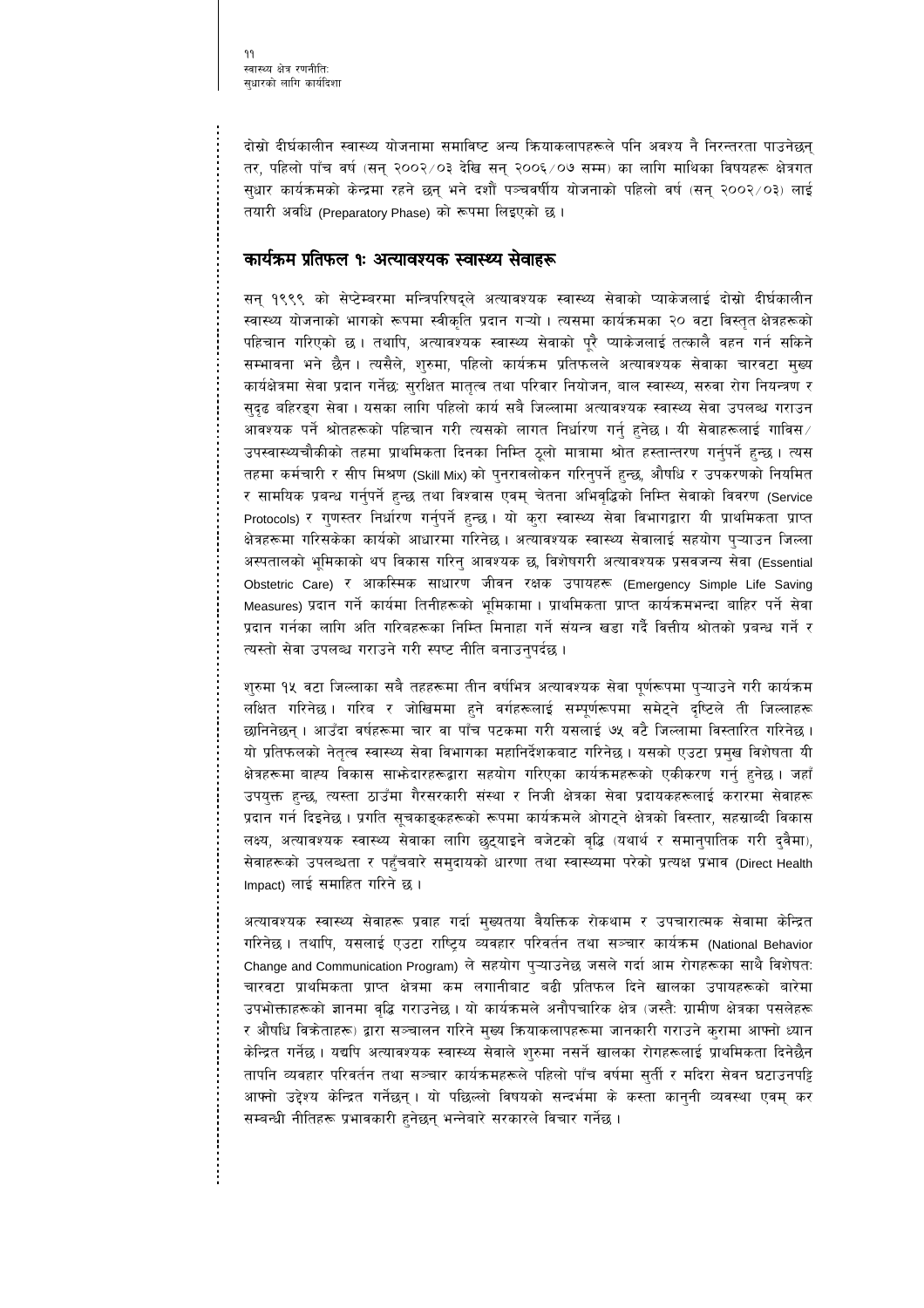#### कार्यक्रम प्रतिफल २ः विकेन्द्रित स्वास्थ्य व्यवस्थापन

## (स्वास्थ्य तथा जनसङ्ख्या मन्त्रालय र यसका क्षेत्रगत साफेदारहरूको प्रभावकारी सहयोगबाट स्थानीय निकायहरू स्वास्थ्य संस्थाहरूको व्यवस्थापन सहभागितापूर्ण, जिम्मेवारीपूर्ण र पारदर्शी ढङ्गले गर्न जिम्मेवार र सक्षम हुनेछन् ।)

स्वास्थ्य सेवाहरू र संस्थाहरूको व्यवस्थापन गर्ने क्षमता भएका स्थानीय निकायहरूको स्थापना गर्न विकेन्द्रीकरण भन्दा पनि अफ्नै पर जानुपर्ने हुन्छ । यसले बजेट हस्तान्तरण गर्ने मात्र होइन जिल्लाभित्र स्वास्थ्य सेवा विकासको योजना तर्ज्मा तथा कार्यान्वयनको जिम्मेवारीहरू पनि स्थानान्तरित गरिन्लाई समाहित गर्दछ र यसको असर मन्त्रालय र जिल्ला विकास समिति एवम् गाउँ विकास समितिबीचको नयाँ सम्बन्धमा पनि पर्दछ । पाँच वर्षपछि विकेन्द्रीकरण लागू गरिने सबै जिल्लाहरूमा चरणबद्धरूपमा यो प्रक्रियाको विकास गरिनेछ। पहिलो वर्षमा पाँचवटा जिल्लाहरू छानिनेछन्। अन्वेषण (Innovation) को प्रबर्द्धन गर्न विकेन्द्रित स्वास्थ्य क्षेत्रमा संलग्न विभिन्न सङ्गठनहरूबीचको अन्तर्सम्बन्धको नियमनको लागि आवश्यक पर्ने विभिन्न उपाय र संयन्त्रको विकास कसरी गर्न सकिन्छ भन्नेबारे प्रस्तावहरू पेश गर्न जिल्लाहरूलाई निम्त्याइनेछ । उपर्युक्त प्रस्तावहरूलाई निर्धारित मूल्याङ्कनका आधारहरू (Set Criteria) को आधारमा मूल्याङ्कन गरिनेछ । यस्तो प्रक्रियालाई समेत सावधानीपूर्वक मूल्याङ्कन गरिनेछ र देशभरि लागू गर्नुपूर्व आवश्यक परेमा परिवर्तनसमेत गरिनेछ । अतः पहिलो चरणमा पहुँचको दृष्टिले अपेक्षाकृत सुगम जिल्लाहरू तथा एकअर्काको नजिक रहेका जिल्लाहरूमा कार्यक्रम केन्द्रित गर्नु राम्रो हुन्छ। यसबाट अनुभवको आदानप्रदान गर्न सहज हुन्छ । दुर्गम जिल्लाहरूमा भने गैरसरकारी संस्था र निजी क्षेत्रबाट प्रस्तावहरू आह्वान गरिनेछ ।

यस सम्बन्धी जिम्मेवारी सबै क्षेत्रीय निर्देशकहरू संलग्न भई सचिवद्वारा अध्यक्षता गरिने एउटा विकेन्द्रीकरण समूहमा निहित रहने छ । त्यस्तै स्थानीय विकास मन्त्रालयसँगको सम्बन्ध र समन्वयबारे संवाद गर्नु आवश्यक छ । क्षेत्रीय तहमा जिल्लाहरूलाई सहयोग गर्न र जिल्लास्तरमा नयाँ जिम्मेवारीहरू कार्यान्वयन गर्न थप श्रोत प्रदान गर्नु आवश्यक छ । आफ्ना कर्मचारीहरूलाई नीति निर्माण, योजना तर्जुमा, मानवीय तथा वित्तीय श्रोत परिचालन र विनियोजन एवम् निजी र सरकारी दुवै क्षेत्रको गुणस्तर सुनिश्चितता सहितको कार्यसम्पादन व्यवस्थापनका विषयहरूमा केन्द्रित गराउने गरी केन्द्रस्तरको भूमिकामा परिवर्तन हनेछ । कार्यसम्पादन व्यवस्थापनमा क्षेत्रीयस्तर (Regions) ले प्रमुख भूमिका खेल्नुपर्नेछ । यी नयाँ भूमिकाहरू र तिनको विकासका लागि आवश्यक पर्ने क्षमता विकास सम्बन्धी कुराहरूको पहिचान क्षमता मूल्याङ्कन अभ्यास (Capacity Appraisal Exercise) को बेलामा गरिनेछ। विकासका बाह्य साभोदारहरूको आर्थिक र प्राविधिक तहको सहयोग महत्वपूर्ण हुनेछ । जिल्लास्तरीय स्वास्थ्य प्रणालीहरूको सुदुढीकरण गर्न सहयोग पुऱ्याइराखेका परियोजनाहरूलाई शुरुमा पहिलो जिल्लाहरूको समूह र त्यसपछि पूरै कार्यक्रममा सहयोग गर्ने गरी समन्वित कार्यक्रमको रूपमा एकै ठाउँमा ल्याइनेछ ।

#### यस सम्बन्धमा प्रगतिका सूचकाड्कहरू निम्नबमोजिम हुनेछ्न्ः

- जिल्लास्तरमा स्वास्थ्यको लागि भएको खर्चमा वृद्धि ।
- स्वास्थ्य संस्थाहरूद्वारा कार्यसम्पादनका लक्ष्यहरूमा भएको उपलब्धि ।
- जिल्लास्तरमा स्वास्थ्यसम्बन्धी नतिजा (Health Outcomes) मा भएको वृद्धि ।
- जिल्लास्तरीय स्वास्थ्य योजनामा पहिचान गरिएका वित्तीय र कार्यसम्पादनसम्बन्धी लक्ष्यहरूको प्राप्ति र ती योजनाहरूको गुणस्तर।
- विकेन्द्रीकृत जिल्लाहरूमा व्यवस्थापन परीक्षणको नतीजा (Outcome of Management Audit) ।

#### कार्यक्रम प्रतिफल ३ः सार्वजनिक निजी साफेदारी

## (स्वास्थ्य सेवा प्रदान गर्नमा निजी क्षेत्र र गैरसरकारी संस्थाहरूको भूमिकालाई सबै तहमा सहभागितापूर्ण प्रतिनिधित्वका साथ अङ्गीकार गर्दै त्यसको विकास गरिनेछ ।)

वर्तमान अवस्थामा वित्तीय श्रोतको प्रबन्ध गर्ने र स्वास्थ्य सेवा प्रदान गर्ने दुवै कार्यमा, सरकारी क्षेत्रको सहभागिता तुलनात्मकरूपमा कम नै छ र यसमा परिवर्तन हुने स्थिति छैन । त्यसैले यो रणनीति स्वास्थ्य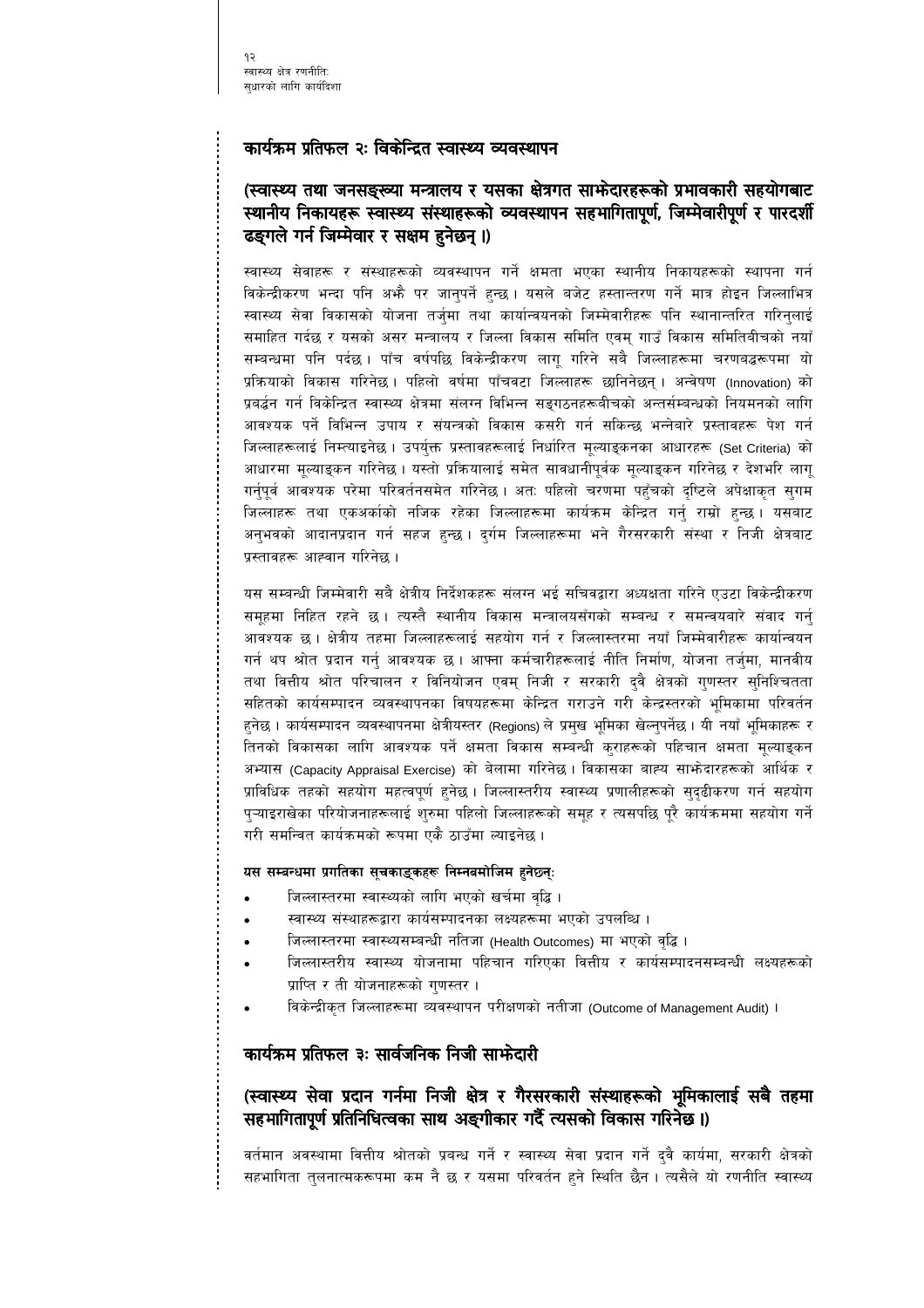सम्बन्धी व्यवस्थाको सन्दर्भमा मिश्रित अर्थ व्यवस्थाप्रतिको प्रतिबद्धतामा आधारित रहेको छ। सरकारी क्षेत्रले निजी ∕ गैरसरकारी क्षेत्रसँग मिलेर काम गर्ने गरी एउटा ठूलो नयाँ भूमिकाको विकास गर्नेछ । यो विषय चारवटा छुट्टाछुट्टै कार्यक्षेत्रहरूमा पर्नेछ । पहिलोले दिगोरूपमा वित्तीय श्रोतको व्यवस्थालाई समाहित गर्दछ र यसबारे तल क्षेत्रगत व्यवस्थापन प्रतिफल ३ मा उल्लेख गरिएको छ । दोस्रोले सेवाहरूमा दोहोरोपन आउन दिनेछैन र अत्यावश्यक स्वास्थ्य सेवाका प्राथमिकता प्राप्त तत्वहरू प्रदान गर्नमा एउटा एकीकृत प्रणालीको विकास गर्नेछ । उपयुक्तताको आधारमा यी सेवा प्रदान गर्न निजी ∕गैरसरकारी क्षेत्रलाई करारमा लगाइनेछ । कार्यक्रम प्रतिफल १ मा निर्धारित गरिएअनुसार यसको विकास अत्यावश्यक स्वास्थ्य सेवाको विकासको हिस्साको रूपमा गरिनेछ । यस्को अर्थ सरकारी क्षेत्रमा करारमा काम लगाउने सीपको विकास गर्नु हुनेछ । तेस्रो कार्यक्षेत्रअन्तर्गत, गैरसरकारी ∕निजी क्षेत्रले प्रदान गर्ने स्वास्थ्यको गुणस्तरबारे विश्वस्त तुल्याउनु हुनेछ । सरकारी र निजी क्षेत्रका सेवाप्रदायकहरू र संस्थाहरूका लागि समानरूपले लागू हुने मानदण्डहरू (Common Standards) को विकास गरिनेछ। निजी क्षेत्रमा तिनीहरूलाई आत्म-नियमन लगायतको नियमन र करार प्रक्रियाको सम्मिश्रणको माध्यमबाट सुनिश्चित गरिनेछ । निजी खल्तीबाट गरिने खर्चको कम जारी रहने क्षेत्र भएकोले अनौपचारिक क्षेत्रका लागि विशेष कार्यक्रमहरूको विकास गरिनेछ । अन्तर्राष्ट्रियस्तरमा सफल नमुना परियोजनाबाट सिकेको पाठहरूको अभिवृद्धि गराउने कार्यलाई विशेष चुनौतिको रूपमा स्वीकार गरिएको छ। यसले कार्यक्रम प्रतिफल १ को लागि निर्धारित समय तालिकालाई पछ्याउनेछ। चौथो कार्यक्षेत्र, औषधि र अन्य उपभोग्य सामग्रीहरूको आपूर्ति र नयाँ प्रविधिका बारे निजी क्षेत्रसँग सहकार्य गर्नु हुनेछ । यसले गुणस्तरको विश्वसनीयता, उपलब्धता र मूल्यबारेको सम्फौता गर्ने कार्यलाई समाहित गर्नेछ । यो काम पहिलो पाँच वर्षमा हुनेछ । यी चारवटै कार्यक्षेत्रमा मुख्य कुरा भनेको नियमन र नियन्त्रणमा भर पर्नुको सट्टा सहकार्य गर्नु रहेको छ ।

मन्त्रालयका सबै तह र क्षेत्रहरू यस प्रतिफललाई प्रदान गर्नमा संलग्न हुनेछन् र यसलाई योजना तर्जुमा र कार्यान्वयनमा एकीकृत गर्ने गरी सबै व्यवस्थापकहरूको भूमिकाको अत्यावश्यक हिस्साको रूपमा हेरिनुपर्दछ । तथापि, विशेषतः स्वास्थ्य तथा जनसङ्ख्या मन्त्रालय र स्वास्थ्य सेवा विभागस्तरमा विशेष र निश्चित जिम्मेवारी किटिएका व्यक्तिहरू हुनुपर्दछ । यो एउटा यस्तो कार्यक्षेत्र हो जसमा अन्तर्राष्ट्रिय अनुभवसमेत उपयोग गर्न सकिन्छ । विकासका बाह्य साभ्रेदारहरू, गैरसरकारी संस्थाहरू, अन्तर्राष्ट्रिय गैरसरकारी संस्थाहरू र निजी क्षेत्रले यसमा सहयोग प्रदान गर्न सक्दछन् र शुरुदेखि नै यी सबैलाई संलग्न गराइनेछ ।

## क्षेत्रगत व्यवस्थापन प्रतिफल १ः समन्वित तथा सङ्गतियुक्त क्षेत्रगत व्यवस्थापन

(स्वास्थ्य तथा जनसङ्ख्या मन्त्रालयमा विकेन्द्रीकृत सेवा प्रवाहमा सहयोग पुऱ्याउनका लागि गैरसरकारी संस्था र निजी क्षेत्रसमेतको संलग्नतामा समन्वित तथा सङ्गतियुक्त क्षेत्रगत व्यवस्थापन (योजना र कार्यक्रम तर्जुमा, बजेट, वित्तव्यवस्था एवम् कार्यसम्पादन व्यवस्थापन) स्थापित गरिनेछ ।)

बाँकी पाँचवटा सबै प्रतिफलहरू क्षेत्रगत व्यवस्थापनसँग सम्बन्धित छन् । क्षेत्रगत व्यवस्थापनमा यसरी थप जोड दिनुको अर्थ कार्यक्रम प्रतिफलहरू हासिल गरिएका छन् भनी सुनिश्चित गर्नका लागि सहयोगको आवश्यकता छ भनी स्वीकार गर्नु हो । सबै तहमा नयाँ भूमिका र जिम्मेवारीहरू हुनेछन् । सुधारको प्रक्रियालाई नेतृत्व प्रदान गर्न र चुनौतीहरूको भिन्नै किसिमले व्यवस्थापन गरी जवाफदेहिता वहन गर्ने कार्यमा केन्द्रस्तरको क्षमताले अहम् भूमिका खेल्ने हुन्छ। प्रारम्भमा नै नयाँ भूमिका, संरचना र सीपहरू सम्बन्धी विषयहरूका साथै ती विषयहरू कार्यान्वयन गर्न सक्ने गरी क्षमता विकास सम्बन्धी आवश्यकता पहिचान गर्न सक्ने नसक्ने सम्बन्धमा स्वास्थ्य क्षेत्रको क्षमताको मूल्याङ्कन (Capacity Appraisal) गरिनेछ । मन्त्रालयअन्तर्गतको नीति, योजना तथा अन्तर्राष्ट्रिय सहयोग महाशाखाको पुनर्संरचना हालै गरिएको भए तापनि यसलाई पनि समाहित गरिन्पर्दछ । विशेषतः यसका कामहरूमध्ये स्वास्थ्य सम्बन्धी वित्तीय श्रोत जुटाउने सम्बन्धी नीतिका अतिरिक्त यसको योजना तर्जुमा क्षमतालाई समाहित गर्न विचार गरिनुपर्दछ । यसले स्वास्थ्य क्षेत्रको लागि नीति, योजना, कार्यक्रम निर्माण, बजेट र वित्तीय श्रोतको प्रबन्ध गर्ने कार्यलाई प्रभावकारी ढङ्गले समन्वय गर्ने अवसर प्रदान गर्नेछ । अतः यस महाशाखाको सुदृढीकरणको लागि पनि विचार गरिनुपर्दछ । मन्त्री र सचिवलाई आवश्यक सहयोग गरी स्वास्थ्य क्षेत्रको विकास र सुधारलाई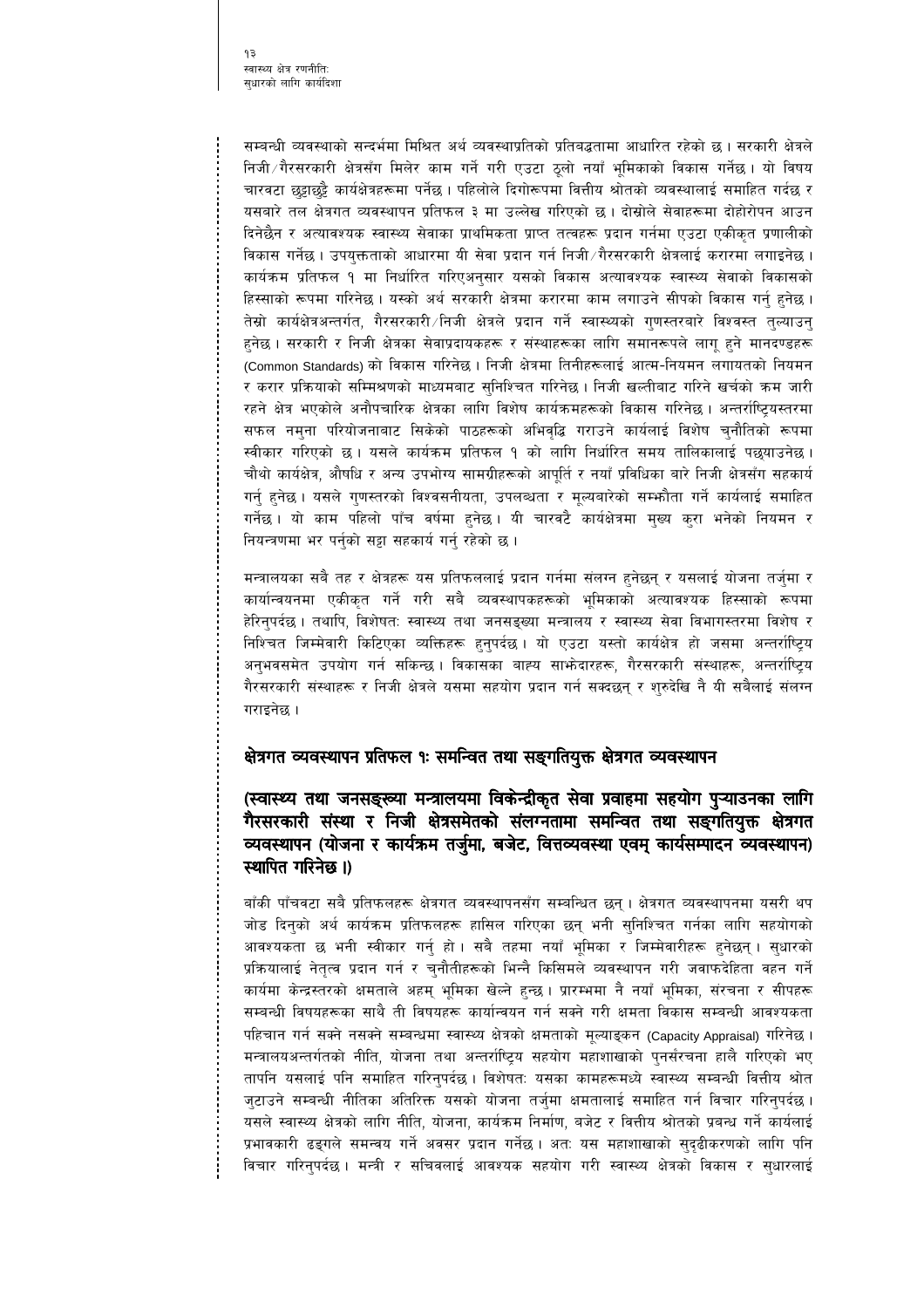निर्देशित गर्ने उपयुक्त स्थानको रूपमा यस महाशाखालाई लिइएको छ । क्षेत्रगत रणनीति कार्यान्वयन भएको कुराको सुनिश्चित गर्न त्यो सहयोग र नेतृत्व प्रदान गर्ने क्षमता हुनु आवश्यक हुनेछ ।

#### क्षेत्रगत व्यवस्थापन प्रतिफल २ः वित्तव्यवस्था तथा श्रोत विनियोजन

### (वैकल्पिक वित्तीय श्रोत व्यवस्थाको योजनासहित सम्पूर्ण स्वास्थ्य क्षेत्रका लागि वित्तीय श्रोतको व्यवस्था र श्रोतको विनियोजन गराउने व्यवस्थाको दिगो विकास गरिनेछ ।)

गरिबीमा केन्द्रित गरी सुधारिएको स्वास्थ्य सेवा प्रदान गर्न थप श्रोतहरूको परिचालनका साथै चुस्त तथा पारदर्शी श्रोत विनियोजन एवम् खर्च गर्ने कार्य प्रणालीको आवश्यकता पर्दछ । स्वास्थ्यका लागि वित्तीय श्रोत जुटाउने सम्बन्धी बृहत् आर्थिक सन्दर्भ बुभन निपुण सूचना (Intelligent Information) र अनुसन्धानसम्म पहुँच हुनु आवश्यक छ । यो कार्य सम्पन्न गराउन नीति, योजना तथा अन्तर्राष्ट्रिय सहयोग महाशाखालाई सुदृढ गरी सो महाशाखाअन्तर्गत एउटा स्वास्थ्य अर्थशास्त्रीय समूह (Health Economics Group) को स्थापना गरिनेछ । राष्ट्रिय स्वास्थ्य लेखाहरूको विवरण नियमितरूपले निकालिनेछ । यस्तो लेखा विवरणमा व्यक्तिको खल्तीबाट हुने खर्च र विकासका बाह्य साभ्रेदारहरूद्वारा गरिने खर्चको विवरण थाहा पाउन नियमितरूपमा घरपरिवार सर्वेक्षण गरिने कुरा समाहित हुनेछ । यस्ता सर्वेक्षणका अतिरिक्त स्वास्थ्यमा गरिने खर्चबाट कसलाई फाइदा पुगिराखेको छ भन्नेबारे थाहा पाउन लाभग्राही प्रभाव अध्ययन (Benefit Incidence Studies) गरिनेछ । कार्यक्रम प्रतिफल १ र २ को कार्यान्वयनलाई सहयोग पुऱ्याउन एउटा श्रोत विनियोजन (बाँडफाँड) प्रणालीको विकास गरिनेछ । यो कराको निम्ति दुई वर्षभित्रमा सहमति भइसकेको हुनुपर्नेछ । सान्दर्भिक सचना प्रदान गर्नका लागि केन्द्रीय तथ्याङक विभागलाई पनि प्रयोगमा ल्याउन सकिन्छ ।

स्वास्थ्य क्षेत्रको लागि वित्तीय श्रोतको प्रबन्ध गर्ने सम्बन्धी नीतिको विकास गर्न सरकारका अन्य विभागहरूका अतिरिक्त राजनीतिज्ञ तथा नागरिक समाजलाई समेत समाहित गरिनुपर्दछ। यस्तो संलग्नतालाई सुनिश्चित गराउन एउटा संयन्त्रको विकास गरिनेछ। एउटा विचारयोग्य विकल्प स्वास्थ्यका लागि स्थानीय बृहद् आर्थिक आयोग (Local Macro-Economic Commission for Health) गठन गर्नु हुन सक्नेछ ।

पहिलो वर्षमा वित्तीय श्रोतको वैकल्पिक व्यवस्थापनका लागि सामाजिक बीमा, रोजगारीमा आधारित बीमा र सामुदायिक बीमाजस्ता कार्यक्रमहरू समाहित भएका प्रस्तावहरू तयार गर्ने कार्य शुरु गरिनेछ । यिनीहरू स्थानीय र क्षेत्रीय दुवै तहको अनुभवको आधारमा तयार पारिनेछन् । पाँचौ वर्षसम्ममा वित्तीय श्रोत जुटाउने वैकल्पिक व्यवस्था (Alternative Financing Scheme) को स्थापना भइसक्नेछ। यसबाहेक निजी स्वास्थ्य बीमा क्षेत्रको नियमन सम्बन्धी ढाँचा (Regulatory Framework) मा सहमति भई पाँचौ वर्षसम्ममा कार्यान्वयनमा ल्याइनेछ ।

#### क्षेत्रगत व्यवस्थापन प्रतिफल ३ः भौतिक सम्पत्ति, औषधि तथा औजार उपकरणको व्यवस्थापन

#### (स्वास्थ्य तथा जनसङ्ख्या मन्त्रालयभित्र भौतिक सम्पत्तिको प्रभावकारी व्यवस्थापन र औषधि तथा औजार उपकरणको स्वरिद वितरणका लागि संरचना र प्रणालीको स्थापना र श्रोतको विनियोजन गरिनेछ ।)

स्वास्थ्य तथा जनसङ्ख्या मन्त्रालयले तयार गरेको स्वास्थ्य सेवा प्रविधि नीति (Health Care Technology Policy) लाई अन्तिम रूप दिइनेछ र मन्त्रिपरिषदले त्यसमा स्वीकृति दिनेछ। क्षमता मूल्याङ्कन (Capacity Appraisal) को अङ्गको रूपमा आवश्यक संरचना र पद्धति स्थापना गर्नका लागि एउटा कार्यक्रमको पहिचान गरिनेछ। यसको कार्यान्वयन प्रारम्भिक चरणमा नै गरिनेछ र यो प्रतिफल १ र २ सँग संलग्न हुनेछ । यी दुवै प्रतिफलको लागि औषधि, उपकरण र आपूर्तिको यथासमयमा प्रभावकारी व्यवस्था गर्न आवश्यक हुनेछ । यी दुवै क्षेत्रमा संरचना र पद्धतिको स्थापना गर्ने तथा वित्तीय श्रोत जुटाउने सम्बन्धी कार्यहरू आफ्नो जिम्मेवारी निर्वाहको सिलसिलामा स्वास्थ्य तथा जनसङ्ख्या मन्त्रालयद्वारा नै गरिनुपर्छ । तर यस्तो कार्य निजी र गैरसरकारी क्षेत्रको भूमिका सम्बन्धी कार्यक्रम प्रतिफलअनुरुप हुनुपर्दछ । यी दुवै क्षेत्रमा करारबाट काम गराउने क्राले परिपूरक भूमिका खेल्न सक्दछ।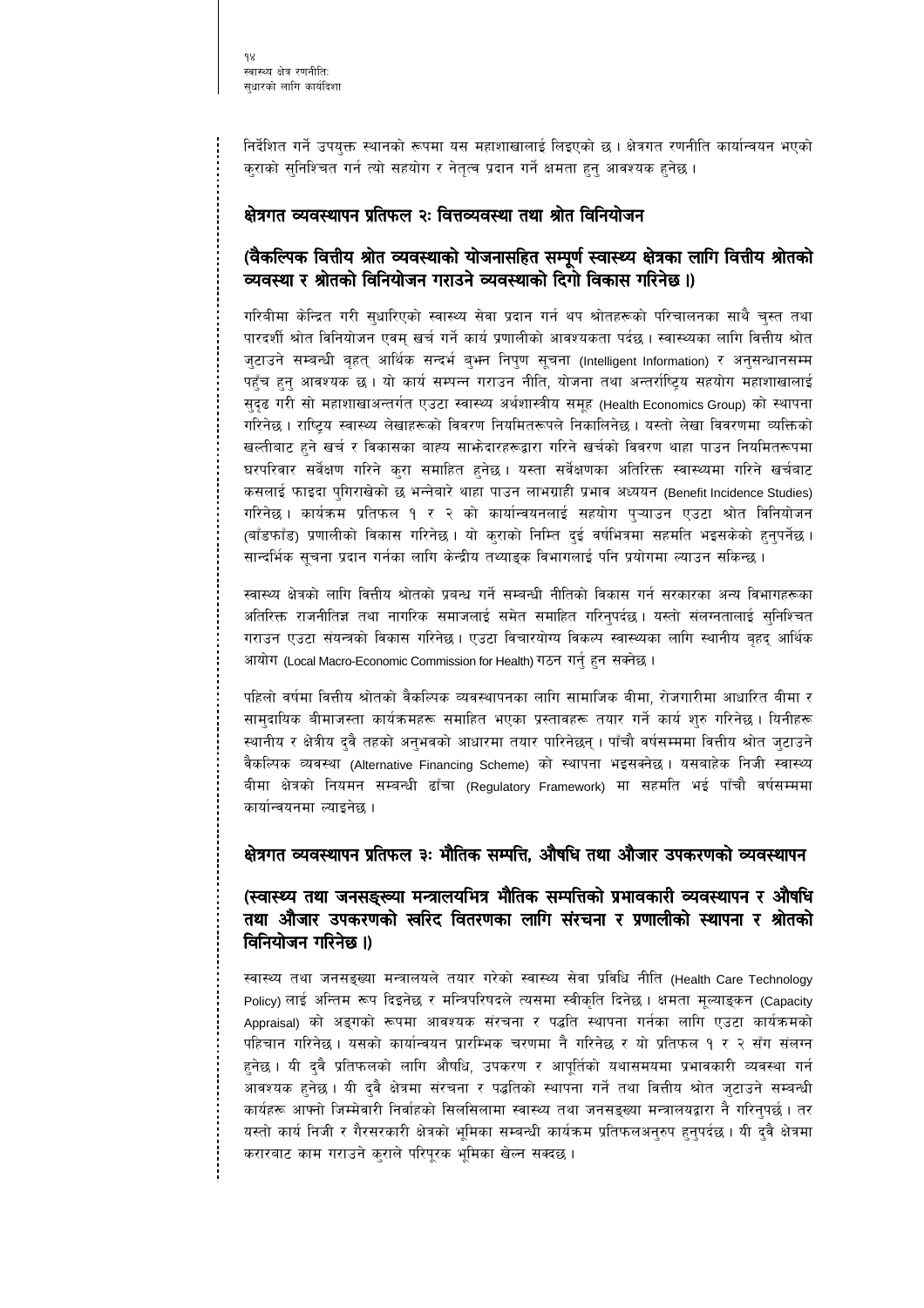#### क्षेत्रगत व्यवस्थापन प्रतिफल ४: मानव संसाधन विकास

### (मानव संसाधन विकाससम्बन्धी स्पष्ट तथा प्रभावकारी नीति, प्रणाली र कार्यक्रमहरूको व्यवस्था गरिनेछ ।)

तुरुन्त गरिनुपर्ने कार्यमा विकेन्द्रीकरण र अत्यावश्यक स्वास्थ्य सेवा प्रदान गर्ने दुवै कार्यमा सहयोग पुऱ्याउनु हुनेछ, किनकी यी दुवैको मानव संसाधन सम्बन्धी प्रभाव (Implications) ठूलो छ । तल्लो तहमा रोजगारी सम्बन्धी जिम्मेवारी हस्तान्तरण गर्न तथा कर्मचारीहरूको उत्तरदायित्व बढाउनका लागि सावधानीपूर्ण तयारी र अनुगमनको आवश्यकता पर्नेछ । क्षमता मूल्याङ्कन कार्यले मानवीय श्रोत विकासका लागि वर्तमान संरचनाभित्र मुख्य जिम्मेवारीबारे स्पष्टता भएको र मानवीय श्रोत विकास सम्बन्धी नीति, योजना तर्जुमा र कार्यक्रम निर्माणको क्षमता स्थापित भएको सुनिश्चित गर्नेछ। विभिन्न किसिमका सीपहरूको मिश्रण, तालिम र क्षमता विकास, पुरस्कार र थमौती (Retention) सम्बन्धी नीतिहरूको तर्जुमाका साथै त्यस्ता नीतिहरूबाट मुलुकका सबै भागमा सेवा प्ऱ्याइनेछ भन्ने कुरा सुनिश्चित गरिनेछ । निजी ∕गैरसरकारी क्षेत्रलाई पनि तालिम र क्षमता विकासमा संलग्न गराइनेछ । आवश्यक मात्रा र गुणस्तरयुक्त मानवीय श्रोतहरूको उत्पादन र तालिमलाई सुनिश्चित गर्नका निमित्त स्वास्थ्य तथा जनसङ्ख्या मन्त्रालयले शैक्षिक संस्थाहरूसँग समन्वय गर्ने कार्यमा प्रभावकारी भूमिका निर्वाह गर्नेछ ।

## क्षेत्रगत व्यवस्थापन प्रतिफल ४ः एकीकृत सूचना व्यवस्थापन प्रणाली र गुणस्तर सुनिश्चितता नीति

#### (सम्पूर्ण स्वास्थ्य क्षेत्रका लागि एउटा विस्तृत तथा एकीकृत व्यवस्थापन सूचना प्रणाली तयार पारी सबै तहमा लागू गरिनेछ ।)

रणनीति लागू गर्नमा लक्ष्यहरू निर्धारण गर्नु र ती हासिल भएको सुनिश्चित गर्न एउटा कार्यसम्पादन व्यवस्थापन पद्धति कायम गरिनुलाई एउटा प्रमुख कार्यको रूपमा हेरिन्छ । पहिलो पाँच वर्षभित्रमा स्वास्थ्य क्षेत्रको लागि एउटा विस्तृत र एकीकृत स्वास्थ्य व्यवस्थापन सूचना प्रणाली (Health Management Information System/HMIS) को चरणबद्धरूपमा विकास गरिनेछ। यसमा आर्थिक, प्रशासनिक, लजिस्टिक, मर्मतसम्भार, कार्यसम्पादन र प्रभाव सम्बन्धी तथ्याङ्कहरू (Impact Data) समाहित हुनेछन् र यसमा सबै तहको पहुँच सम्भव हुनेछ । यो एउटा ठूलो कार्य हुनेछ । यो प्रक्रिया सेवा सम्बन्धी सूचकहरू (Service Indicators) को पुनर्व्याख्या तथा प्राथमिकता प्राप्त कार्यक्रम लागू गर्न आवश्यक पर्ने सूचनाहरूको नक्साइकन (Mapping) बाट शुरु हुनेछ । सबै चरणमा, सबै तहका व्यवस्थापकहरूले निर्णय गर्नका लागि आवश्यक पर्ने यथार्थ सूचनाहरू समयमा नै हासिल गर्न सक्नेछन् भन्ने यसको मूल सिद्धान्त हुनेछ । मानवीय श्रोत विकास सूचना पद्धति (Human Resource Development Information Sytem/HuRDIS) लाई स्वास्थ्य तथा जनसङ्ख्या मन्त्रालय ∕स्वास्थ्य सेवा विभागले अवलम्वन गर्न यस प्रक्रियाको अङ्ग हन सक्दछ र यस प्रक्रियाबाट पैदा गरिएका सुचनाहरू निर्णय गर्नका लागि उपयोगी हुनेछन् ।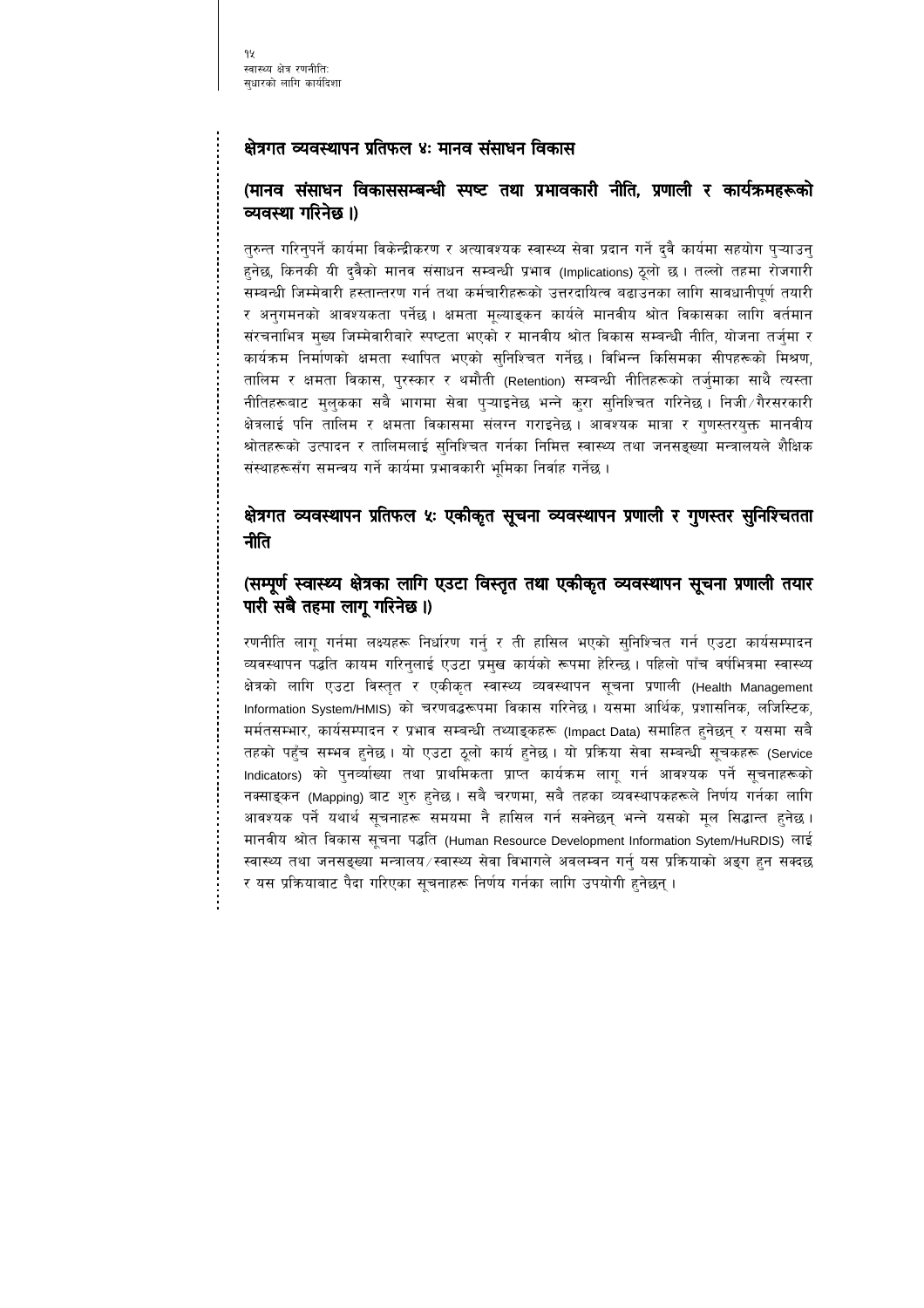## अन्य क्रियाकलापहरू

आगामी पाँच वर्षभित्र उपर्युक्त आठवटा प्रतिफलहरू हासिल गर्नमा यो क्षेत्र मुख्यरूपले केन्द्रित रहनेछ । तथापि, अन्य क्रियाकलापहरूको कार्यान्वयन हुनेछैन र अरु प्राथमिकतामा सरकारको ध्यान जानेछैन भनी सोच्नु अवास्तविक हुनेछ । ती कुराहरूलाई रणनीतिको सन्दर्भभित्रै राखिनुपर्दछ । जहाँ सम्भव हुन्छ, ती कुराहरूलाई दोस्रो दीर्घकालीन स्वास्थ्य योजनाको बाँकी समय अर्थात् सन् २००७ पछिको सन्दर्भभित्र राखेर विचार गरिनुपर्दछ । यो पछिल्लो समयभित्र अत्यावश्यक स्वास्थ्य सेवा (EHCS) का मुख्य तत्वहरू सबै लागू भइसक्नेछन् र उक्त अत्यावश्यक स्वास्थ्य सेवा (EHCS) का अन्य थप तत्वहरूसमेत समाहित हुनेछन् भन्ने सोच राखिएको छ । यसअन्तर्गत नसर्ने खालका रोगहरू पनि समाविष्ट हनेछन् । सहस्राब्दी विकास लक्ष्यहरू हासिल गर्न अन्य क्षेत्रहरूको सहयोग आवश्यक हुनेछ र स्वास्थ्य तथा जनसङ्ख्या मन्त्रालयले उपयुक्त अन्तर्विषयगत समन्वय सुनिश्चित गर्नेछ । विशेषत: यो महत्वपूर्ण हुनेछ कि सफा पानीमा पहुँच बढाउने, वातावरणीय सफाइ सपार्ने, स्थानीयस्तरमा आमा समूहद्वारा आयआर्जन गर्न सञ्चालन गरिएका कार्यक्रमहरूमा सघाउ प्ऱ्याउने तथा स्कूलहरूमा उपयुक्त स्वास्थ्य शिक्षा कार्यक्रमहरूका साथमा विद्यालय स्वास्थ्य कार्यक्रमहरू सञ्चालन गर्ने जस्ता कार्यक्रमहरू भइरहेका छन् भन्ने क्राको सुनिश्चितता गर्न् विशेष महत्वपूर्ण हुन आउँछ ।

# रणनीतिको कार्यान्वयन

यस रणनीतिको कार्यान्वयनका लागि सन् २००२ को डिसेम्बरसम्ममा लागत सहितको क्षेत्रगत योजना तर्जमा गरिनेछ । यसले नेपाल सरकारको दशौँ पञ्चवर्षीय योजना (सन् २००२-२००७) लाई समेट्नुका साथै मध्यावधि खर्च संरचना (MTEF) माथि समेत ध्यान पुऱ्याउनेछ । क्षेत्रगत योजनाले यस रणनीतिको कार्यान्वयनका लागि आवश्यक पर्ने थप आर्थिक र प्राविधिक सहयोगको पहिचान गर्नेछ। विकासका बाह्य साभोदारहरूसँग त्यस्तो सहयोग कसरी उपलब्ध गराउन सकिन्छ भन्नेवारे सहमतिका लागि वार्ता गरिनेछ । रणनीति कार्यान्वयनको अभिभारा स्वास्थ्य क्षेत्र सुधार समिति र यसको प्रमुख कार्यदल (Core Group) ले लिनेछ । उनीहरूलाई स्वास्थ्य तथा जनसङ्ख्या मन्त्रालयको नीति, योजना तथा अन्तर्राष्ट्रिय सहयोग महाशाखामा रहेको कार्यक्रम तयारी टोलीले सहयोग गर्नेछ । क्षेत्रगत योजनाको विकासमा सहयोग गर्न केही थप काम गर्नु आवश्यक हुनेछ। यसका लागि एउटा कार्यान्वयन योजना तयार गरिएको छ र त्यसमा सहयोग पुऱ्याउनका लागि विकासका बाह्य साभेदारहरूसँग अनुरोध गरिएको छ। यसमा स्वास्थ्य श्रोत लेखा र क्षेत्रगत कार्यक्रम तयार गर्ने जस्ता यस रणनीतिका प्रमुख तत्वहरू कार्यान्वयन गर्ने कामको थालनी समाविष्ट हुनेछ।

स्वास्थ्य क्षेत्र सुधार समिति र यसको प्रमुख कार्यदल (Core Group) यस रणनीतिको कार्यान्वयनमा मुख्य सरोकारवालाहरूको संलग्नता सुनिश्चित गराउने प्रमुख मञ्च (Key Forum) हुनेछन् भन्ने अपेक्षा गरिएको छ तापनि प्रगतिको वार्षिक समीक्षा गर्ने लगायतका कार्य गर्न सँगै मिलेर काम गर्ने मार्ग प्रसस्त गर्न यस्तो सम्बन्धलाई एउटा समभ्रुदारीपत्र (Memorandum of Understanding) मार्फत् औपचारिकता प्रदान गर्न सिफारिस गरिएको छ।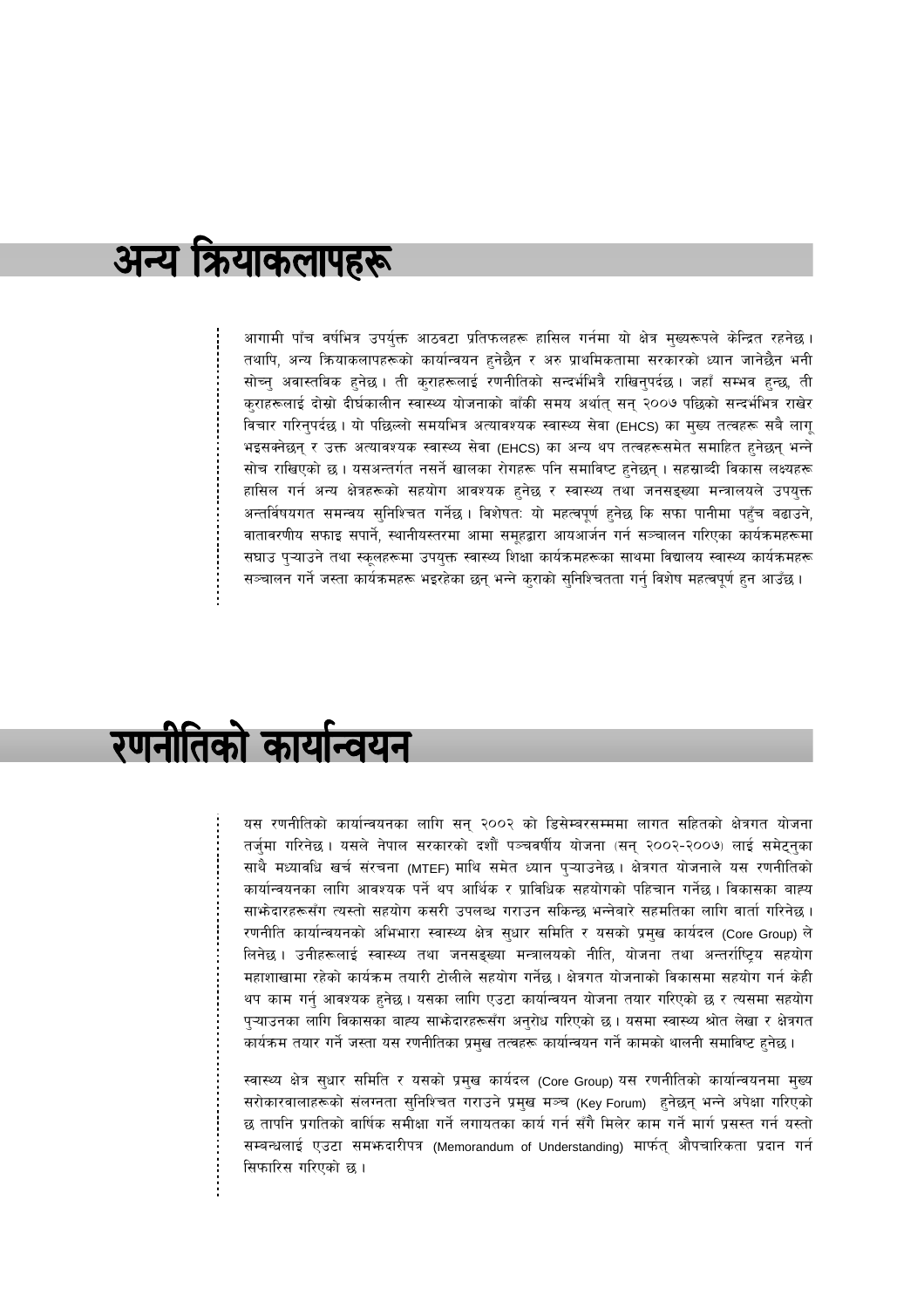१७ स्वास्थ्य क्षेत्र रणनीति: सुधारको लागि कार्यदिशा

## अनुसूची १ः समयानुक्रमअनुसार प्रमुख सन्दर्भ सामग्रीहरू

तल उल्लेखित प्रमुख दस्तावेजहरूले सन् १९९७ देखि स्वास्थ्य क्षेत्र रणनीतिको विकास र स्वास्थ्य क्षेत्र सुधार सम्बन्धी प्रगतिलाई प्रतिविम्वित गर्दछन् । सन्दर्भ सामग्रीहरूको बढी विस्तृत विवरण 'दोस्रो दीर्घकालीन स्वास्थ्य योजना' र 'नेपाल: स्वास्थ्य क्षेत्रमा श्रोतहरूको कार्यान्वयनको मुद्दा र प्राथमिकीकरण' नामक दस्तावेजहरूमा राखिएको छ।

|                         | Second Long Term Health Plan 1997-2017 (दोश्रो दीर्घकालीन स्वास्थ्य योजना सन् १९९७-२०१७)<br>GoN Ministry of Health (1999) Kathmandu                        |
|-------------------------|------------------------------------------------------------------------------------------------------------------------------------------------------------|
|                         |                                                                                                                                                            |
|                         | Strategic Analysis to Operationalise Second Long Term Health Plan, 1999                                                                                    |
| २                       | (दोश्रो दीर्घकालीन स्वास्थ्य योजनालाई कार्यरूप दिनका लागि गरिएको रणनीतिक विश्लेषण, सन् १९९९)<br>GoN Ministry of Health, Kathmandu, October 1999            |
|                         |                                                                                                                                                            |
|                         | Health Systems Review in Nepal, Draft Report 1999                                                                                                          |
| $\overline{\mathbf{z}}$ | (नेपालमा स्वास्थ्य पद्धति पुनरावलोकन, मर्स्यौदा प्रतिवेदन, सन् १९९९)                                                                                       |
|                         | Ken Grant and Mark Pearson, Institute for Health Sector Development (1999) London, June 1999                                                               |
|                         | Nepal Public Expenditure Review (नेपाल सार्वजनिक खर्च समीक्षा)                                                                                             |
|                         | Volume I, PER Overview - The Main Report                                                                                                                   |
| 8                       | World Bank, HNPU South Asia Region, April 2000                                                                                                             |
|                         |                                                                                                                                                            |
|                         | Operational Issues and Prioritization of Resources in the Health Sector<br>(स्वास्थ्य क्षेत्रका कार्यसञ्चालनस्तरीय मुद्दाहरू तथा स्रोतको प्राथमिकीकरण)     |
| ५                       | (2000) Nepal, World Bank, Washington, June 2000                                                                                                            |
|                         |                                                                                                                                                            |
|                         | दशौँ पञ्चवर्षीय योजना (मर्स्यौदा) (२०५९-२०६४),                                                                                                             |
| ६                       | नेपाल सरकार, राष्टिय योजना आयोग, काठमाडौं, २०५९                                                                                                            |
|                         |                                                                                                                                                            |
|                         | Medium Term Strategic Plan based on Strategic Analysis to Operationalise SLTHP (दोस्रो दीर्घकालीन                                                          |
| ٯا                      | स्वास्थ्य योजनालाई कार्यरूप दिनका लागि गरिएको रणनीतिक विश्लेषणमा आधारित मध्यावधि रणनीतिक योजना)                                                            |
|                         | GoN Ministry of Health/Department of Health Services (2001), Kathmandu, February 2001                                                                      |
|                         |                                                                                                                                                            |
| 5                       | Annual Report 2057/58 (2000/01) (वार्षिक प्रतिवेदन २०५७ / ५८)<br>GoN Ministry of Health/Department of Health Services (2000/01) Kathmandu, 2001            |
|                         |                                                                                                                                                            |
|                         | Health Information Bulletin 2001 (स्वास्थ्य सूचना बुलेटिन, सन् २००१)                                                                                       |
| ९                       | GoN Ministry of Health, Kathmandu, 2001                                                                                                                    |
|                         |                                                                                                                                                            |
|                         | Nepal Demographic and Health Survey 2001 (नेपाल जनसाङ्ख्यिकी तथा स्वास्थ्य सर्वेक्षण, सन् २००१)                                                            |
| 90                      | GoN Ministry of Health, Family Health Division, Kathmandu 2001                                                                                             |
|                         | Medium Term Expenditure Program (MTEP) Operationalise 1st Three Years of 10th Five Year Plan's                                                             |
|                         | Health Programmes (दशौँ पञ्चवर्षीय योजनाका स्वास्थ्य सम्बन्धी कार्यक्रमहरूको पहिलो तीन वर्षको                                                              |
|                         | कार्यान्वयनका लागि मध्यावधि खर्च कार्यक्रम)                                                                                                                |
| ۹۹                      | GoN Ministry of Health, Kathmandu, January 2002                                                                                                            |
|                         |                                                                                                                                                            |
|                         | Health Sector Reform Towards a Sector Strategy - Synthesis Report 2002<br>(क्षेत्रगत रणनीतिको मार्गमा स्वास्थ्य क्षेत्र सुधार-संश्लेषण प्रतिवेदन सन् २००२) |
| १२                      | GoN Ministry of Health, Kathmandu May 2002                                                                                                                 |
|                         |                                                                                                                                                            |
|                         | <b>Nepal Health Sector Strategy Development: Consolidated Report 2002</b>                                                                                  |
| ۹ş                      | (नेपाल स्वास्थ्य क्षेत्र रणनीति विकास: एकीकृत प्रतिवेदन, सन् २००२)                                                                                         |
|                         | GoN Ministry of Health, Kathmandu May 2002                                                                                                                 |
|                         | Elements of Essential Health Care Services by Main Interventions or Program Components                                                                     |
|                         | (मुख्य कियाकलापहरू वा कार्यक्रम संभाग अनुसार अत्यावश्यक स्वास्थ्य सेवाका तत्वहरू)                                                                          |
| १४                      | GoN Ministry of Health, Kathmandu May 2000                                                                                                                 |
|                         |                                                                                                                                                            |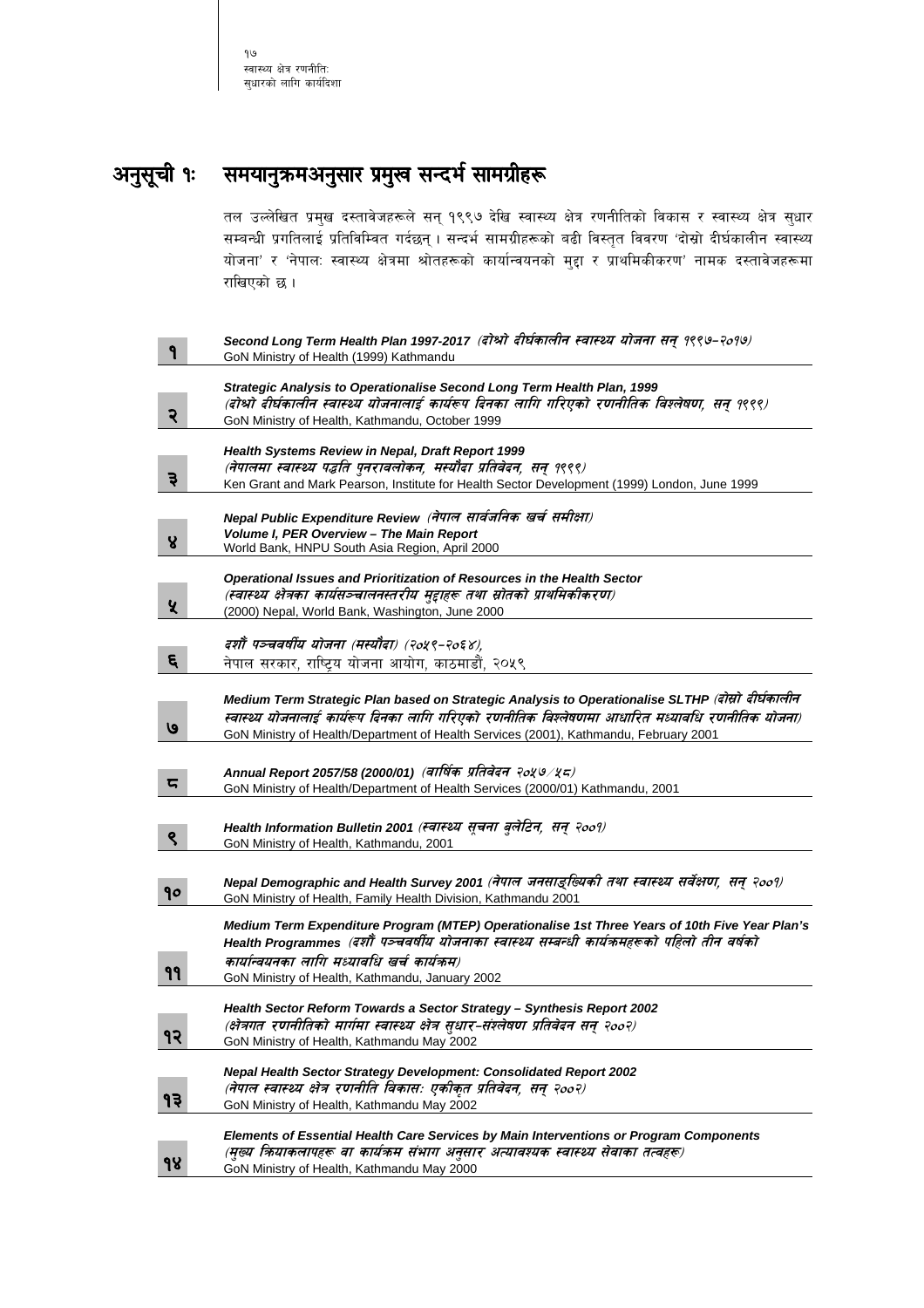## अनुसूची २ः योगदानकर्ताहरूको नामावली

| डा. बी.डी. चटौत                                                    | स्वास्थ्य तथा जनसङ्ख्या मन्त्रालय (स्वाजमं) अध्यक्ष, अत्यावश्यक स्वास्थ्य सेवा (EHCS)<br>कार्यान्वयन कार्य समूह तथा सो समूहका अन्य सदस्यहरू |  |  |
|--------------------------------------------------------------------|---------------------------------------------------------------------------------------------------------------------------------------------|--|--|
| श्री रेबेक्का रोहरर                                                | यूएसएआईडी, सहअध्यक्ष, अत्यावश्यक स्वास्थ्य सेवा (EHCS) कार्यान्वयन कार्य समूह                                                               |  |  |
| डा. रिता थापा                                                      | वरिष्ठ नीति तथा सार्वजनिक स्वास्थ्य सल्लाहकार, स्वास्थ्य तथा जनसङ्ख्या मन्त्रालय (स्वाजमं)                                                  |  |  |
| डा. बी.बी. कार्की                                                  | स्वाजमं, अध्यक्ष, सार्वजनिक निजी तथा गैरसरकारी संस्था साभ्रेदारी (PPNP) कार्य समूह तथा सो                                                   |  |  |
|                                                                    | समूहका सम्पूर्ण अन्य सदस्यहरू                                                                                                               |  |  |
| डा. क्लाउस वाग्नर                                                  | विश्व स्वास्थ्य सङ्गठन, सहअध्यक्ष, PPNP कार्य समूह                                                                                          |  |  |
| डा. एल्.आर्. पाठक                                                  | महानिर्देशक, स्वास्थ्य सेवा विभाग (स्वासेवि)                                                                                                |  |  |
| डा. छत्र अमात्य                                                    | स्वासेवि, अध्यक्ष, विकेन्द्रीकरण कार्य समूह र सो समूहका सम्पूर्ण अन्य सदस्यहरू                                                              |  |  |
| डा.अगाथा प्राट्                                                    | युनिसेफ, सहअध्यक्ष, विकेन्द्रीकरण कार्य समूह                                                                                                |  |  |
| श्री बी.बी. थापा                                                   | औषधि व्यवस्था विभाग, अध्यक्ष, क्षेत्रगत व्यवस्थापन कार्य समूह तथा सो समूहका सबै अन्य सदस्यहरू                                               |  |  |
| डा. माइकेल ओ' डोयेर                                                | डीएफ्आईडी, सहअध्यक्ष, क्षेत्रगत व्यवस्थापन कार्य समूह                                                                                       |  |  |
| श्री जे.एस्. काङ्                                                  | टीटीएल्एच्एन्टी, विश्व बैङ्क, नयाँ दिल्ली                                                                                                   |  |  |
| डा. तीर्थ राणा                                                     | वरिष्ठ स्वास्थ्य सल्लाहकार, विश्व बैङ्क, नेपाल                                                                                              |  |  |
| श्री ए.बी. सिंह                                                    | अध्यक्ष, मानव संसाधन विकास कार्य समूह तथा सो समूहका सम्पूर्ण अन्य सबै सदस्यहरू                                                              |  |  |
| डा. एन्जेलीका स्चेरेटेनबूनर                                        | जीटीजेड्, सहअध्यक्ष, मानव संसाधन विकास तथा क्यू.ए.                                                                                          |  |  |
| डा. यशोवर्धन प्रधान                                                | स्वासेवि, अध्यक्ष, लजिस्टिक व्यवस्थापन कार्य उपसमूह                                                                                         |  |  |
| श्री टी एम् शर्मा                                                  | लेखा नियन्त्रक, स्वाजमं, अध्यक्ष, स्वास्थ्यका लागि वित्तीय श्रोत प्रबन्ध कार्य उपसमूह                                                       |  |  |
| श्री रमेश न्यौपाने                                                 | अध्यक्ष, सूचना, शिक्षा र सञ्चार ∕व्यवहार, परिवर्तन र सञ्चार कार्य उपसमूह                                                                    |  |  |
| डा. हर्नाण्डो अग्डेलो                                              | यूएन्एफ्पीए, सहअध्यक्ष, सूचना, शिक्षा तथा सञ्चार ∕स्वास्थ्य व्यवस्थापन सूचना प्रणाली (HMIS)                                                 |  |  |
|                                                                    | कार्य उपसमूह                                                                                                                                |  |  |
| श्री सुन्दरमान श्रेष्ठ                                             | उपसचिव, अर्थ मन्त्रालय                                                                                                                      |  |  |
| श्री पद्मा माथेमा                                                  | उपसचिव, राष्ट्रिय योजना आयोग                                                                                                                |  |  |
| श्री महेशराज शर्मा                                                 | उपसचिव, स्थानीय विकास मन्त्रालय                                                                                                             |  |  |
| श्री परमिता सुधार्तो                                               | विश्व स्वास्थ्य सङ्गठन, नेपाल                                                                                                               |  |  |
| श्री एस्. फुरुता                                                   | सहायक प्रतिनिधि, जाइका                                                                                                                      |  |  |
| डा. बी.आर. पाण्डे                                                  | अध्यक्ष, नेपाल स्वास्थ्य अर्थशास्त्र संघ (NHEA)                                                                                             |  |  |
| डा. भरत प्रधान                                                     | सभापति, फेक्ट (PHECT) नेपाल                                                                                                                 |  |  |
| श्री प्रदीप बैद्य                                                  | महासचिव, एपीपीओएन्                                                                                                                          |  |  |
| श्री माधव अधिकारी                                                  | जिल्ला विकास समिति महासंघ                                                                                                                   |  |  |
| श्री नरेन्द्रबहादुर बम                                             | माननीय सदस्य, प्रतिनिधिसभा                                                                                                                  |  |  |
| श्री गंगाप्रसाद नेपाल                                              | माननीय सदस्य, प्रतिनिधिसभा                                                                                                                  |  |  |
| डा. वंशीधर मिश्र                                                   | माननीय सदस्य, प्रतिनिधिसभा                                                                                                                  |  |  |
| डा. मोहन डी. मानन्धर                                               | निर्देशक, ओडीसी                                                                                                                             |  |  |
| डा. केन् अफुल                                                      | सल्लाहकार, ओडीसी                                                                                                                            |  |  |
| डा. जी.एम्. शाक्य                                                  | राष्ट्रिय परामर्शदाता, अत्यावश्यक स्वास्थ्य सेवा (EHCS) कार्यान्वयन                                                                         |  |  |
| श्री इश्वर बी. श्रेष्ठ                                             | राष्ट्रिय परामर्शदाता, विकेन्द्रीकरण                                                                                                        |  |  |
| श्री कपिल घिमिरे                                                   | कार्यशाला सहजकर्ता                                                                                                                          |  |  |
| डा. शिवराज लोहनी                                                   | राष्ट्रिय परामर्शदाता                                                                                                                       |  |  |
| डा. पाउल थोर्नटन्                                                  | अन्तर्राष्ट्रिय परामर्शदाता                                                                                                                 |  |  |
| डा. चार्ल्स् कोलिन्स्                                              | अन्तर्राष्ट्रिय परामर्शदाता                                                                                                                 |  |  |
| डा. केन ग्रान्ट्                                                   | अन्तर्राष्ट्रिय परामर्शदाता                                                                                                                 |  |  |
| डा. इनामुल करीम                                                    | अन्तर्राष्ट्रिय परामर्शदाता                                                                                                                 |  |  |
| श्री कृष्ण पी. बिष्ट                                               | राष्ट्रिय समन्वयकर्ता                                                                                                                       |  |  |
| सम्पूर्ण समाचार तथा सञ्चारमाध्यमका प्रतिनिधिहरू (कार्यशाला अवधिभर) |                                                                                                                                             |  |  |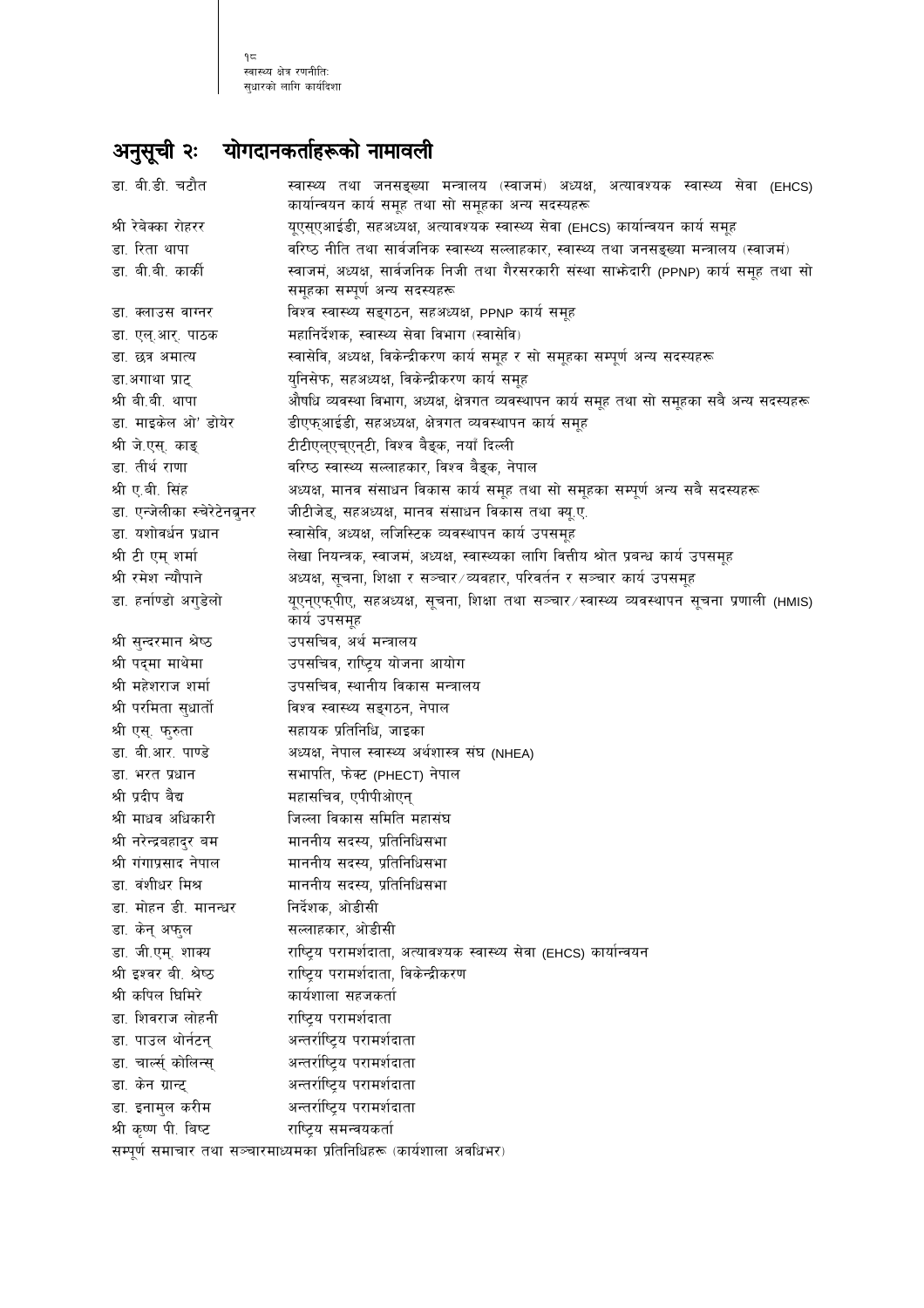৭ৎ स्वास्थ्य क्षेत्र रणनीतिः सधारको लागि कार्यदिशा

#### स्वास्थ्य क्षेत्र सुधार रणनीतिलाई कार्यान्वयनमा ल्याउने सम्बन्धमा नेपाल अनुसूची ३ः सरकार, मन्त्रिपरिषदको स्वीकृति

प्रस्ताव नं.: १९

## नेपाल सरकार स्वास्थ्य मन्त्रालय

## विषय : स्वास्थ्य क्षेत्र सुधार रणनीतिलाई कार्यान्वयनमा ल्याउने । विभागीय मन्त्रीको स्वीकृति मिति: २०६० ⁄९ ⁄ ४

#### $\mathbf{q}$ विषयको संक्षिप्त बेहोरा:

दोस्रो दीर्घकालीन स्वास्थ्य योजना, (सन् १९९७-२०१७), सहस्राब्दी विकास लक्ष्य, चालु दशौँ योजना र मध्यकालीन खर्च संरचनाले अवलम्बन गरेका अवधारणा, नीति, उद्देश्यअनुरुप स्वास्थ्य क्षेत्रमा आवश्यक सुधार ल्याई स्वास्थ्य सेवा प्रदान गर्ने कार्यक्रमहरूलाई प्रभावकारीरूपमा सञ्चालन गर्न माननीय स्वास्थ्य मन्त्रीज्यूको अध्यक्षतामा गठित स्वास्थ्य क्षेत्र सुधार समितिले *नेपाल* सरकार, दातृसंस्था र निजी क्षेत्रको सहभागितामा तयार गरेको यसैसाथ संलग्न स्वास्थ्य क्षेत्र सुधार रणनीतिलाई स्वीकृत गरी कार्यान्वयनमा ल्याउनुपरेको छ ।

नेपालमा स्वास्थ्य सम्बन्धी योजनाबद्ध विकासको थालनी सन् १९५० को दशकदेखि भएको हो । त्यसबेलासम्म नेपालमा स्वास्थ्य सेवा प्रदान गर्नका लागि एक दुईवटा अस्पताल र तराई क्षेत्रमा ५⁄७ वटा डिस्पेन्सरी मात्र थिए । स्वास्थ्य सेवा दिने न क्नै स्तरीय जनशक्ति थियो, न त्यस्तो जनशक्ति उत्पादन गर्ने निकायहरू नै थिए । त्यस्तो अवस्थाबाट माथि उठी अहिले ठूलो सङ्ख्यामा उपस्वास्थ्यचौकी, स्वास्थ्यचौकी, प्राथमिक स्वास्थ्य केन्द्रहरूको स्थापना हुनु, ६९ जिल्लामा जिल्ला अस्पताल स्थापना हुनु, अञ्चल र केन्द्रीयस्तरका अस्पतालहरू स्थापना भइसक्न्, स्वास्थ्य सम्बन्धी उच्च र मध्यमस्तरीय जनशक्ति उपलब्ध हन् र त्यस्तो जनशक्ति तयार गर्ने निकायहरू नेपालभित्रै विकास भइसक्नु, स्वास्थ्य सेवा दिन निजी र गैरसरकारी क्षेत्रको अग्रसरता देखिन्, स्वास्थ्य सेवाका लागि दातृसंस्थाहरूको सहयोग जुट्न सक्नुलाई एउटा महत्वपूर्ण उपलब्धिको रूपमा लिनुपर्दछ। यो स्थितिसम्म आइपुग्नमा पञ्चवर्षीय योजनाहरूमार्फत् निर्दिष्ट नीति र रणनीतिको कार्यान्वयनका साथै वि.सं. २०३३ देखि २०४७ सम्मका लागि तयार पारिएको पन्ध्र वर्षे प्रथम स्वास्थ्य सम्बन्धी दीर्घकालीन योजनाको योगदान उल्लेखनीय रहेको छ।

तथापि, स्वास्थ्य सम्बन्धी शिशु मृत्युदर, मातृ मृत्युदर, औसत आयु, प्रजनन दर, जनसङ्ख्या वृद्धिदर आदि जस्ता समस्त सूचकाड्कहरू हेर्दा स्वास्थ्य स्थितिमा वाञ्छनीय सुधार ल्याउन स्वास्थ्य कार्यक्रमहरूलाई अरु योजनाबद्धरूपले कार्यान्वयन गर्नुपर्ने महसुस गरी सन् १९९७ देखि २०१७ सम्मका लागि २० वर्षे दोस्रो दीर्घकालीन योजना तर्जुमा गरी सन् १९९९ मा *नेपाल* सरकार मन्त्रिपरिषद्बाट स्वीकृत गरिएको छ। नेपाल सरकारका सम्बन्धित निकायहरू, दातृसंस्थाहरू र अन्य सरोकारवाला (Stakeholders) को सहभागिताबाट तयार पारिएको उक्त दीर्घकालीन योजनामा खोप, प्रजनन स्वास्थ्य, बाल स्वास्थ्य, पोषण, क्षयरोग नियन्त्रण, कुष्ठरोग नियन्त्रण जस्ता २० वटा कार्यक्रमहरू अत्यावश्यक स्वास्थ्य सेवा (Essential Health Care Services – EHCS) को रूपमा सञ्चालन गर्न इङ्गित गरिएको छ । तर स्वास्थ्यका लागि वर्तमान परिप्रेक्ष्यमा प्राप्त हुँदै आएको र हुन सक्ने श्रोतलाई हेरी ती २० वटै कार्यक्रमहरूलाई नै प्राथमिकता दिई सञ्चालन गर्न नसकिने महसुस गरी दशौँ पञ्चवर्षीय योजना अवधिभरका लागि कार्यान्वयन गर्ने गरी प्राथमिकता दिनुपर्ने कार्यक्रमहरूको छनौट गरी कार्यान्वयन गर्न रणनीतिको तर्जुमा गरिएको छ। छनोटमा परेका कार्यक्रमहरूमा सुरक्षित मातृत्व तथा परिवार नियोजन, बाल स्वास्थ्य, सङ्क्रामक रोग नियन्त्रण र स्वास्थ्य संस्थाहरूबाट दिइने बहिरङ्ग सेवा (Out patient services) रहेका छन् । मूलत: यसैलाई आधार मानी तयार पारिएको रणनीति संलग्न छ र प्रकियागतरूपमा माननीय स्वास्थ्य मन्त्रीज्यूको अध्यक्षतामा गठित स्वास्थ्य क्षेत्र सुधार समिति (Health Sector Reform Committee) बाट समय-समयमा प्राप्त निर्देशनानुसार दातृसंस्थाहरूसमेत रहेको मुख्य कार्यदल (Core Group) ले दशौँ पंचवर्षीय योजना र मध्यमकालीन खर्च संरचना (Medium Term Expenditure Framework) मा रहेका स्वास्थ्य क्षेत्र सम्बन्धी अवधारणा एवम् सहस्राब्दी विकास लक्ष्य (Millennium Development Goals – MDGs) सँग तादात्म्य राख्दै रणनीतिको तर्जुमा गरिएको छ। साथै, युगाण्डा,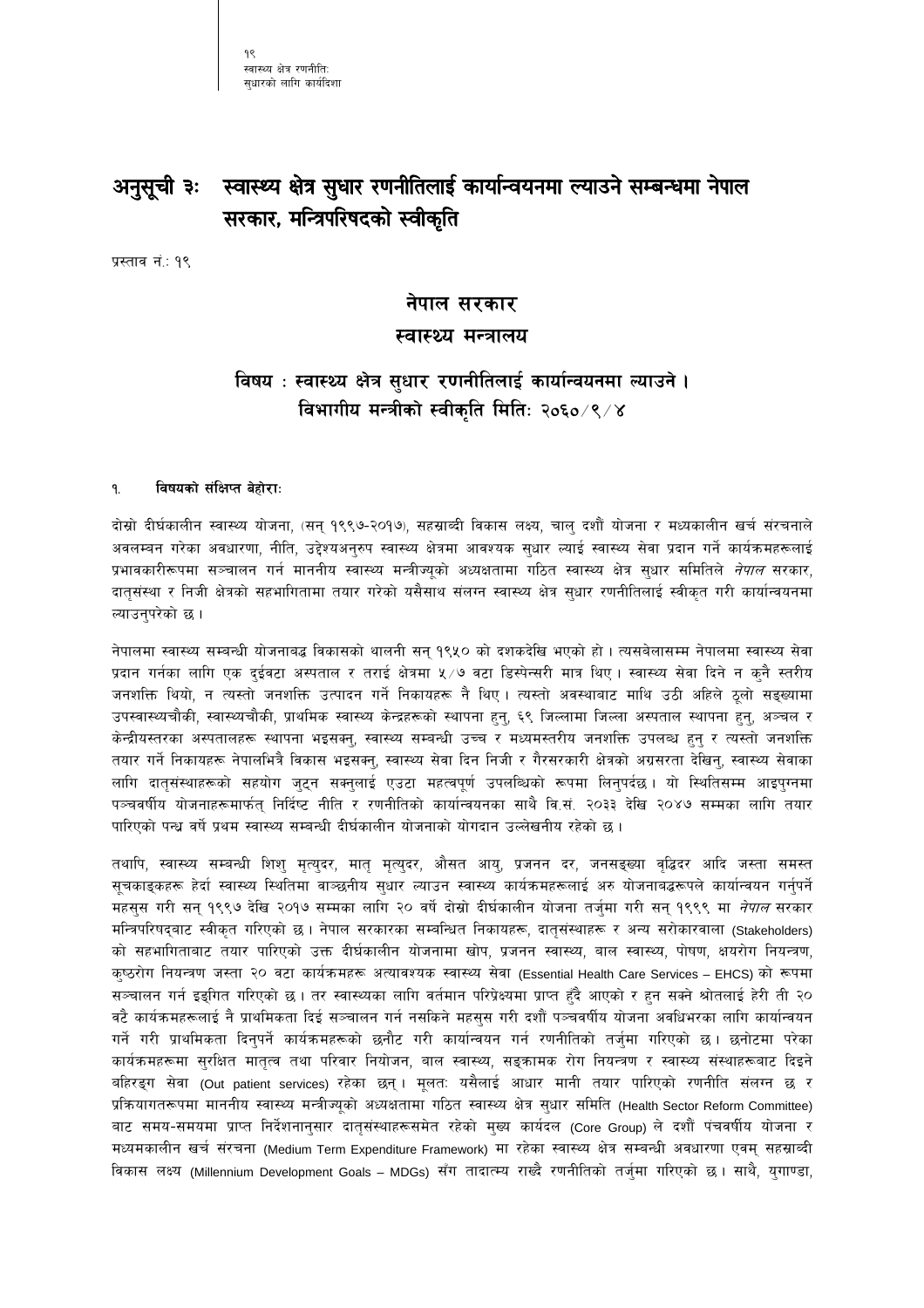मलावी, हैटी आदि मुलुकमा गरिएको स्वास्थ्य क्षेत्र सुधारअन्तर्गत प्राप्त सफल अनुभवलाई पनि मध्यनजर राखी रणनीतिमा समायोजित गर्ने प्रयास गरिएको छ।

#### यस रणनीतिको मुख्य विशेषता निम्नानुसार रहेको छ: क.

- स्वास्थ्य क्षेत्रका कार्यक्रमहरूको प्राथमिकता निर्धारण गरी गरिबी निवारणमूलक कार्यक्रम कार्यान्वयन गर्ने। ۹.
- २. यसको कार्यान्वयनको लागि सबै संलग्न सरोकारवालाहरूको सहभागिता सुनिश्चित गरी आवश्यक सहयोग, आर्थिक सहयोग सङ्कलन तथा परिचालन गर्ने । यसका लागि दातुसंस्था र स्वास्थ्य मन्त्रालयबीच समभ्रुदारी पत्र (Memorandum of Understanding) मा हस्ताक्षर गर्ने।
- $\mathcal{R}$ . वार्षिकरूपमा सोच तालिका (Logical Framework) अनुरुप कार्यक्रम कार्यान्वयनको अनुगमन गर्ने ।

#### ख. मुख्य मुख्य कार्यहरू:

- प्रस्तावित रणनीतिको आधारमा *नेपाल* सरकार तथा सबै सरोकारवाला स्वदेशी तथा विदेशी दातृसंस्थाहरूबीच हुने ٩. सहमतिको दस्तावेज (Memorandum of Understanding) अनुरुप कार्य गर्ने।
- नेपाल स्वास्थ्य कार्यक्रम कार्ययोजना (Nepal Health Sector Programme Implementation Plan NHSP-IP) कार्यान्वयन  $\overline{R}$ गर्ने ।
- संयुक्तरूपमा तयार गरिएको सोच तालिका (Logical Framework) अनुसार अनुगमन गर्ने प्रक्रिया बसाल्ने ।  $\mathbf{R}$
- $X<sub>1</sub>$ कमिरूपमा सम्पूर्ण कार्यक्रमहरूलाई राष्ट्रिय स्वास्थ्य कार्यक्रमको गुरु योजना (Master Plan) को खाकाभित्र ल्याउने ।

#### ग. राष्ट्रिय स्वास्थ्य कार्यक्रमका प्रतिफलहरू (Programme Outputs)

- पाँच वर्षमुनिका बालबालिकाको मृत्युदर सन् २००१ मा भएको ९१ प्रतिहजार जीवित जन्म (Live Birth) लाई घटाई ३० ۹. प्रतिहजार जीवित जन्ममा घटाउने लक्ष्य निर्धारण गरिएको छ।
- २. सन् १९९६ को डेमोग्राफीक हेल्थ सर्भेअनुसार मातृ मृत्युदर प्रति एक लाखमा ५३९ रहेकोमा सहस्राब्दीको लक्ष्यअनुसार सन् २०१५ सम्ममा प्रति एक लाख १३४ मा भार्न सुरक्षित मातृत्व कार्यक्रमलाई प्रभावकारीरूपले सञ्चालन गरिनेछ ।
- ₹ हाल १५ देखि ४९ वर्षका व्यक्तिहरूमा HIV/AIDS को Prevalence Rate ०.५ प्रतिशत अनुमान गरिएको छ। यसरी बढ्दै गएको HIV/AIDS को प्रवृत्ति (Trend) सन् २०१५ सम्ममा बढ्ने कम रोकी विस्तारै घट्नेकममा लगिनेछ ।
- स्वास्थ्य सेवा विभागको सन् २००० को वार्षिक प्रतिवेदनअनुसार औलोको प्रभावित दर ३७ प्रति १,००,००० रहेकोमा यसको  $\lambda^{\cdot}$ बढ्ने क्रमलाई सन् २०१५ सम्ममा रोकी क्रमश: घट्ने क्रममा लगिनेछ । साथै क्षयरोगको उपचारको लागि हाल प्रत्यक्ष निगरानीमा दिइने उपचार सेवा पुग्न नसकेका बाँकी १५% जनसमुदायलाई सेवा पुऱ्याइनेछ ।
- ५. संयुक्त राष्ट्र सङ्घद्वारा प्रतिदिन डलर १ भन्दा कम आय हुने गरिबको सङ्ख्या आधा घटाउने सहस्राब्दीको लक्ष्य निर्धारण गरिएको छ। तदनुरुप नेपालले पनि यो सङ्ख्या हालको ३८% बाट १७% मा भार्न स्वास्थ्य क्षेत्रबाट सहयोग प्ऱ्याउने लक्ष्य रहेको छ।

#### क्षेत्रगत व्यवस्थापनका प्रतिफलहरू (Sector Management Outputs) घ.

- विकेन्द्रीकरणको सिद्धान्तबमोजिम प्राथमिक स्वास्थ्य सेवालाई स्थानीय तहमा क्रमश: निक्षेपण गर्दै लगिनेछ । स्वास्थ्य सेवाका  $9<sub>1</sub>$ कर्मचारीहरूलाई स्थानीय निकायप्रति उत्तरदायी बनाइन्को साथै योजना तर्ज्मा, अनुगमन तथा मूल्याङ्कन, वित्तीय व्यवस्थापन तथा अन्य स्थानीयस्तरका निर्णय प्रक्रियामा गैरसरकारी संस्था र निजी क्षेत्र तथा स्थानीय समुदायको सहभागिता अभिवृद्धि गरिनेछ ।
- समस्त स्वास्थ्य क्षेत्रमा स्वास्थ्य लगानी, स्रोत निर्धारण तथा सामुदायिक स्वास्थ्य बीमा कार्यक्रमजस्ता न्यायोचित वैकल्पिक  $\tilde{\mathcal{R}}$ लगानीको दिगो विकासका लागि उपयुक्त व्यवस्था गरिनेछ ।
- ३. स्वास्थ्य मन्त्रालयअन्तर्गत भौतिक सम्पत्ति ∕साधन, औषधि, उपकरण र अन्य स्वास्थ्य सामग्रीको खरीद, वितरण र आपुर्तिका लागि प्रभावकारी प्रणालीको स्थापना गरी आवश्यक श्रोत विनियोजित गरिनेछ ।
- $\mathbf{X}$ स्वास्थ्य क्षेत्रमा दक्ष जनशक्तिको विकास सम्बन्धी नीतिहरू, योजना व्यवस्थापन तथा कार्यक्रमहरूको व्यवस्था स्पष्ट एवम् पारदर्शीरूपले सञ्चालन गर्ने संयन्त्रको विकास गरिनेछ ।
- विस्तृत तथा एकीकृत व्यवस्थापन सूचना प्रणालीको ढाँचा (Design) तयार गरी प्रत्येक तहमा प्रभावकारीरूपले कार्यान्वयन ५. गरिनेछ ।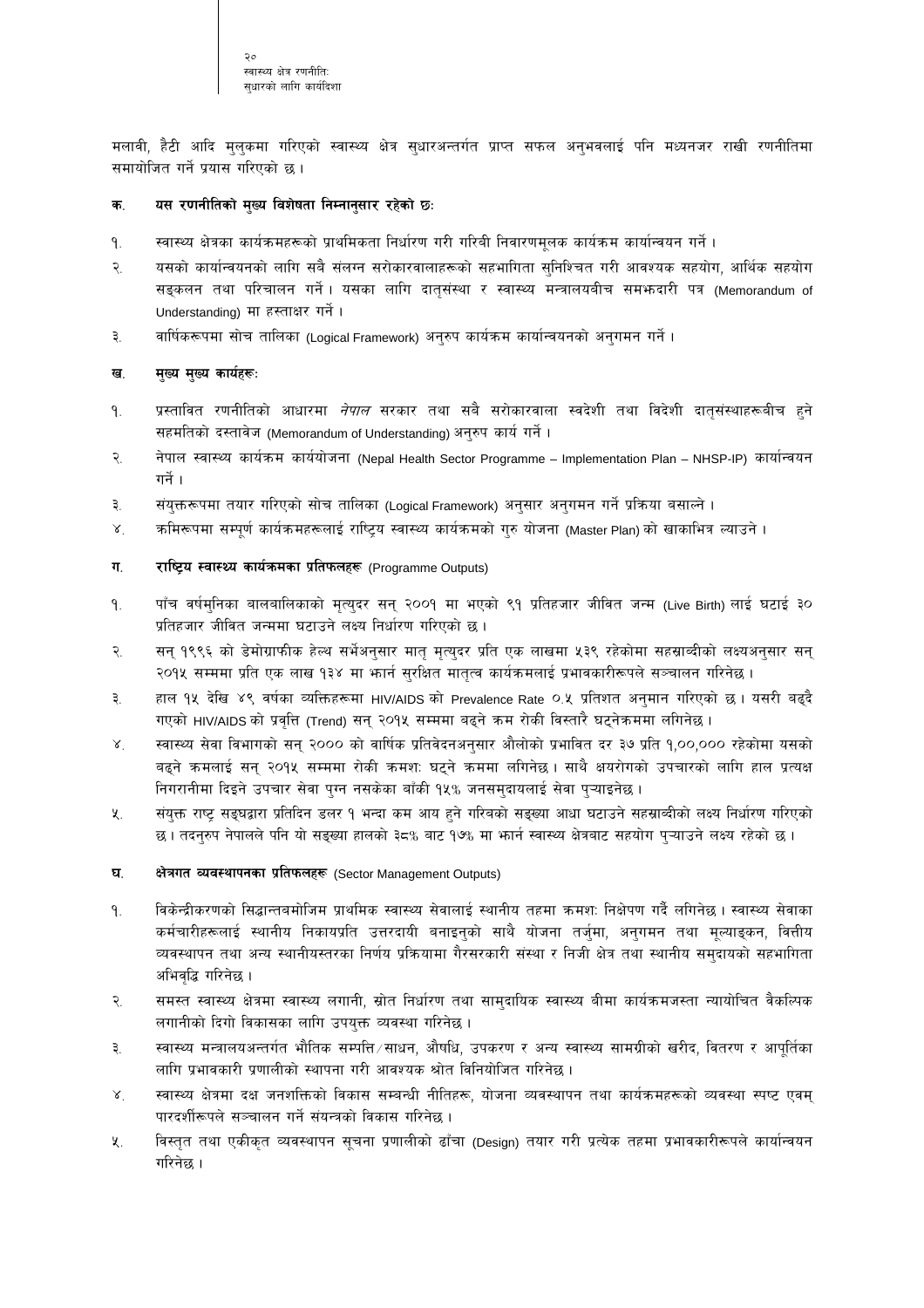२१ स्वास्थ्य क्षेत्र रणनीतिः सधारको लागि कार्यदिशा

यी पाँचवटा प्रतिफलहरूलाई दशौं योजनाको मुख्य कार्यक्रमको रूपमा लिइएको छ र आधारभूत स्वास्थ्य कार्यक्रमबाहेक अन्य प्राथमिकताप्राप्त कार्यक्रम र स्वास्थ्य सेवाका अन्य सम्पूर्ण कार्यक्रमहरू यथावत्रूपमा सञ्चालन गरिनेछन् ।

हाल यो रणनीति कार्यान्वयनको निम्ति नेपाल स्वास्थ्य क्षेत्र कार्यक्रम - कार्यान्वयन योजना (NHSP-IP) को तर्जुमा गरिएको छ। यसमा कार्यक्रम कार्यान्वयन गर्न वित्तीय र प्राविधिक सहायता पहिचान गरिएको छ। यसबाट स्वास्थ्य क्षेत्रका सम्पूर्ण सरोकारवालाहरू (Stakeholders) को सहभागितामा प्रस्तावित कार्यान्वयन योजनाअनुसार समभजदारीपत्रमा हस्ताक्षर गरी वैधानिकता दिइनेछ र सोहीअनुसार वार्षिकरूपमा प्रगतिको अनुगमन गरिनेछ ।

#### प्रस्ताव पेश गर्नुपरेको कारणः ২.

प्रकरण १ मा उल्लेख भएबमोजिम यसैसाथ संलग्न रणनीतिलाई स्वीकृत गरी कार्यान्वयनमा ल्याउन्पर्ने भएको छ ।

#### प्राप्त परामर्श र अन्य प्रासंगिक कुरा:  $3.$

*नेपाल* सरकार, स्वास्थ्य मन्त्रालयले गठन गरेको स्वास्थ्य क्षेत्र सुधार समितिले दातृसंस्था, निजी क्षेत्र तथा अर्थ मन्त्रालय र राष्ट्रिय योजना आयोगसमेतको राय परामर्शमा स्वास्थ्य क्षेत्र सुधार रणनीति तयार गरेको हो।

#### मन्त्रालयको सिफारिशः  $\times$

प्रकरण १ मा उल्लेख भएबमोजिम यसैसाथ संलग्न स्वास्थ्य क्षेत्र सुधार रणनीतिलाई कार्यान्वयनमा ल्याउन स्वीकृतिको लागि मन्त्रीपरिषद्मा प्रस्ताव पेश गर्न माननीय मन्त्रीज्यूबाट अनुमति प्राप्त भएकोले नेपाल सरकार (कार्य सम्पादन) नियमावली, २०४७ को अनुसूची १ (क) बमोजिम यो प्रस्ताव पेश गरेको छु।

#### निर्णय हुनुपर्ने बेहोराः 义.

स्वास्थ्य क्षेत्र सुधार रणनीतिलाई स्वीकृत गर्ने।

मिति: २०६०/९/७

(बिजयराज भट्टराई) सचिव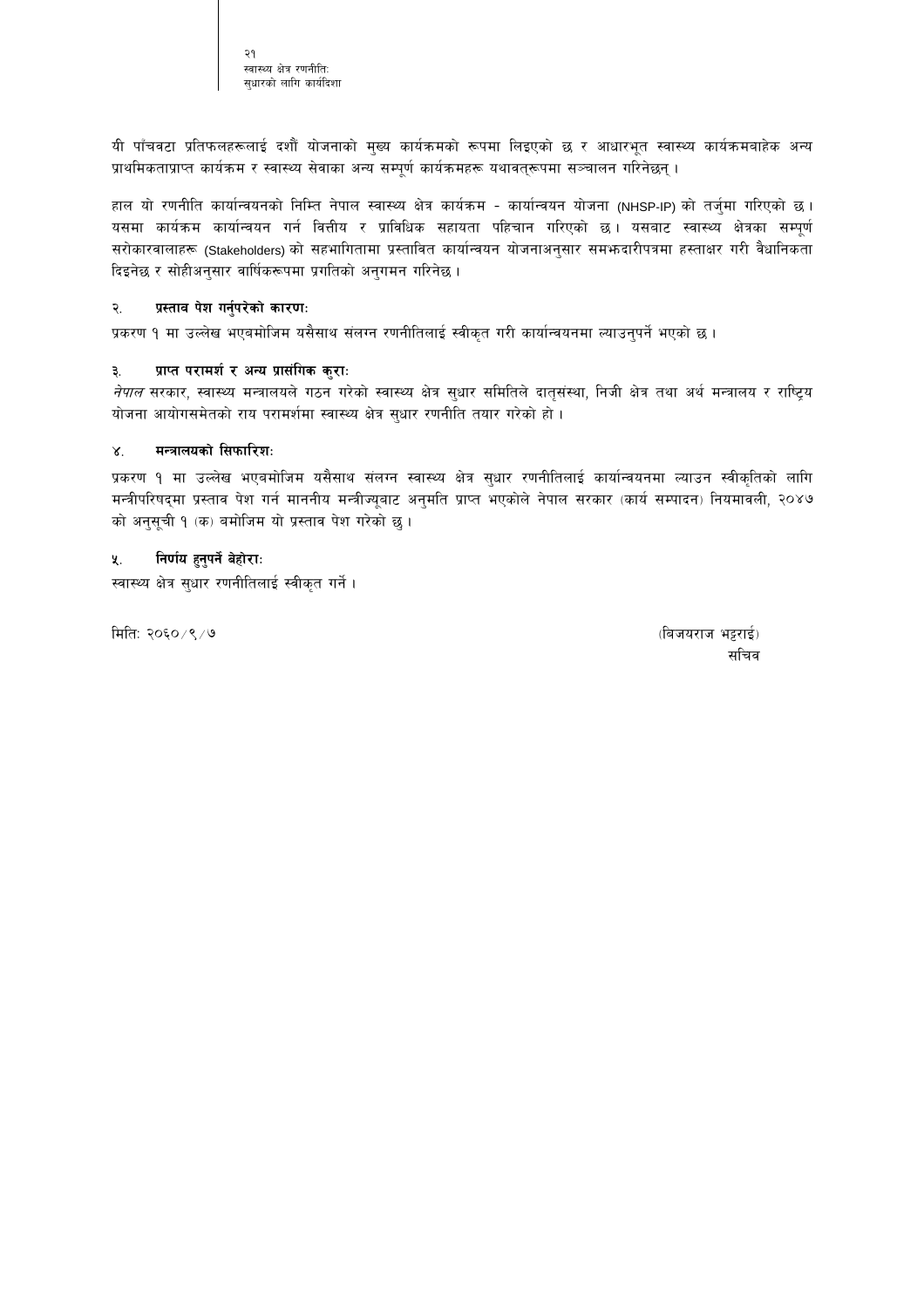२२ स्वास्थ्य क्षेत्र रणनीतिः सुधारको लागि कार्यदिशा

श्री सचिव, स्वास्थ्य मन्त्रालय

स्वास्थ्य क्षेत्र सुधार रणनीतिलाई कार्यान्वयनमा ल्याउने विषयको स्वास्थ्य मन्त्रालयको नं. २३ क १/६२-०६०/९/८ को प्रस्ताव मन्त्रिपरिषद् बै.सं. ६५/०६० मिति २०६०/९/१० को मन्त्रिपरिषद्को बैठकमा पेश हुँदा *नेपाल* सरकार (कार्य सम्पादन) नियमावली, २०४७ को नियम २३ (अनुसूची १ खण्ड क) अनुसार यसमा *नेपाल* सरकारले देहायमा लेखिएबमोजिम गर्ने निर्णय गरेकोले सो बमोजिम कार्यान्वयन हुन अनुरोध गरेको छु:

> *नेपाल* सरकारको निर्णयः "प्रस्तावमा लेखिएबमोजिम गर्ने"

मिति: २०६०/९/१०

(विमल प्रसाद कोइराला) मुख्य सचिव